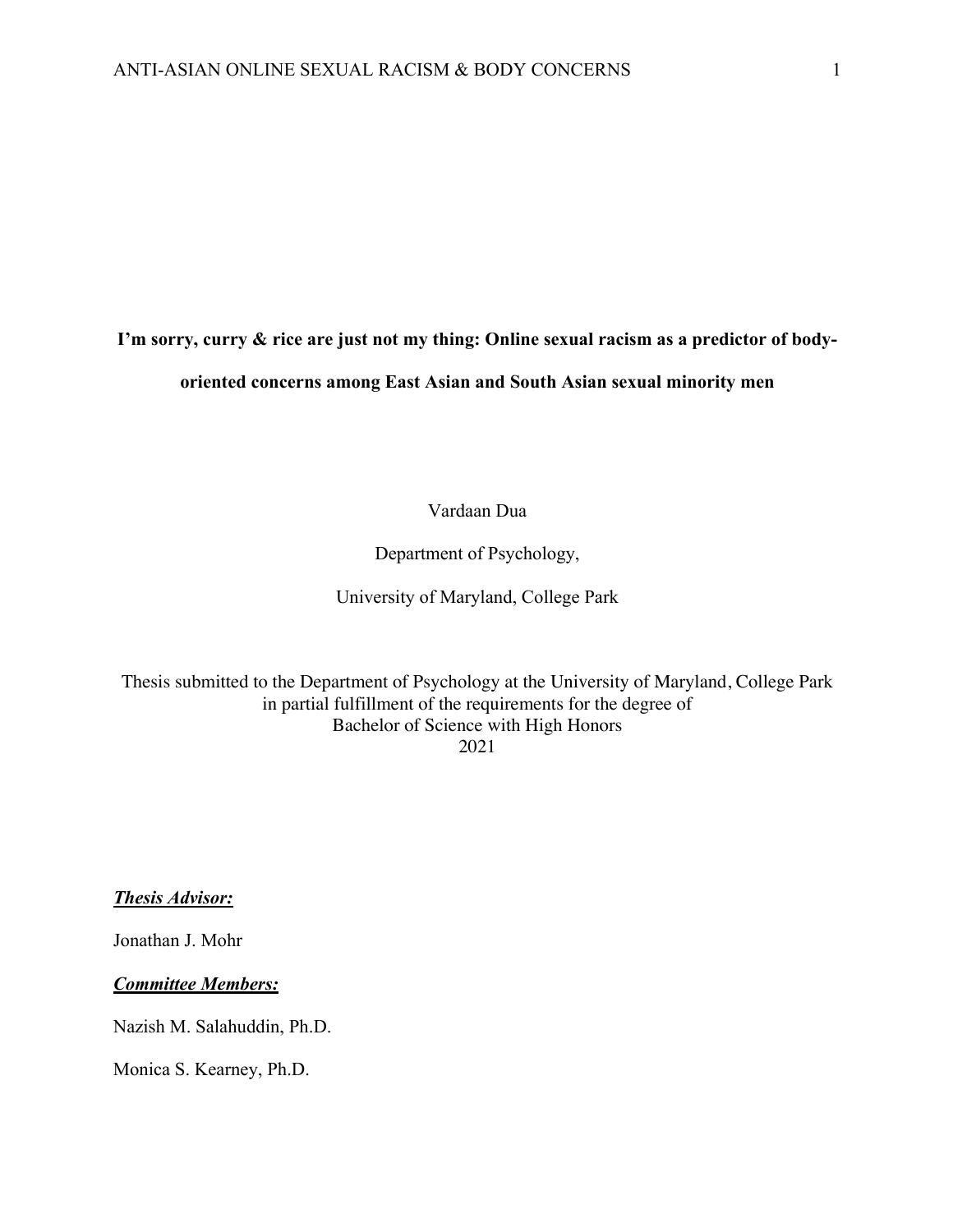#### **Acknowledgement**

I would like to thank the several people whose support and contributions made this project possible. First, I would like to thank my faculty advisor, Dr. Jonathan Mohr, for his invaluable wisdom, mentorship, and encouragement throughout this project. This thesis would not have reached completion without his guidance and feedback. I would also like to thank my thesis committee members, Dr. Nazish Salahuddin and Dr. Monica Kearney, for their time, enthusiasm, and thoughtful feedback.

I would like to extend my deepest gratitude to the several community organizations that allowed me to use their platforms for advertising my study and recruiting my participants. I am forever indebted to my participants for their time, authenticity, and vulnerability.

I would like to thank all members of Dr. Mohr's research team, Michael Burrows, Colleen Kase, José Lima-Rosas, and Collin Vernay, for their valuable feedback and expertise. I would also like to extend my appreciation to our PSYC Honors Advisor, Lori Kader, for her advice and guidance throughout my time in the Honors Program.

I am incredibly thankful for my mom, other family members, and friends who have supported me in numerous ways throughout this project. I would not have been able to get to this stage without their excitement and emotional support.

I would also like to thank the Department of Psychology, Maryland Summer Scholars Program, and University of Maryland's Honors College, whose grants provided financial support for this project.

Finally, I would like to thank the several scholars, activists, clinicians, and social media influencers that belong to the sexual and racial minority community. Their contributions, voice, and resilience make a project like this possible.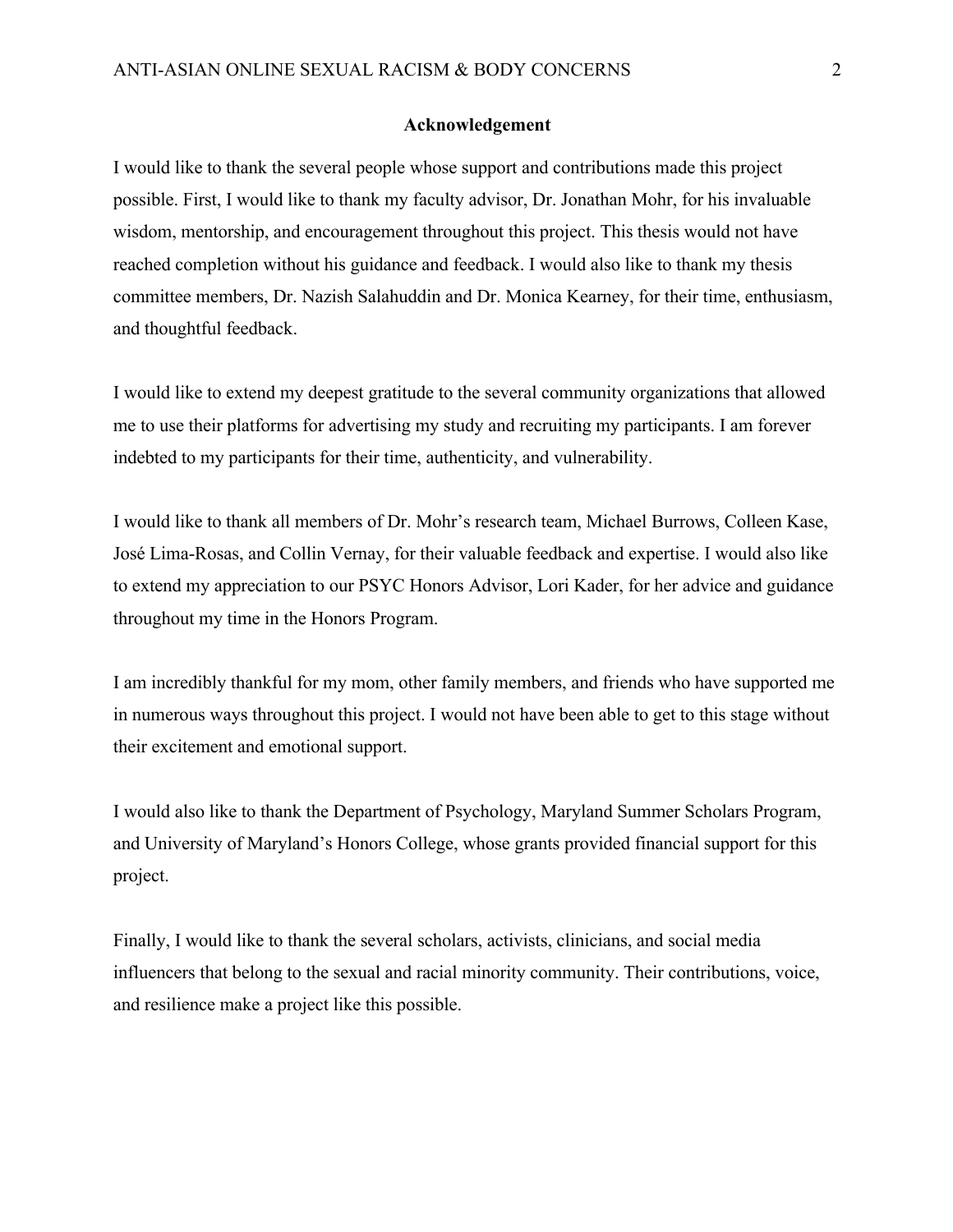#### **Abstract**

Online dating applications routinely expose sexual minority men (SMM) of color to an online culture of body objectification (Anderson et al., 2018) and racial prejudice (Bhambahni et al., 2019). Dating app use (Breslow et al., 2020) and sexual racism (Bhambhani et al., 2019) are related to body-oriented concerns among SMM of color. However, no previous research has focused on experiences of sexual racism and body-oriented concerns among Asian SMM. The main purpose of the present study is to examine the relationship between two types of online sexual racism (racist rejection and racist exotification) and five types of body-oriented concerns among Asian SMM. The present study also investigated whether the associations between these variables differed by (a) racial/ethnic identity, (b) levels of racial/ethnic identity salience, and (c) levels of identity conflicts. East Asian  $(n = 100)$  and South Asian  $(n = 100)$  SMM were recruited through online advertisements and completed measures for body-oriented concerns and online sexual racism. We found that, at large, both types of sexual racism were positively associated with all types of body-oriented concerns. Racist rejection more strongly predicted body concerns for South Asian SMM, whereas racist exotification more strongly predicted body concerns for East Asian SMM. In some cases, racial/ethnic identity salience and identity conflicts significantly moderated the links between sexual racism and body-oriented concerns, and some of the moderation effects differed by racial/ethnic identity. Implications for researchers, clinicians, and advocates working with Asian SMM are discussed.

*Keywords*. sexual minority men, body image, sexual racism, online dating, Asian sexual minorities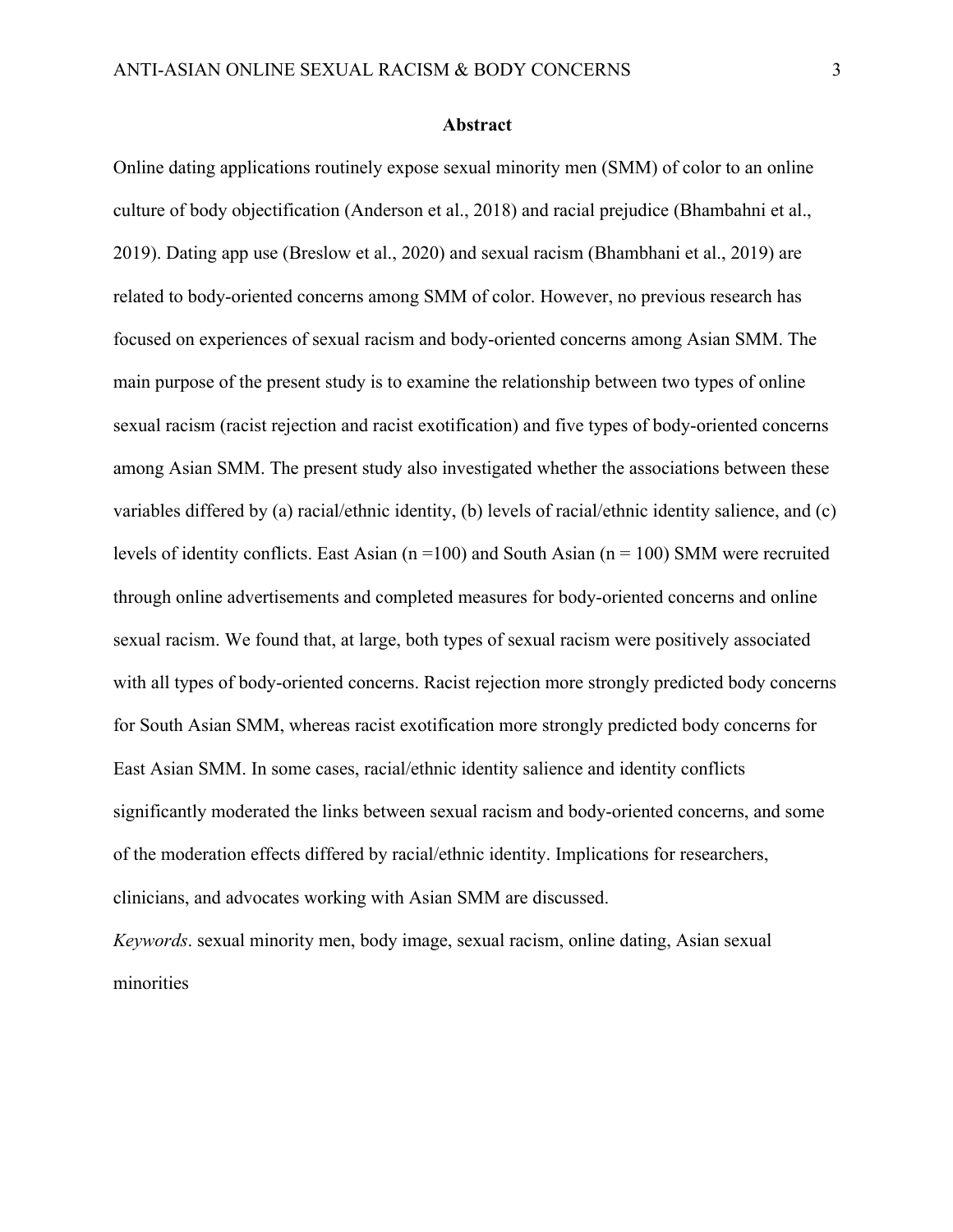# **Table of Contents**

| Racial/Ethnic Identity Salience, Sexual Racism, and Body-Oriented Concerns 42 |  |
|-------------------------------------------------------------------------------|--|
|                                                                               |  |
|                                                                               |  |
|                                                                               |  |
|                                                                               |  |
|                                                                               |  |
|                                                                               |  |
|                                                                               |  |
|                                                                               |  |
|                                                                               |  |
|                                                                               |  |
|                                                                               |  |
|                                                                               |  |
|                                                                               |  |
|                                                                               |  |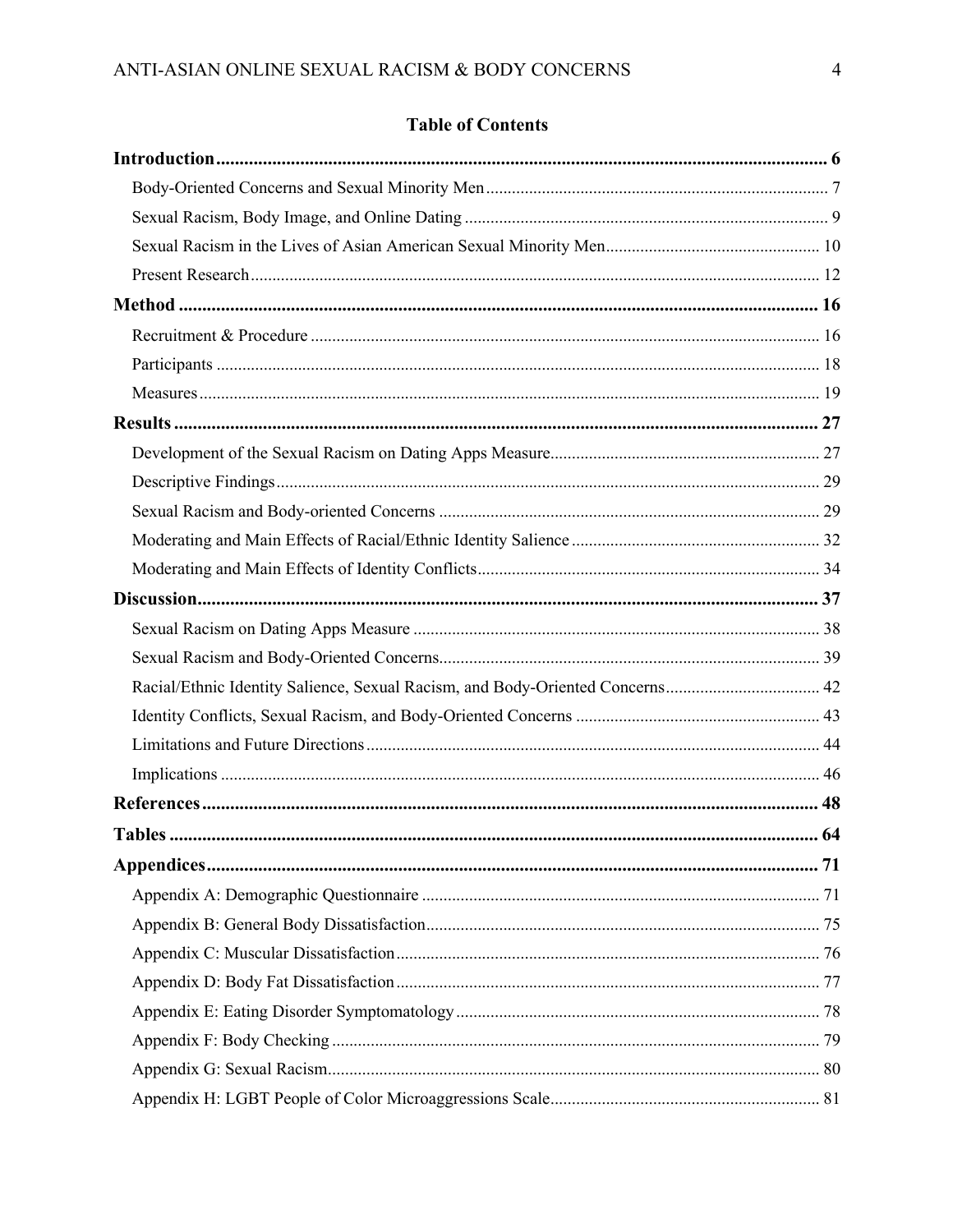## ANTI-ASIAN ONLINE SEXUAL RACISM & BODY CONCERNS 5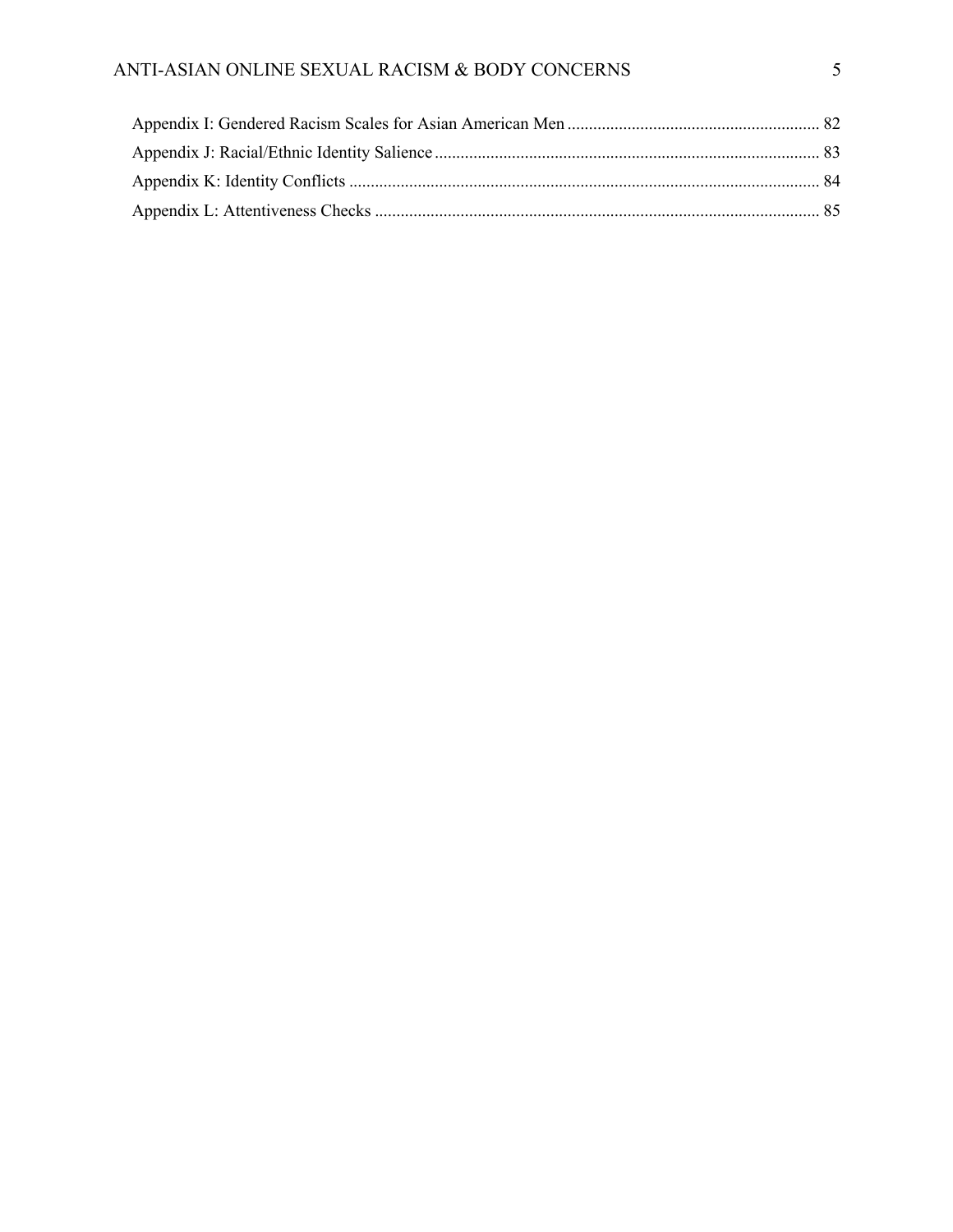# **I'm sorry, curry & rice are just not my thing: Online sexual racism as a predictor of bodyoriented concerns among East Asian and South Asian sexual minority men**

"Looking for a big muscular guy." "Twinks only." "No fats. No femmes. No Asians." Such laundry lists of 'turn-offs' or 'preferences' are common in queer men's online dating experiences. Although online dating sites such as Grindr, Tinder, Scruff, etc. have become central to the dating/sexual lives of *sexual minority men (SMM)*, the effects of these online contexts on SMM's well-being have been little studied. The interface on such apps allows SMM to centralize physical appearance and traits when presenting themselves or when seeking partners (Anderson et al., 2018). This focus on body presentation may explain why SMM strategically misrepresent themselves and their bodies on such apps (Gudelunas, 2012) and experience elevated body image concerns relative to heterosexual men (Breslow et al., 2019; Miller, 2015).

Such appearance related concerns are thought to result, in part, from presence and exchange of discriminatory attitudes that are normalized in these online dating environments (Anderson et al., 2018). Prejudice has historically existed within the dating experiences of SMM. For example, in the days of print classifieds, SMM were often found favoring particular physical characteristics such as the weight, height, body shape, ethnicity, and penis size of potential partners (Hatala & Prehodka, 1996). Such discriminatory attitudes have carried onto current online environments, where SMM continue to encounter appearance-based exclusive commentaries (Callander et al., 2012). These experiences occur differently and at a higher rate for SMM of Color, as it extends to forms such as rejection, fetishization, and objectification of users solely based on stereotypes and attributes associated with one's race or ethnicity (Callander et al., 2015; Han et al., 2015)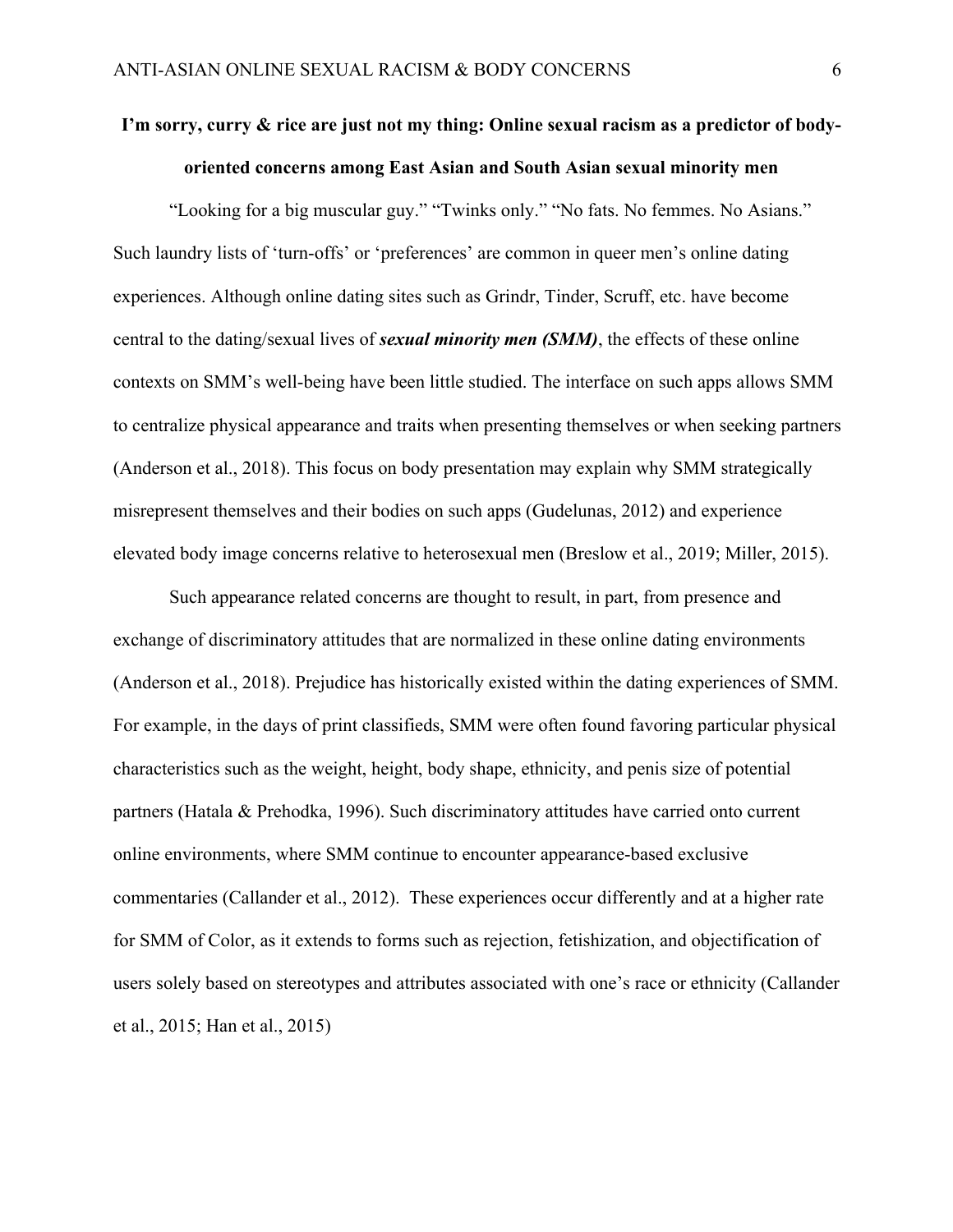Racial prejudice in the context of sexual and romantic experiences can be broadly understood as incidents of *sexual racism*. A small but growing body of research has documented the ubiquity of racial prejudice in online dating spaces (Callander et al., 2012). Sexual racism has also been studied to explain some of the body-oriented concerns experienced by SMM of Color (Bhambhani et al., 2019). However, no known research has specifically explored how online sexual racism impacts Asian SMM and their relationship with their bodies. This study aims to provide an intersectional framework that examines the interrelations among dating app use, online sexual racism, and body-oriented concerns among East Asian and South Asian SMM.

#### **Body-Oriented Concerns and Sexual Minority Men**

Research suggests that physical traits and global body appearance are more central to SMM as compared to their heterosexual counterparts (Anderson et al., 2018; Morrison et al., 2004). For instance, SMM are more attuned to their appearance (Anderson et al., 2018), engage in fatphobic conversations (Foster-Gimbel & Engeln, 2016), and assign higher importance to physical attractiveness in interpersonal relationships (Sánchez et al., 2009).

A growing body of research highlights the prevalence of body-oriented concerns among SMM (Anderson et al., 2018; Alleva et al., 2018; Bhambhani et al., 2019). This strained relationship between SMM and their bodies has been associated with a wide range of bodyaltering attitudes and behaviors (Brewster et al., 2017; Hadland et al., 2014); for instance, when compared to their heterosexual counterparts, SMM are approximately six times more likely to rely on anabolic steroids for muscularity enhancement (Blashill & Safren, 2015), four times more likely to get and/or wish for cosmetic surgery (Frederick & Essayli, 2016), twice as more likely to have dieted in the past year (Frederick & Essayli, 2016), and report higher rates of risky-eating symptomatology (Bosely, 2011; Watson et al., 2017). These body concerns are also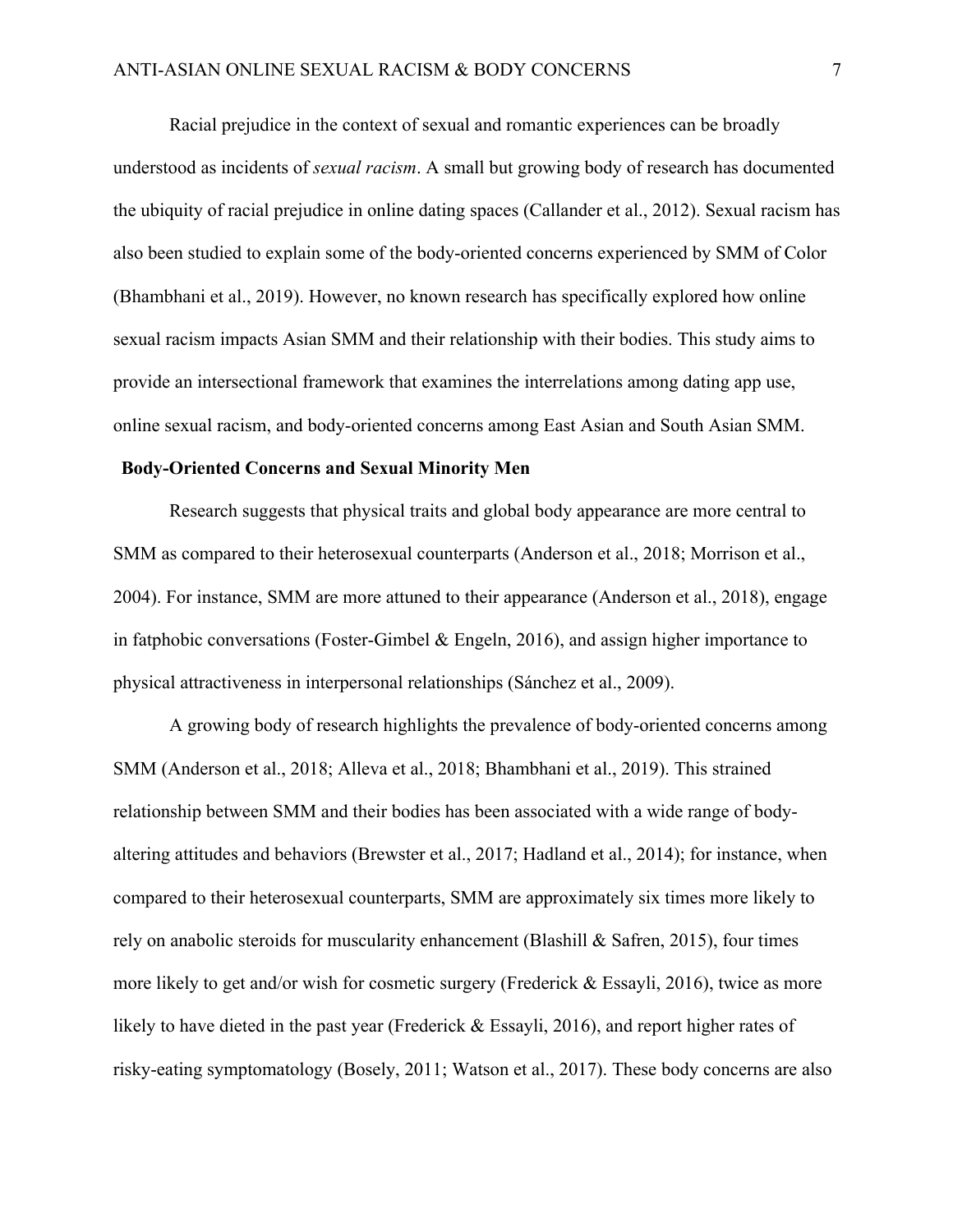associated with a variety of psychosocial difficulties, including depression (Blashill et al., 2016; Brennan et al., 2012), anxiety (Blashill, 2010), risky sexual behavior (Blashill & Safren, 2014), avoidance of sexual relationships (Frederick & Essayli, 2016), and increased detachment from their sexuality (Brennan et al., 2012).

Most research on SMM's relationships with their bodies has focused on comparisons with heterosexual men, thus failing to increase knowledge about within-group differences among SMM. One particularly underdeveloped area of inquiry concerns the experiences of SMM of Color, as most research has featured predominately White SMM samples (Brennan et al., 2013). Limited emerging evidence in this research area suggests that SMM of Color have higher rates of body-oriented distress than their White SMM counterparts (Bao, 2012; Bhambhani et al., 2019; Camp, 2015). Increased distress rates among SMM of Color have been attributed to the unique pressures of facing racism (Bhambhani et al., 2019, Brennan et al., 2013), feeling underrepresented in media (Brennan et al., 2013), and having to navigate societal considerations of White and European features as the norm and/or standard of attractiveness (Bao, 2012; Bhambhani et al., 2019; Camp, 2015).

Most of these studies have grouped SMM of Color from different racial/ethnic groups together. Such grouped understanding of SMM of Color may further impede our understanding of processes that are specific to different racial/ethnic groups. The potential value of studying specific groups is suggested by evidence of differences in appearance-based rejection and fetishization across different racial/ethnic sexual minority groups (Phua & Kauffman, 2003). For example, Black SMM are more likely to self-engage and be objectified for their masculinity than Asian or Latino SMM (Miller; 2015; Hunter, 2010), whereas Asian SMM are more likely to be rejected or fetishized for their perceived femininity and passivity than other racial groups (Han,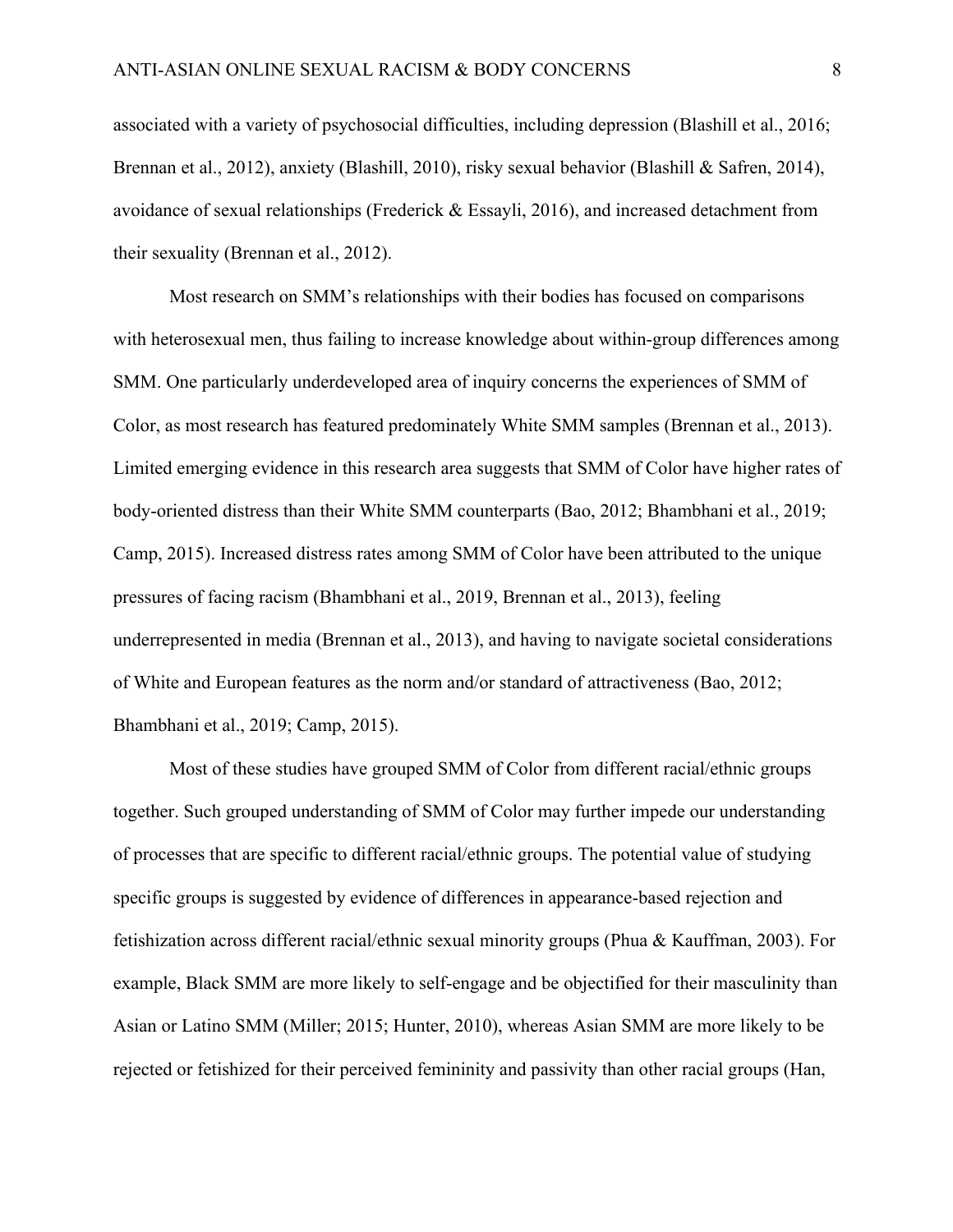2008). Despite the value in such intersectional findings and approaches, we must consider that these results are drawn from relatively small and nonrepresentative samples.

#### **Sexual Racism, Body Image, and Online Dating**

Online dating and hook-up spaces have normalized body objectification and centralization of physical appearance in the lives of SMM (Anderson et al., 2018; Prestage et al., 2015), as the interface on these applications allows users to objectify themselves and others and misrepresent their physical appearance (Gudelunas, 2012). For instance, applications encourage the use of body shape/size descriptors, physical preferences, and ability to filter profiles based on body shape/size (Anderson et al., 2018); such body-focused experiences on these applications may help to explain SMM's increased body dissatisfaction (Miller, 2019; Miller, 2015).

Compounding the potential negative impact of this online body-based discrimination is the fact that it often coexists with sexual racism (Bhambhani et al., 2019; Han et al., 2015). This discrimination takes various forms, such as flat-out rejection, exotification, stereotyping, dehumanization, and objectification of users based on racial/ethnic phenotypic features (Bhambhani et al., 2019; Rice et al., 2012). These expressions of sexual racism have been found to be more prevalent in the online profiles of SMM than those of heterosexual counterparts. For instance, on dating profiles, SMM are more likely to racially profile themselves and others (Miller, 2015; Plummer, 2008), have higher rates of having racial preferences (Miller, 2015; Plummer, 2008), and report higher usage of racialized language and descriptors (Miller, 2015; Callander et al., 2012).

Little research has investigated the impact of sexual racism on the well-being and body concerns of SMM of Color; however, some studies have provided evidence that sexual racism is related to muscularity dissatisfaction, global body dissatisfaction, and other appearance altering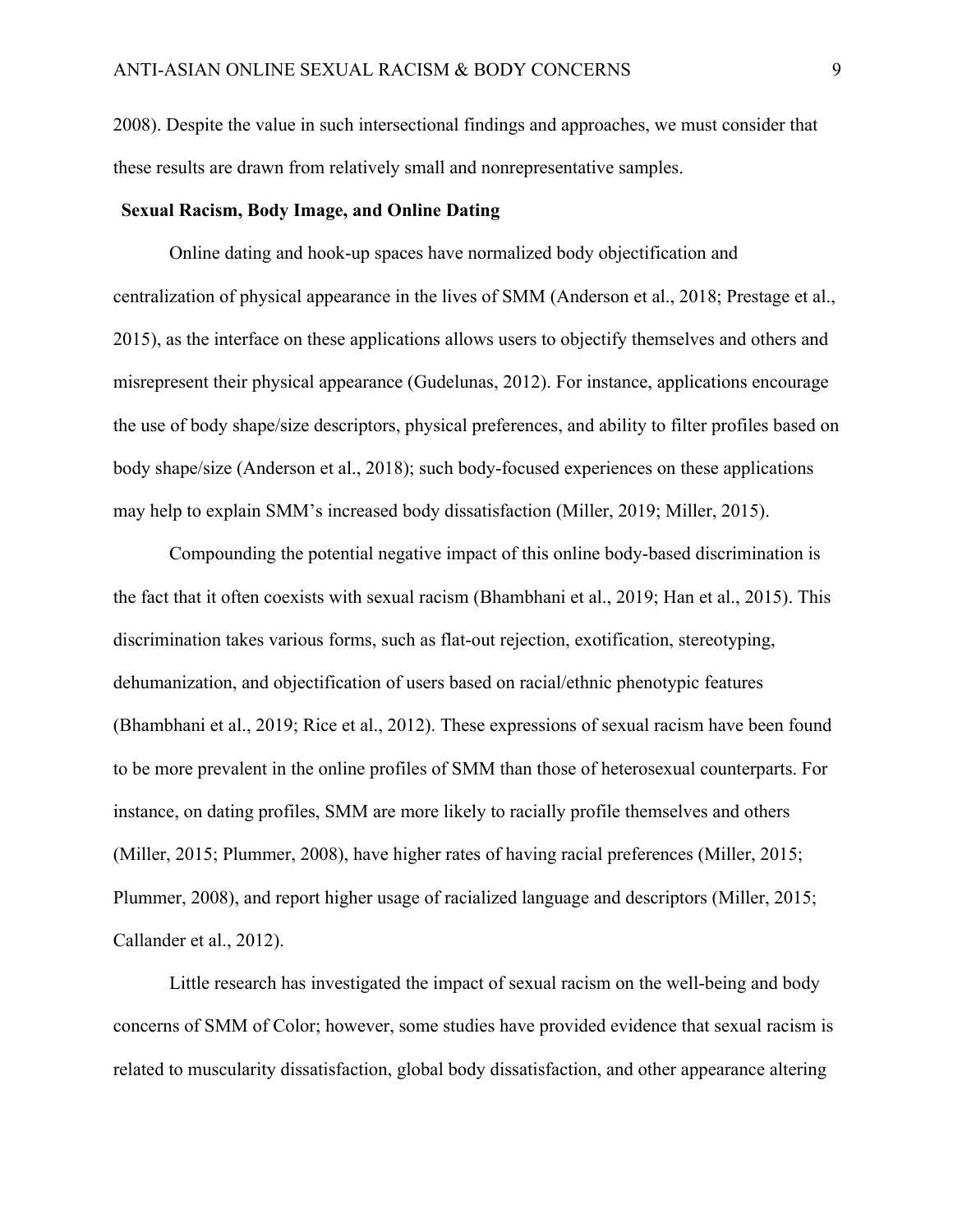attitudes and behaviors among SMM of Color (Bhambhani et al., 2019; Brennan et al., 2013). Most of this research has not focused on the implications of facing discrimination in online romantic or sexual spaces. Further, like most research with SMM of Color, the effects of sexual racism are typically collectively studied for SMM of Color rather than exploring how experiencing such prejudices manifest in specific racial/ethnic sexual minority groups.

### **Sexual Racism in the Lives of Asian American Sexual Minority Men**

Asian Americans are often perceived as a group that experiences racial discrimination at a comparatively lower rate than other ethnic and racial minority groups (Chen & Tryon, 2012). The model minority status prescribed to this racial group often reinforces such community perceptions (Chen & Tyron, 2012; Delucchi & Do, 1996; Lee, 2003). Nevertheless, research suggests that Asian Americans encounter racial discrimination daily (Wong & Halgin, 2006) and at an overwhelming frequency (Alvarez et al., 2006). Further, Asian SMM experience racism and race-based expectations differently than their heterosexual counterparts, as they face the challenge of having to simultaneously navigate discriminatory events associated with their multiple minority identities, such as homophobia and heterosexism in their Asian communities and racism, xenophobia, and other race/ethnicity-based stereotypes in their sexual minority communities (Chen & Tryon, 2012; Wilson & Yoshikawa, 2004).

Research has indicated that Asian SMM are exposed to frequent sexual racism by other SMM (Choi et al., 2011; Han, 2007). Some of these racist experiences appear to be fueled by stereotypes and attitudes specific to Asian men (Han et al., 2014), including the view of Asian SMM as being feminine and submissive, assuming passive roles in relationships, having below average penises, and as being the receptive partners (i.e., 'bottoms') during sexual intercourse (Han, 2008; Wilson & Yoshikawa, 2004). A qualitative study focusing on the online dating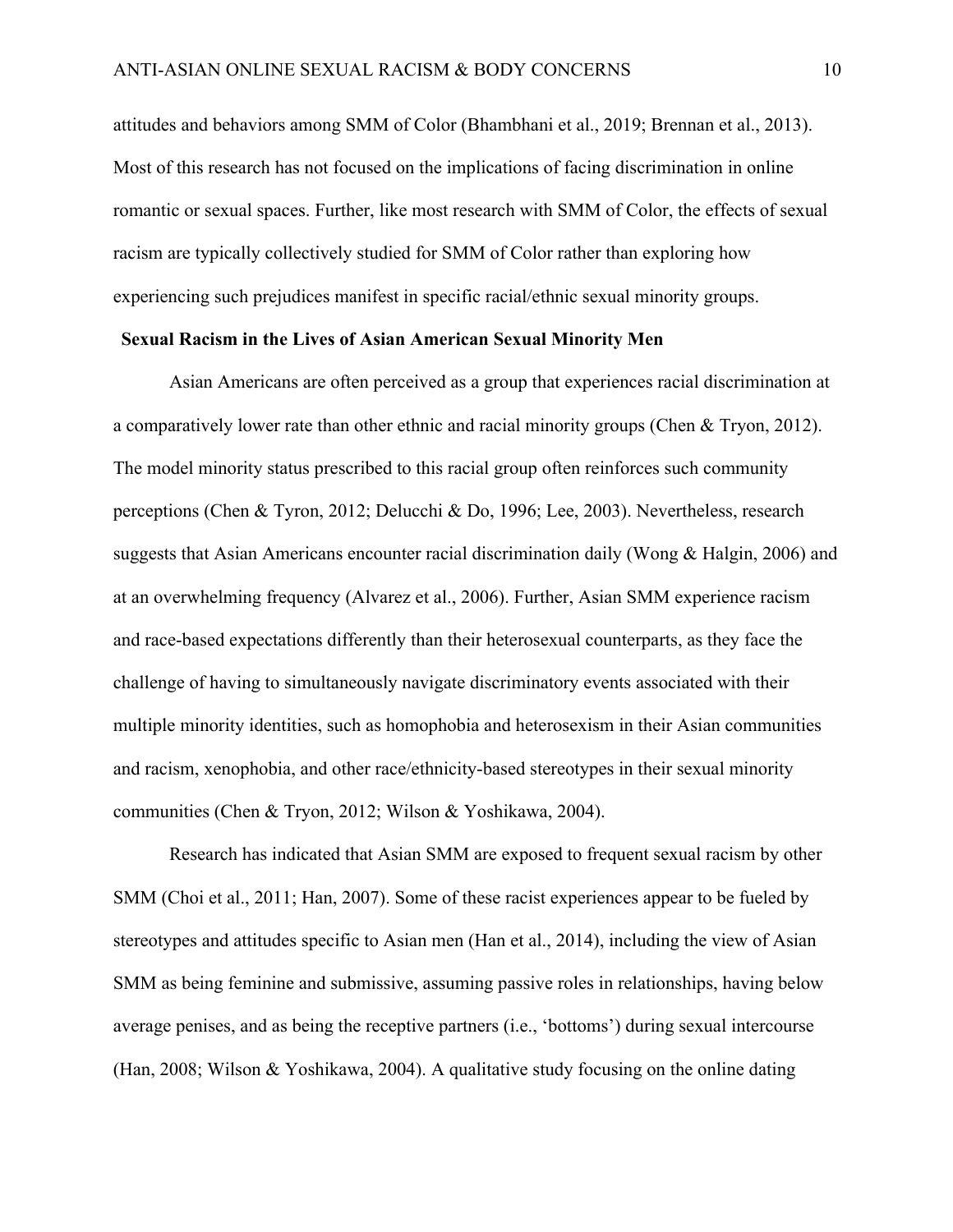experiences of Asian SMM suggested that all users encountered at least one incident of racebased discrimination, based on their racial/ethnic identity while interacting with other users (Peng, 2013). Other studies exploring online dating experiences among SMM of Color have also suggested that Asian SMM, along with other SMM of Color, are subjected to racialized sexual discrimination on online dating apps (Miller, 2015; Bhambhani et al., 2019).

Little scholarship has explored the impacts of such discriminatory experiences on the body image of Asian SMM. One of the first and the few qualitative studies exploring the impact of race-based discrimination on the well-being of Asian SMM highlighted that some Asian SMM felt the need to work out in order to be accepted and to be found attractive by other White SMM (Wilson & Yoshikawa, 2004). Other qualitative data reflect similar relationships between racism and body-related distress among Asian SMM, as pressures around masculinity, muscularity, thinness, and passivity seem to be recurrent themes for this specific population (Brennan et al., 2013; Drummond, 2005). To my knowledge, no quantitative work has explored the relationship between sexual racism and body-oriented concerns among Asian SMM, although some research has offered indirect evidence. For example, Asian SMM have been found to have a significantly higher drive to attain masculine ideals and muscularity that their white counterparts, which may reflect an effort to counter the feminine expectations placed upon this group (Brennan et al., 2013; Drummond, 2005, Kelly et al., 2015). Brennan et al. (2013) found that Asian SMM reported a strong desire for weight loss and lean body shape, suggesting that they may have internalized White appearance standards. The racialized nature of body-oriented concerns within Asian SMM underscores the need to explicitly explore the link between encountering race-based prejudice and levels of body-oriented concerns among this population.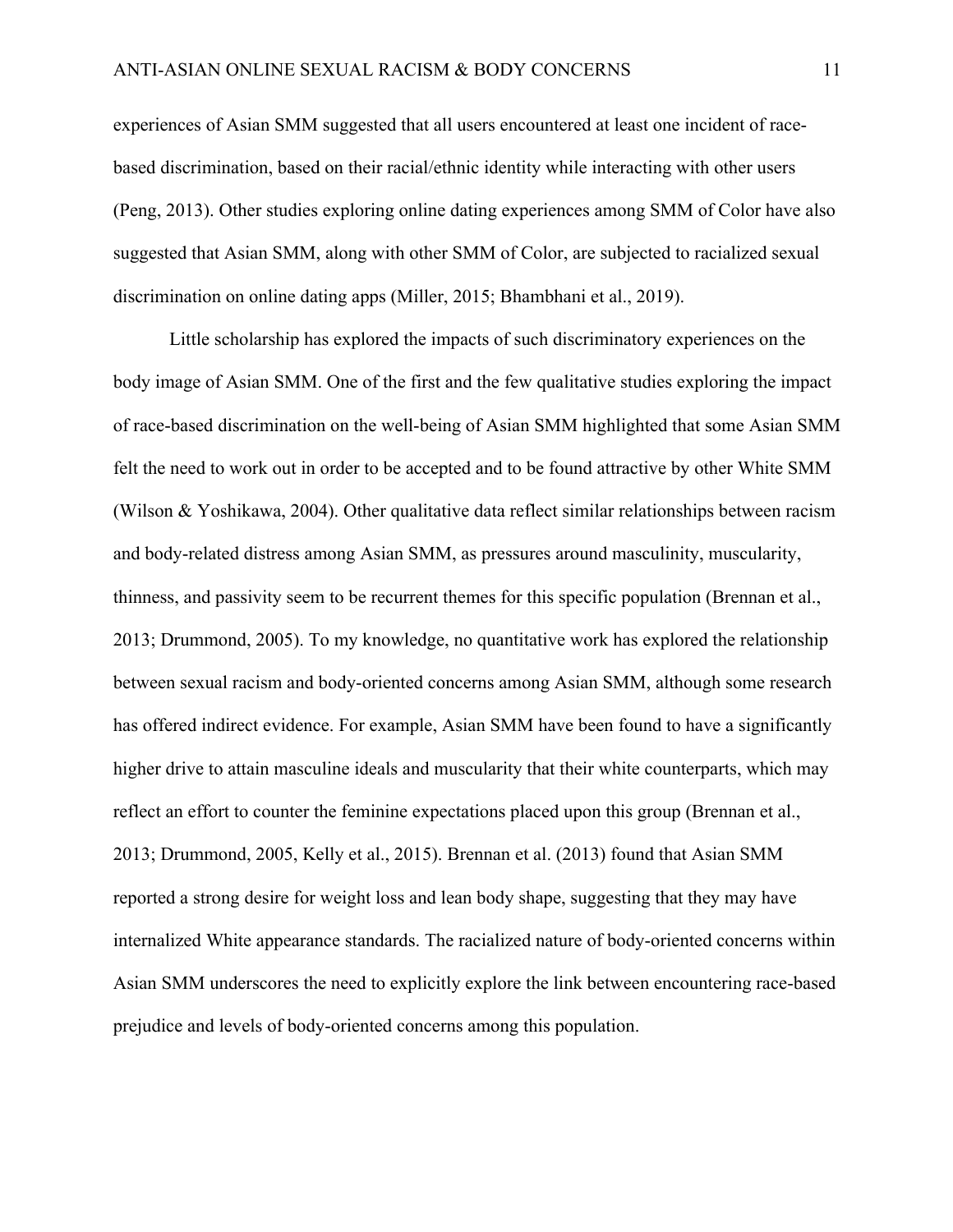The limited research on Asian LGBQ individuals has done much to inform understanding of the experiences of Asian sexual minority individuals, but it is also important to note that this body of work has collectively studied Asian subcultures and has failed to explore differences across different Asian ethnic groups (Huang et al., 2010; Szymanski & Gupta, 2009; Szymanski & Sung, 2010). Virtually no research has specifically focused on South Asian LGBQ individuals and their experiences. This is particularly harmful as these two racial/ethnic groups significantly differ in terms of spiritual and philosophical concepts (Uba, 2003), thereby suggesting a need to explore differences in the experiences of East Asian and South Asian individuals. Similar to other areas of South Asian LGBQ research, South Asian SMM's body-related concerns and dating experiences are severely understudied and underrepresented. Results from a qualitative study indicated that South Asian SMM are subjected to rejection, fetishization, and other forms of racialized oppression from other SMM in social contexts (Brennan et al., 2013). No studies, however, have examined South Asian SMM's experiences on online dating spaces and their potential impact on body image concerns and how they differ from those of East Asian SMM.

#### **Present Research**

Online dating applications provide SMM with a ready means of identifying potential sexual and romantic partners. However, as indicated by the literature reviewed here, use of these apps also exposes SMM to an environment that encourages objectification of others and the self—one where bodies are judged by restrictive standards of attractiveness. Moreover, growing evidence suggests that racial stereotypes and prejudice fuel the behavior of many users, leading, at times, to fetishization and outright rejection of potential partners. However, little is known regarding how the experiences of sexual racism on online dating/hook-up apps may impact Asian SMM's feelings, thoughts, and behaviors towards their bodies. The current study will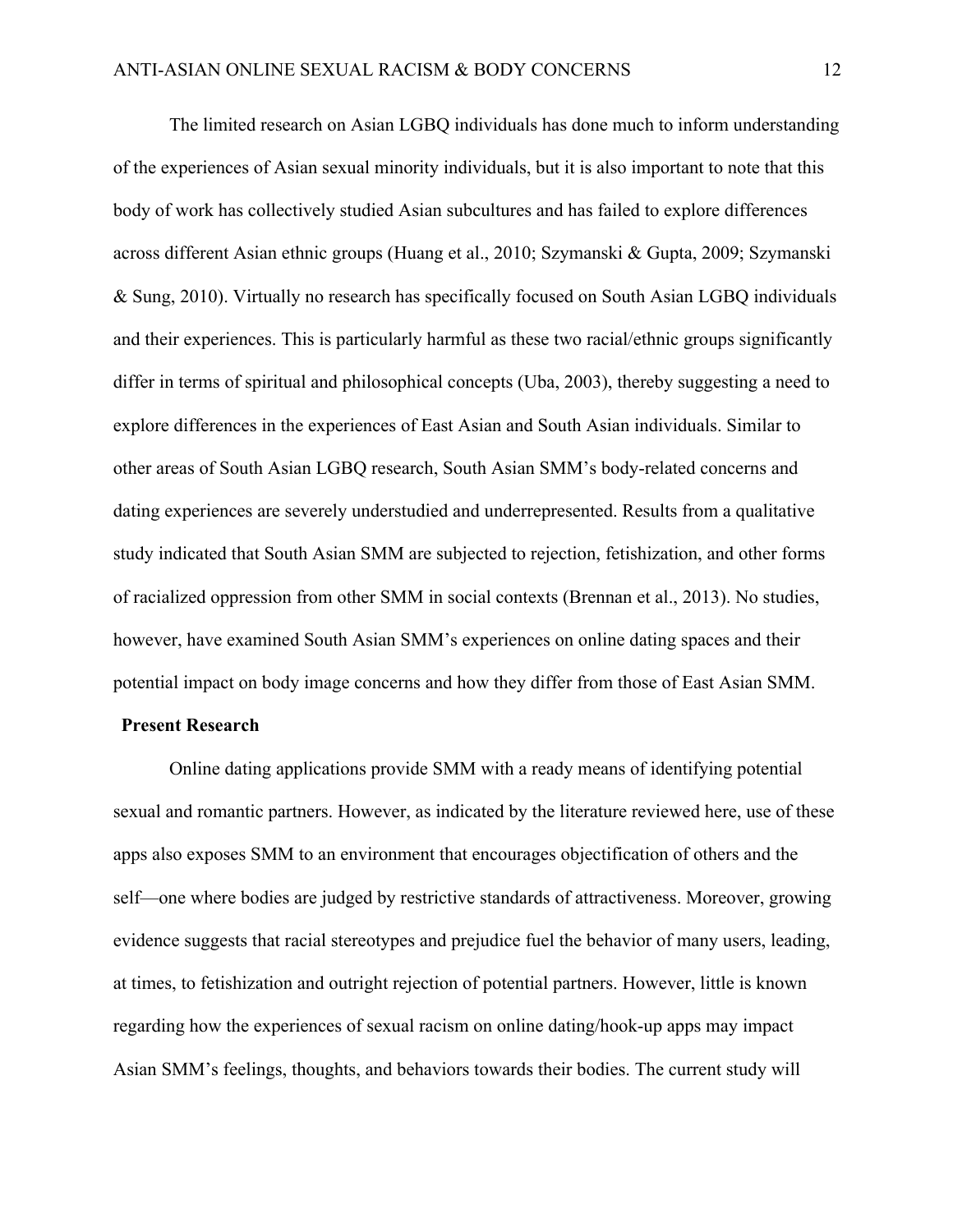investigate perceived experiences of sexual racism in relation to the body-oriented concerns experiences by East Asian and South Asian SMM. For the purposes of this study, I will focus on the five domains of body-oriented concerns that have been most often studied with SMM and other body image research (Bhambhani et al., 2019; Blashill & Vander Wal, 2011; Breslow et al., 2019; Tylka & Andorka, 2012): (a) general body dissatisfaction, (b) muscular dissatisfaction, (c) body fat dissatisfaction, (d) eating disorder symptomatology, and (e) body checking.

Race-related research done within the SMM community suggested that Asian SMM are perceived to be at the bottom of the sociocultural ladder in SMM spaces (Payne, 2007) and regularly encounter anti-Asian sentiments on dating apps from other SMM (Riggs, 2013). Therefore, due to the exposure of racialized sexual discrimination faced by Asian SMM on online dating apps and its previous association with body-related distress, the following hypothesis will be tested:

*Hypothesis 1:* **Among East Asian and South Asian SMM, body-oriented concerns will be predicted by and directly positively associated with online sexual racism experiences**

No investigations have explored interracial group differences in body-related concerns among Asian SMM or in links between sexual racism and body-related concerns. Existing literature has largely focused on the presence of appearance-based stereotypes and experiences specific to those of East Asian SMM (Han et al., 2008), and there has been no known research conducted to examine body image concerns specifically in South Asian SMM. Therefore, due to this lack of understanding of such concerns across Asian racial groups, the following research questions will be investigated: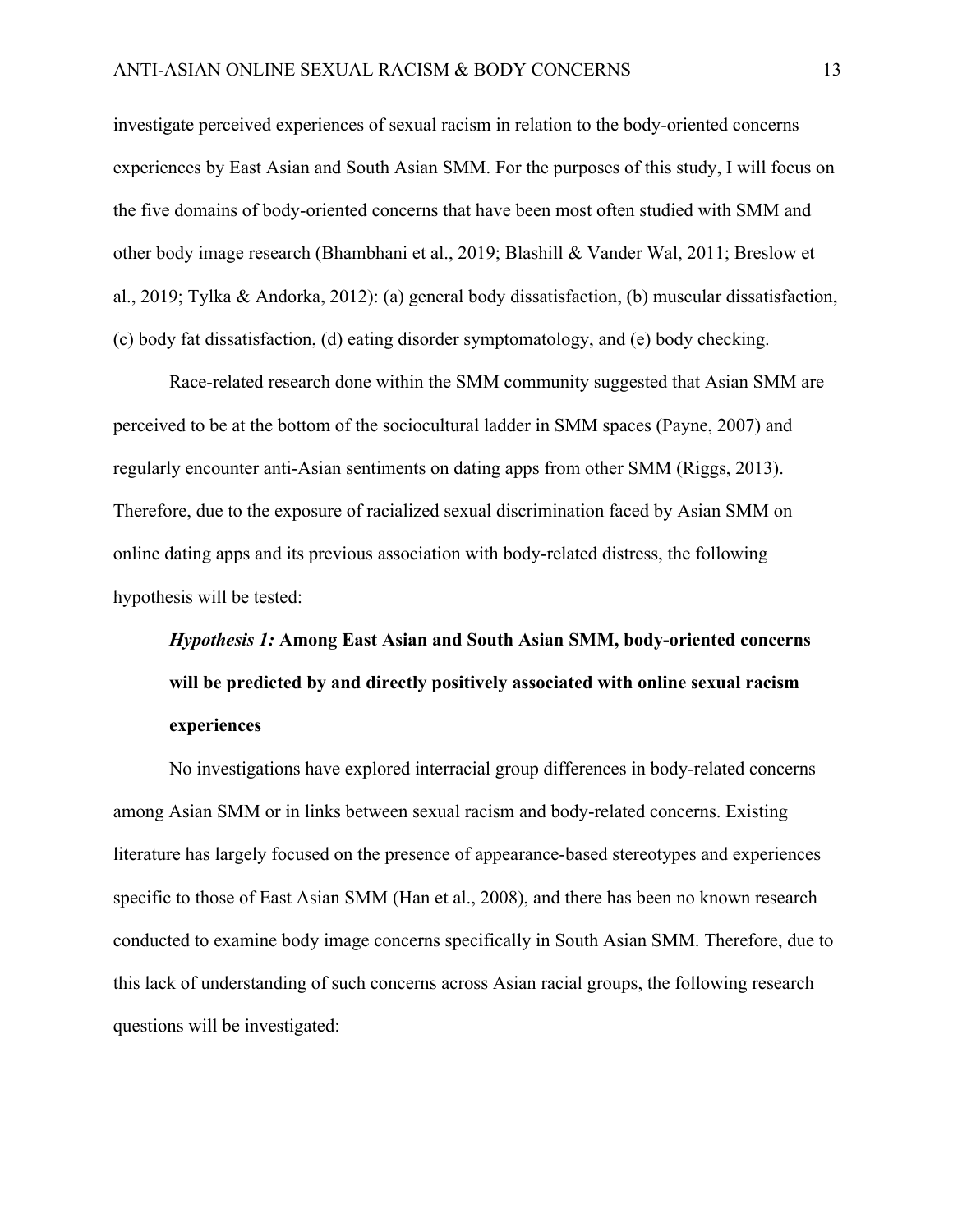*Research Question 1:* **Are there differences between East Asian and South Asian SMM in terms of the association between sexual racism and body-oriented concerns?** 

# *Research Question 2:* **Are there differences between East Asian and South Asian SMM in their average levels of body-oriented concerns?**

To investigate for any race/ethnicity-specific protective and resilience factors, the present study also explored the potential role of Asian SMM's relationship with their racial/ethnic identity in shaping their body-oriented concerns. Specifically, the current study tested (a) racial/ethnic identity salience and (b) identity conflicts as potential moderators of the links between sexual racism and body-oriented concerns.

Racial/ethnic identity salience, or the perceived connectedness and commitment to one's racial/ethnic identity (Phinney, 1992), has been studied as a moderator of associations between racist events and mental health concerns (Woo et al., 2019). Findings from this research suggest that racial/ethnic identity salience can exacerbate or buffer the impact of racist events on various psychological concerns and disorders (Carter, 2007; Stevenson & Arrington, 2009; Woo et al., 2019) and that these links might differ across different racial/ethnic groups (Woo et al., 2019). A recent meta-analysis suggested that, overall, racial/ethnic salience—particularly the commitment aspect—buffers people of color from adverse impacts of racism on mental health (Yip et al., 2020). However, to my knowledge, no previous research has studied racial/ethnic identity salience as a moderator for the links between experiences of racism and body-oriented concerns. To test this potential moderating effect, the following research question was studied:

# *Research Question 3:* **Does the relationship between experienced sexual racism and body-oriented concerns differ by reported levels of racial/ethnic identity salience?**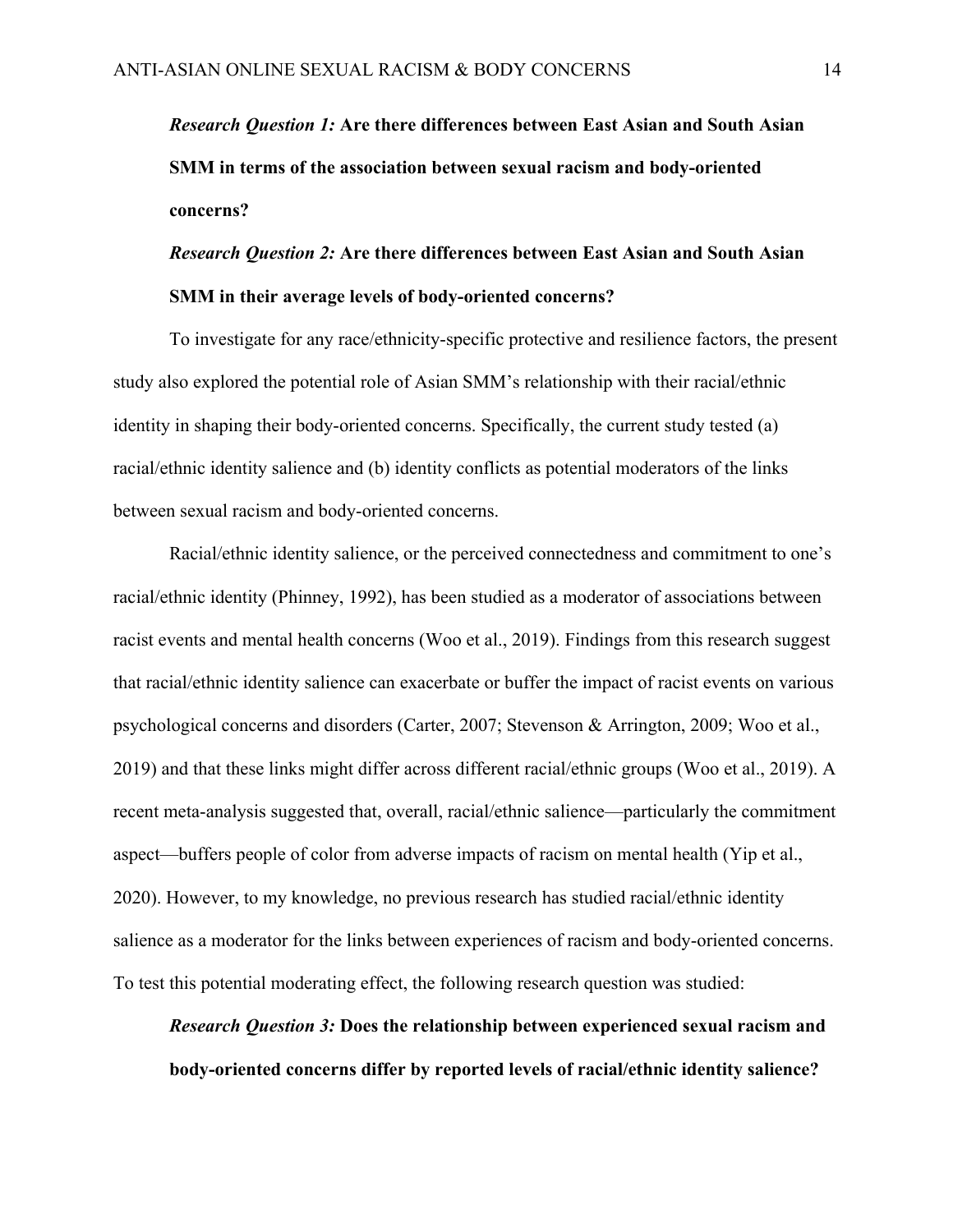The present study also tested the potential protective or intensifying role of one's perceived relationship with their multiple minority identities. Conflicts in allegiances, or identity conflicts, refer to an individual feeling that their racial/ethnic identity is incompatible with their sexual identity (Ramirez & Galupo, 2019). Experiencing identity conflicts has previously been positively correlated with experiences of racism (Sarno et al., 2015) and with adverse mental health outcomes among sexual minority individuals of color (Santos & VanDaalen, 2016). Although not previously researched, due to these correlations, it is speculated that one's perceived identity conflicts could potentially exacerbate the impact of racist events on one's well-being. Previous research has suggested that it possible that identity conflicts potentially act as a discrete moderator for psychological health outcomes among LGBQ people of color (Ramirez & Galupo, 2019), and future research is warranted to empirically test for these links (Ramirez & Galupo, 2019). Therefore, in the present study, we explored the following research question:

# *Research Question 4:* **Does the relationship between experienced sexual racism and body-oriented concerns differ by reported levels of identity conflicts?**

Although not the main focus of the study, we also tested associations between the five types of body-oriented concerns and both racial/ethnic identity salience and identity conflicts. Previous research with racial/ethnic identity salience among SMM of Color has shown that SMM of Color with a stronger connection to their racial/ethnic identity experienced lower levels of psychological distress (Lira de la Rosa, 2017). On the other hand, research has highlighted that identity conflicts between one's racial/ethnic identity and sexual identity are related to negative mental health among sexual minority people of color (Santos & VanDaalen, 2016).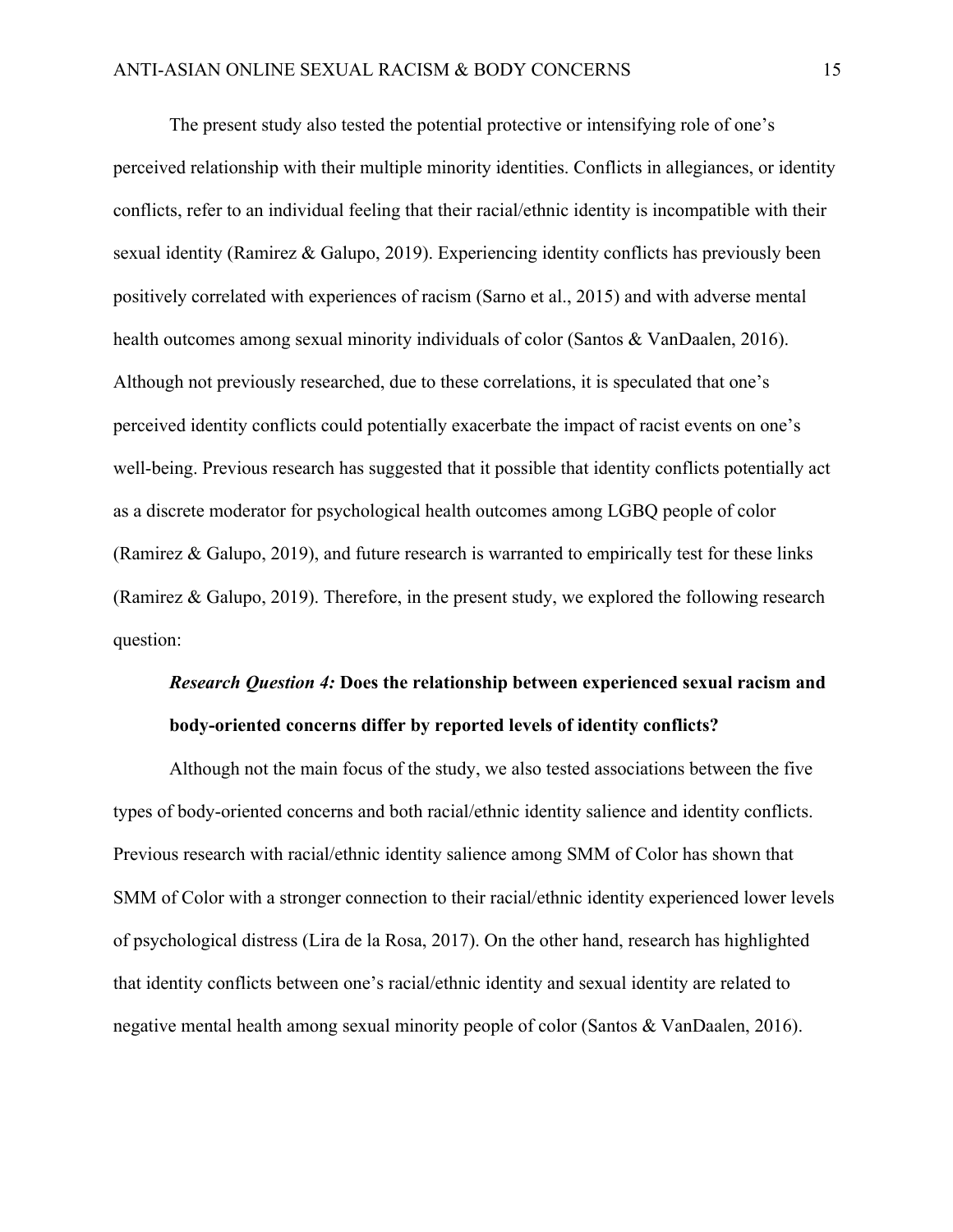Given these previous findings on identity salience and identity conflicts, we proposed the following hypotheses about their relation to body-oriented concerns:

*Hypothesis 2:* **Among East Asian and South Asian SMM, body-oriented concerns will be negatively associated with reported levels of racial/ethnic identity salience**  *Hypothesis 3:* **Among East Asian and South Asian SMM, body-oriented concerns will be positively associated with reported levels of identity conflicts** 

Finally, to date, there is no known validated scale that explicitly measures experiences of online sexual discrimination among SMM. Previous sexual racism research has used measures that broadly capture experiences of sexual racism (Bhambhani et al., 2019) but fail to exclusively focus on the racial prejudice that is encountered by SMM on online dating/hook-up apps. Therefore, another goal of the present study was to develop a new measure that would assess experiences of sexual racism on SMM dating/hook-up apps.

### **Method**

#### **Recruitment & Procedure**

Participants were recruited through targeted advertisements on social media websites (Facebook, Messenger, Instagram, etc.) and announcement posts on electronic mailing lists, online message boards, and social media pages of LGBTQ+ and/or Asian community organizations. The study was advertised as a 15-to 20-minute study focused on online dating experiences of Asian sexual minority men and noted that participants could receive a \$5 Amazon Gift Card for attentive completion of the survey. People interested in participating could access the study via a link to an online Qualtrics survey. As people accessed the survey, they were first asked to report their demographic characteristics for inclusion and data purposes (see Appendix A). To advance to the main survey, participants must have indicated that they identify as (1)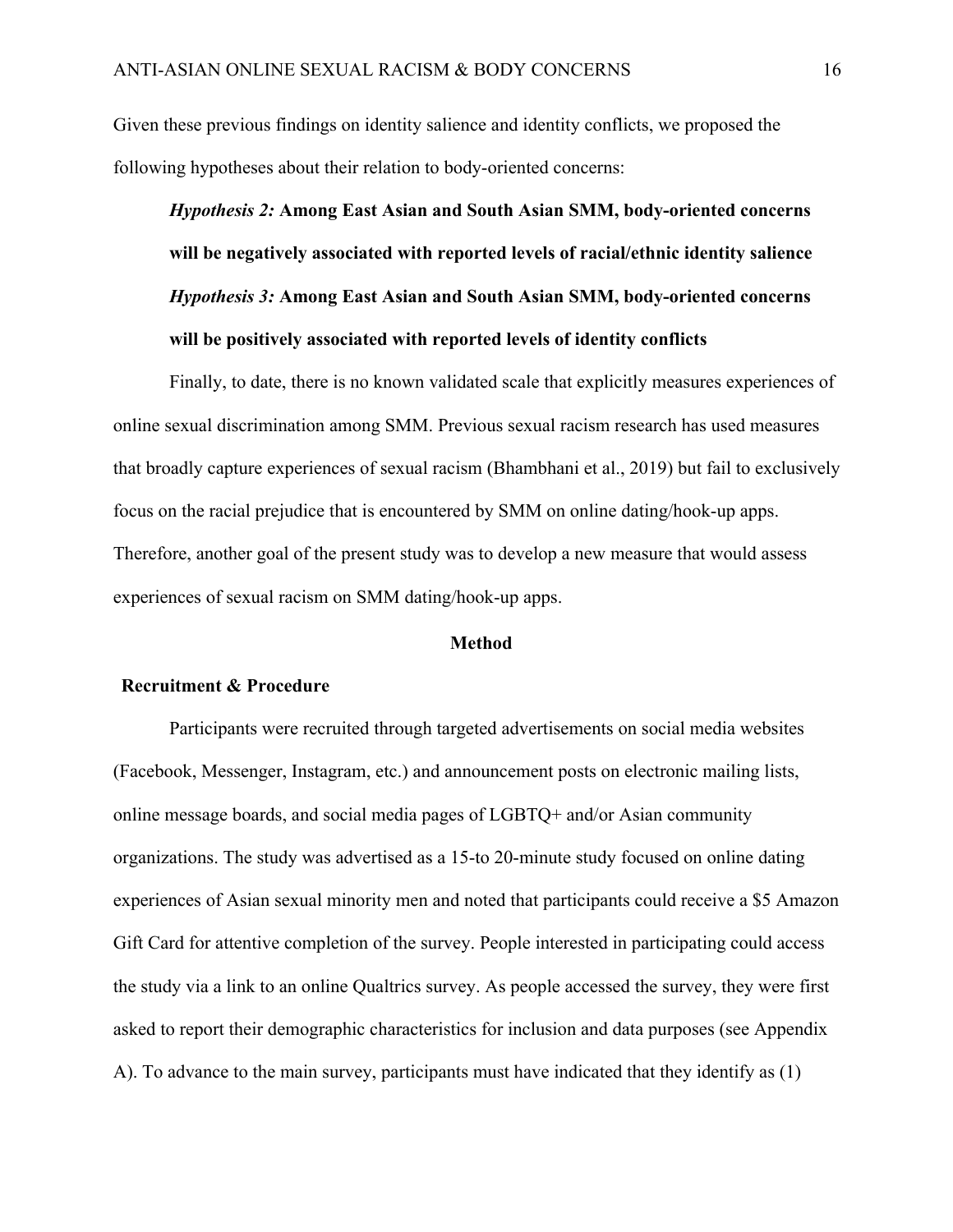men, (2) between the ages of 18 and 40 years, (3) sexual minority, (4) East Asian or South Asian, (5) dating or hook-up app users in the past year, and (6) currently living in the United States or Canada. For the purposes of this study, SMM refers to men who are not exclusively attracted to women and is inclusive of gay, bisexual, pansexual, queer, trans, and other non-heterosexual men. Current app use is defined as using at least one dating or hook-up app, at least once in the past month, where usage further captures a variety of user behaviors such as downloading an app, creating a profile, browsing others' profiles, romantic/sexual communication with other users, and/or physically meeting a user (Finkel et al., 2012). Participants who did not meet the eligibility requirements were automatically taken to the end of the survey, were informed of their ineligibility, and thanked for their interest in the study.

All eligible participants that accessed the main survey were asked to read a statement describing the study and to provide their informed consent electronically. Participants were then asked to respond to a range of items intended to measure app use, general body dissatisfaction, muscular dissatisfaction, body fat dissatisfaction, eating disorder symptomatology, body checking, sexual racism, ethnic identity strength, and conflicts in allegiance. Participants were also asked to complete existing racism measures to provide convergent validity evidence for the developed sexual racism measure. To account for ordering effects, all items within each scale were randomized when presented in Qualtrics. Throughout the survey, participants were asked to respond to attentiveness check items. Participants whose responses demonstrated inattentive responding were not included in the final analyses and were deemed ineligible for compensation. Lastly, no identifiable data was collected other than participants' email addresses, which was only required of participants who wished to receive compensation for conscientious survey completion or of those who wished to be contacted regarding participation in a potential follow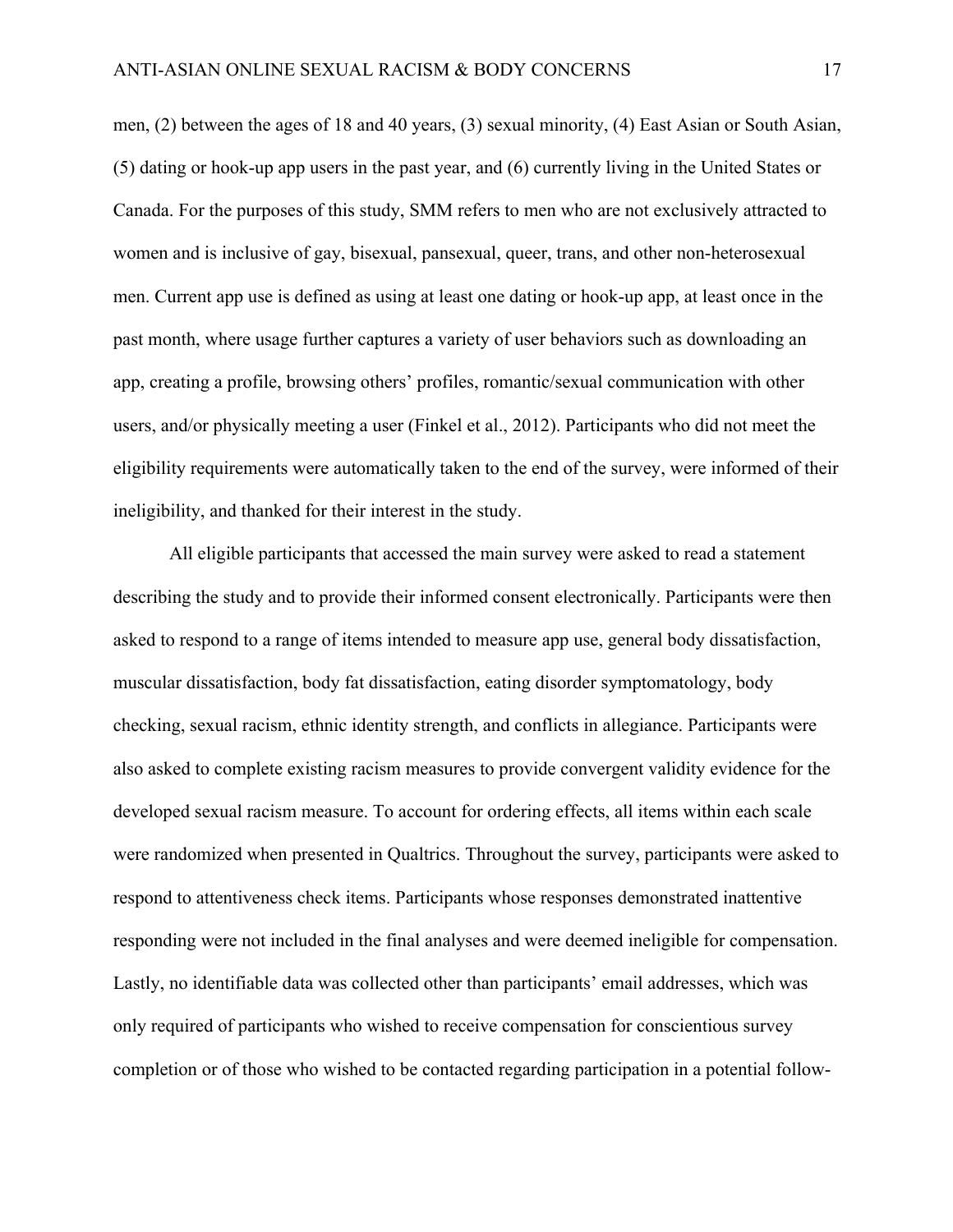up study. Upon completion of data collection, these addresses were detached from the data file containing participants' survey responses.

### **Participants**

Upon completion of data collection, the data file was scanned for valid and attentive participant responses. The final sample consisted of 200 Asian sexual minority men, with 50.0% of the participants identifying as East Asian  $(n = 100)$  and 50.0% of the participants identifying as South Asian  $(n = 100)$ , and with respect to sexual identity, participants in this sample identified as gay ( $n = 154, 77.0\%$ ), bisexual ( $n = 27, 13.5\%$ ), queer ( $n = 14, 7.0\%$ ), pansexual (*n*  $= 2, 1.0\%$ ), other ( $n = 2, 1.0\%$ ), or as questioning ( $n = 1, 0.5\%$ ). Participants identified as either cisgender men (*n* = 190, 95.0%) or transgender men (*n* = 10, 5.0%). All participants in our sample reported dating app use in the past year, with 173 (86.5%) participants reporting active dating app use in the month that they participated in the study. Regarding romantic relationship status, 128 participants reported being single (64.0%), 20 reported being in a casual relationship with one partner (10.0%), 7 reported being in a casual relationship with multiple partners (3.5%), 40 reported being in a committed relationship with one partner (20.0%), 1 reported being in a committed relationship with multiple partners (0.5%), and 4 participants did not respond to this item (2.0%).

Participants reported currently living in the United States (*n* = 165, 82.5%) or Canada (*n*  $= 35, 17.5\%$ ). Participants reported their educational level as high school degree or GED ( $n = 11$ , 5.5%), some college but no degree (*n* = 35, 17.5%), associate's degree (*n* = 5, 2.5%), bachelor's degree ( $n = 80, 40.0\%$ ), professional degree ( $n = 51, 25.5\%$ ), doctoral degree ( $n = 14, 7.0\%$ ) or did not report their educational level  $(n = 4, 2.0\%)$ . Finally, regarding socioeconomic status, participants identified as lower class (*n* = 8, 4.0%), working class (*n* = 46, 23.0%), middle class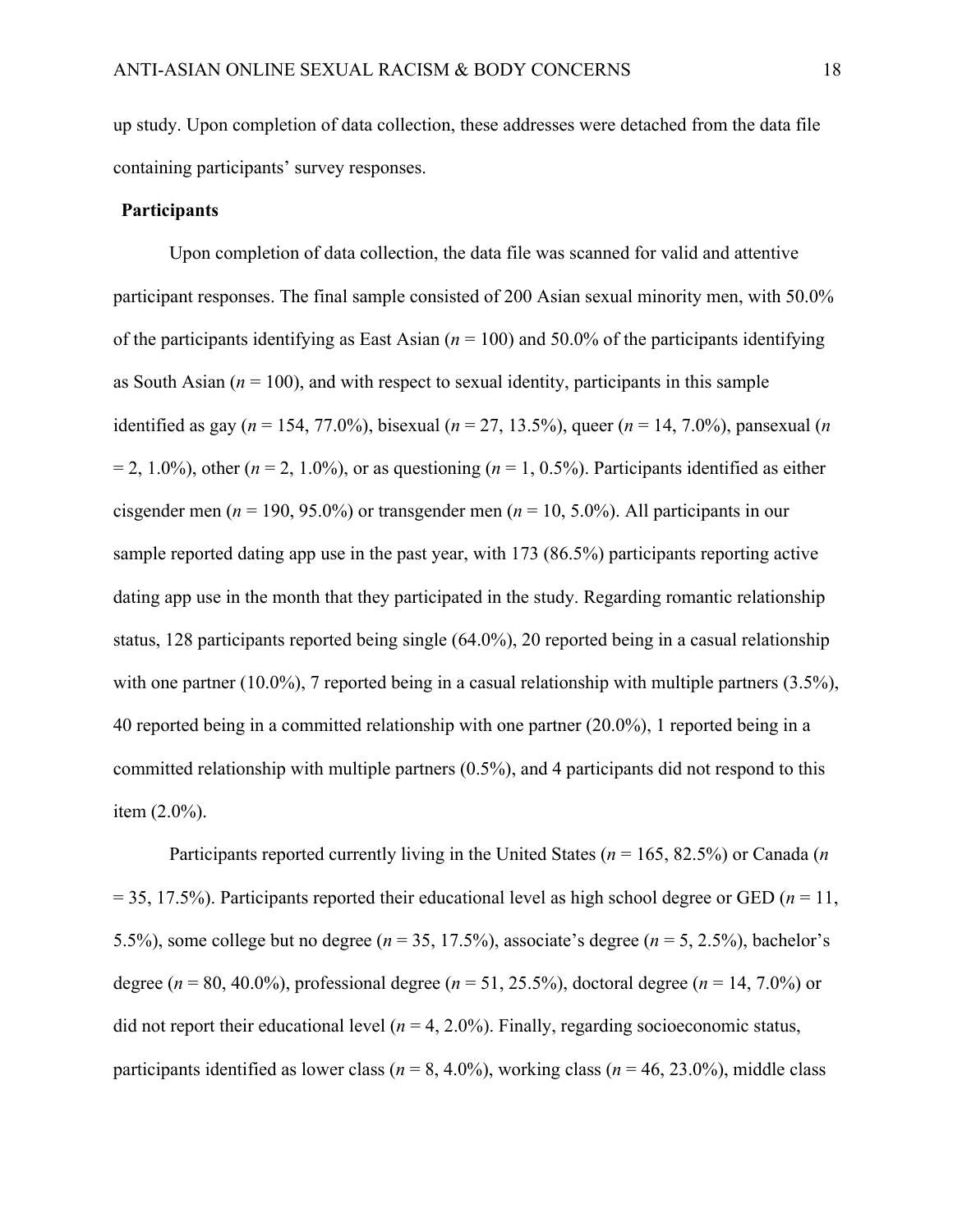(*n* = 99, 49.5%), upper middle class (*n* = 39, 19.5%), upper class (*n* = 4, 2.0%) or did not respond to this item  $(n = 4, 2.0\%)$ .

#### **Measures**

Measures are listed below in the order that they appeared on the online survey, with the exception of the attentiveness check items. The attentiveness check items were equally divided, and half were presented at the beginning of the main survey and half were presented at the end of the main survey.

*Demographics questionnaire.* Participants completed a variety of standard demographic questions, including questions concerning age, gender identity, race/ethnicity, sexual orientation, level of education, and dating app use. Gender, age, location, dating app use, sexual identity, and racial/ethnic identity were used as eligibility criteria items to ensure that a participant met the specified requirements for inclusion in this study and analyses (see Appendix A).

*General body dissatisfaction.* General body dissatisfaction was assessed using the Appearance Evaluation (AE) subscale of the Multidimensional Body-Self Relations Questionnaire (MBSRQ; Brown et al., 1990, Cash, 2018; see Appendix B). The MBSRQ is a widely used measure with subscales assessing various elements of body image. The 7-item AE subscale assessed overall satisfaction with one's looks and body appearance. Participants responded to items (e.g., "I like my looks just the way they are") on a 5-point Likert scale ranging from 1 (*definitely disagree*) to 5 (*definitely agree*). Participants' responses to items were reversed, summed, and averaged such that higher scores on the AE indicated lower satisfaction with one's body. Cronbach's alpha, for men in the instrument development study, was .88 (Brown et al., 1990; Cash, 2018). The AE subscale has been widely used in studies with sexual minority men. Reliability evidence from such studies suggested good internal consistency for the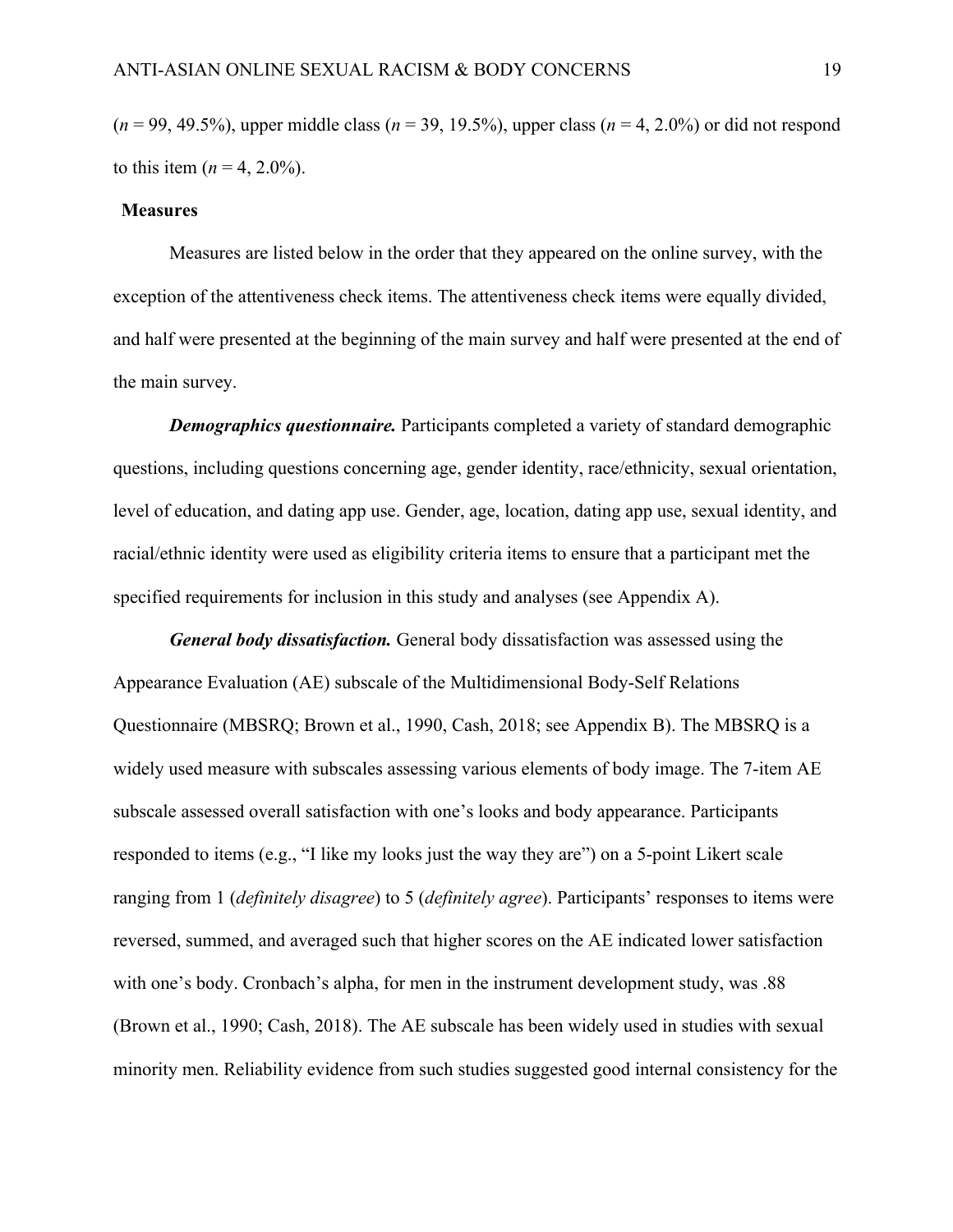AE subscale ( $\alpha$  = 0.92; Blashill & Vander Wal, 2011;  $\alpha$  = 0.91; Levesque & Vichesky, 2006;  $\alpha$  = 0.90; McArdle & Hill, 2009). Cronbach's alpha in the present study was determined to be 0.90. Convergent validity for the AE subscale with SMM has been supported through positive correlations with media use (McArdle & Hill, 2009).

*Muscular and body fat dissatisfaction.* Men's muscularity and body fat dissatisfaction was measured using the Male Body Attitudes Scale (MBAS; Tylka et al., 2005; see Appendix C and Appendix D respectively). Participants responded to items on a 6-point scale ranging from 1 (*never*) to 6 (*always*). The development study suggested that the measure should be scored for the following three subscales (Tylka et al., 2005): muscularity (e.g., "I think my arms should be larger, i.e., more muscular"), low body fat (e.g., "I think I have too much fat on my body"), and height (e.g., "I am satisfied with my height"). For the purposes of this study, only the muscularity and body fat subscales were used. The muscularity subscale was used to assess muscular dissatisfaction and the low body fat subscale was used to assess body fat dissatisfaction. Responses for each subscale were appropriately reverse scored, summed, and averaged for a composite score, with higher scores indicating higher rates of dissatisfaction.

Both the muscularity ( $\alpha$  = 0.90; Blashill & Vander Wal, 2009) and the low body fat subscale ( $\alpha$  = 0.94; Blashill & Vander Wal, 2009) have been widely used with diverse samples of SMM. Reliability evidence suggested good internal consistency for the muscularity subscale for SMM of Color ( $\alpha$  = 0.92; Bhambhani et al., 2019). Similarly, for the low body fat subscale, the evidence suggested good internal consistency for SMM of Color ( $\alpha$  = 0.92; Bhambhani et al., 2019). Additionally, the development study reflected good convergent, construct, and discriminant validity for all items (Tylka et al., 2005).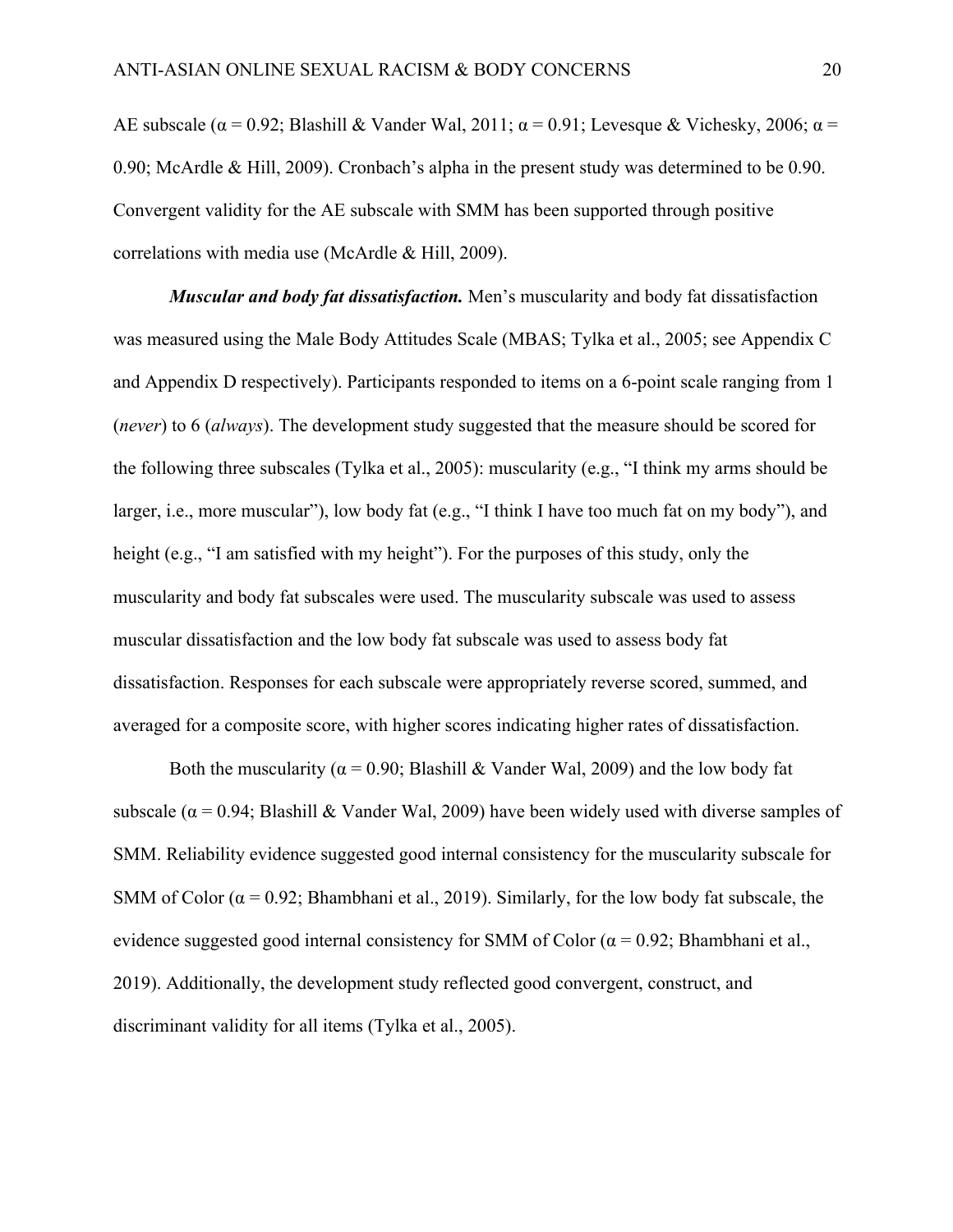Reliability evidence for the present study demonstrates good internal consistency reliability for both the muscularity subscale ( $\alpha = .85$ ) and the low body fat subscale ( $\alpha = .94$ ).

*Eating disorder symptomatology.* The Eating Attitudes Test–26 (EAT-26; Garner et al., 1982; see Appendix E) was used to measure the level of eating disorder symptoms among our sample. The EAT-26 is a 26-item measure of eating disorder-related attitudes and behaviors (Siever, 1994; Wiseman & Moradi, 2010). Items (e.g., "Feel extremely guilty after eating"; "Give too much time and thought to food") were rated on a 6-point Likert scale ranging from 1 (*never*) to 6 (*always*). *Always, usually*, and *often* are coded as 3, 2, and 1, respectively, and *sometimes*, *rarely*, and *never* are each coded as 0 (Garner et al., 1982). Scores on each item were summed to obtain an overall score, with higher scores indicating greater disordered eating behaviors and attitudes. EAT-26 has been widely used in assessment of eating disorder symptomatology among SMM and have consistently demonstrated evidence of good internal consistency reliability ( $\alpha$  =.86; Tylka & Andorka, 2012). Similarly, the scale demonstrated evidence of good internal consistency reliability in the present study ( $\alpha$  = .88). Convergent validity of the EAT-26 measure has been previously supported through negative correlations with mesomorphic shape idealization and body shame (Tylka & Andora, 2012; Wiseman & Moradi, 2010).

*Body checking.* Body checking attitudes and behaviors were captured using the 8-item Surveillance subscale of the Objectified Body Consciousness Scale (OCS; McKinley & Hyde, 1996; see Appendix F). Participants were asked to rate their response to items (e.g., "I rarely think about how I look"; "During the day, I think about how I look many times") on a 7-point Likert scale ranging from 1 (*strongly disagree*) to 7 (*strongly agree*). Scores on each item were reversed-scored as needed, summed, and averaged to obtain a composite score. Higher scores on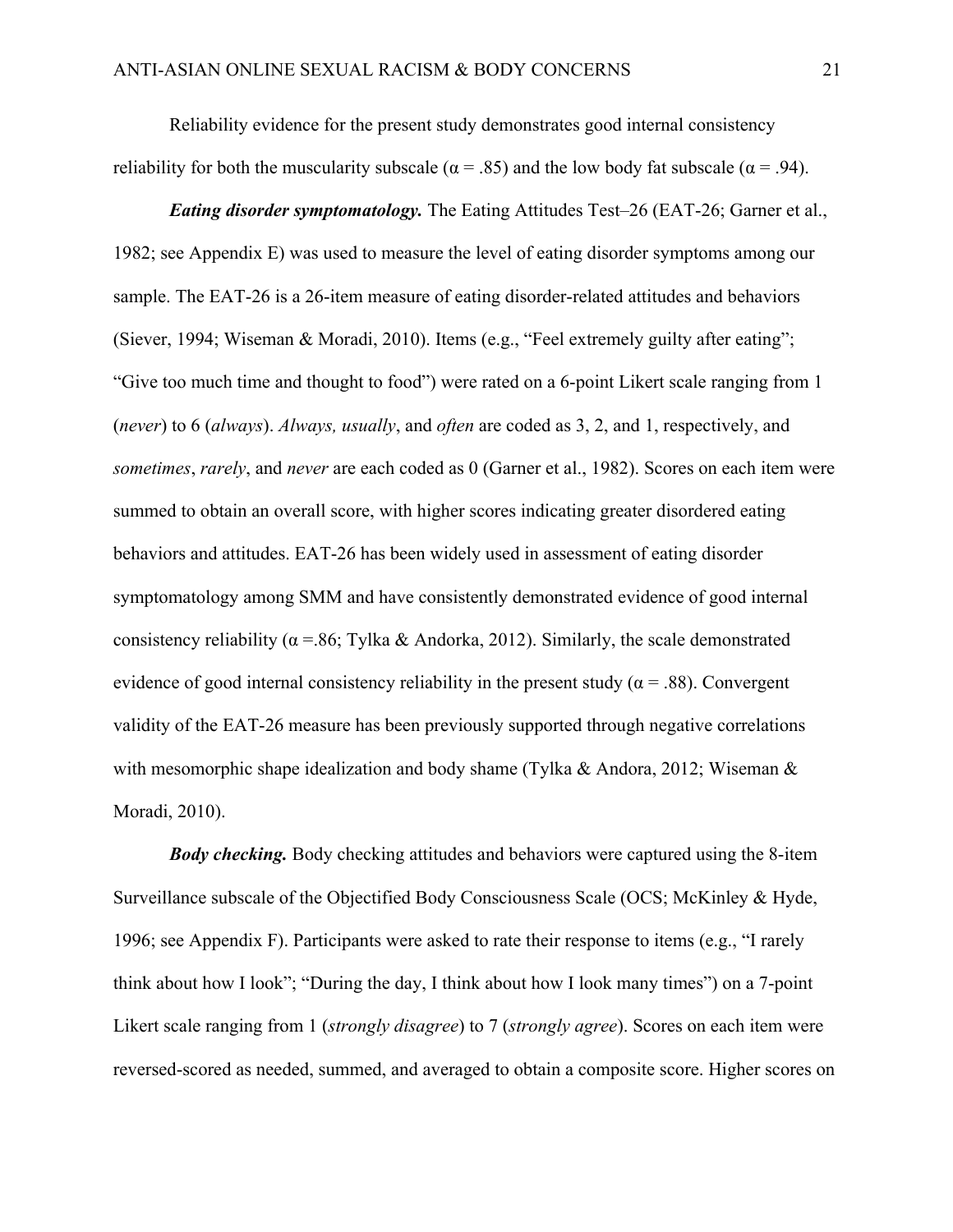this subscale indicated higher rates of body checking behaviors and attitudes. Internal consistency was adequate for scores from the first male sample to respond to the measure ( $\alpha$  = 0.79; McKinley, 1998). The subscale has demonstrated satisfactory internal consistency in samples of SMM ( $\alpha$  = .82; Breslow et al., 2019). In the present study, the Cronbach's alpha was determined to be 0.87. Additionally, the Surveillance subscale in SMM has previously demonstrated good convergent validity evidence, as it has been positively associated with body dissatisfaction, objectification, and body shame (Breslow et al., 2019; Wiseman & Moradi, 2010).

*Sexual racism.* A new measure of online sexual racism was developed using modified items from two measures of sexual racism that were created for men with sexual and racial minority identities. Two measures were used because of a desire to have an item pool with diverse content.

Six items were drawn from Han et al.'s (2015) Stress from Racism in the Gay Community Measure (see Appendix G) and were rated on a 4-point Likert scale from 1 (*strongly disagree*) to 4 (*strongly agree*) (e.g., "I've been turned down for sex because of my race or ethnicity"). Two items from the original scale were not included in the pool. One of these items was dropped because it assesses the stress individuals experience due to such racist incidents rather than the occurrence of the incidents. The other item was dropped because it was specific to West Hollywood standards ("I've felt unwelcome or that I didn't fit into West Hollywood because of my race or ethnicity"). Most items were slightly reworded to suit the purposes of this study. A few items in the original measure limits these racist experiences to be only perpetuated by White men or gay men (e.g., "I've felt white gay men have acted as if they're better than me because of my race or ethnicity). However, such items were adapted to account for various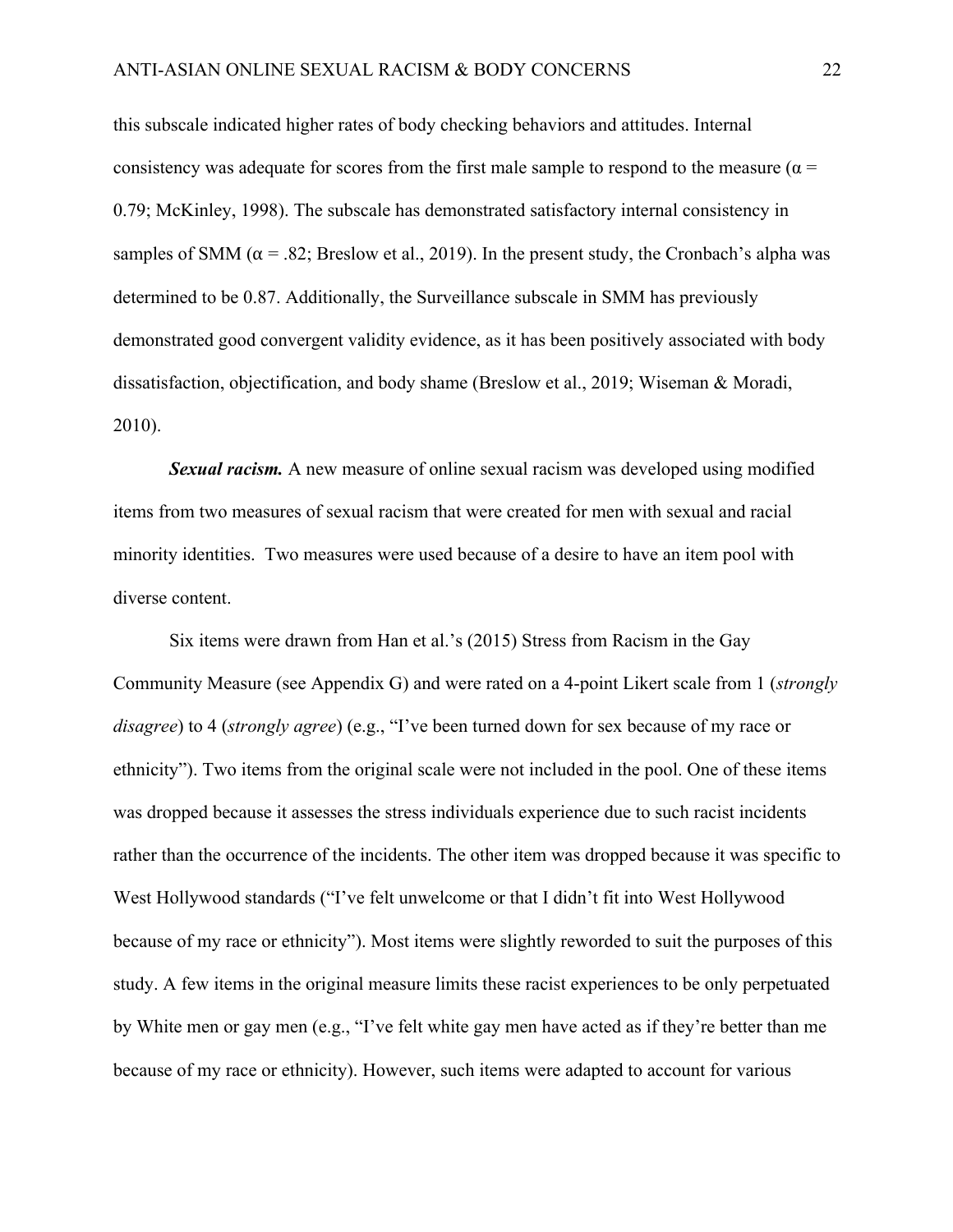racialized experiences (e.g., "I've felt *sexual minority men of other races or ethnicities* have acted as if they're better than me because of my race or ethnicity). Lastly, as done in a previous study assessing sexual racism experienced on sexual minority dating apps (Bhambhani et al., 2018), items were adapted to focus on online dating spaces (e.g., "Sexual partners on online dating apps have wanted me only because of my race or ethnicity; they pay no attention to other personal characteristics"). Bhambhani et al. (2018) found that their modified scale demonstrated satisfactory internal consistency reliability ( $\alpha = .89$ ). Moreover, results suggested good convergent validity for modified scale as it was positively associated with measures of muscularity-oriented behaviors, muscularity-oriented attitudes, muscularity dissatisfaction, and body fat dissatisfaction (Bhambhani et al., 2019). Reliability evidence for this scale in the present study suggests good internal consistency reliability ( $\alpha = .87$ ).

The item pool also included items from the sexual racism subscale developed by Hidalgo et al. (2019; see Appendix H). Items are rated on a 4-point scale ranging from 0 (*never*) to 3 (*many times*) to indicate the frequency of different sexual racism experiences. Items were modified to reflect a focus on online dating spaces (e.g., "While using dating/hook up apps, how often have you been made to feel sexually objectified (like a piece of meat) because of your race or ethnicity?").

To capture the perceived frequency of encountering sexually racist events, a 6-item sexual racism subscale developed by Hidalgo et al. (2019) will be used (see Appendix H). Individuals use a 4-point scale ranging from 0 (*never*) to 3 (*many times*) to indicate the frequency of different sexual racism experiences (e.g., "How often have you been made to feel sexually objectified (like a piece of meat) because of your race or ethnicity?"; "How often did you hear sexual comments about your race or ethnicity?"). This subscale was identified through an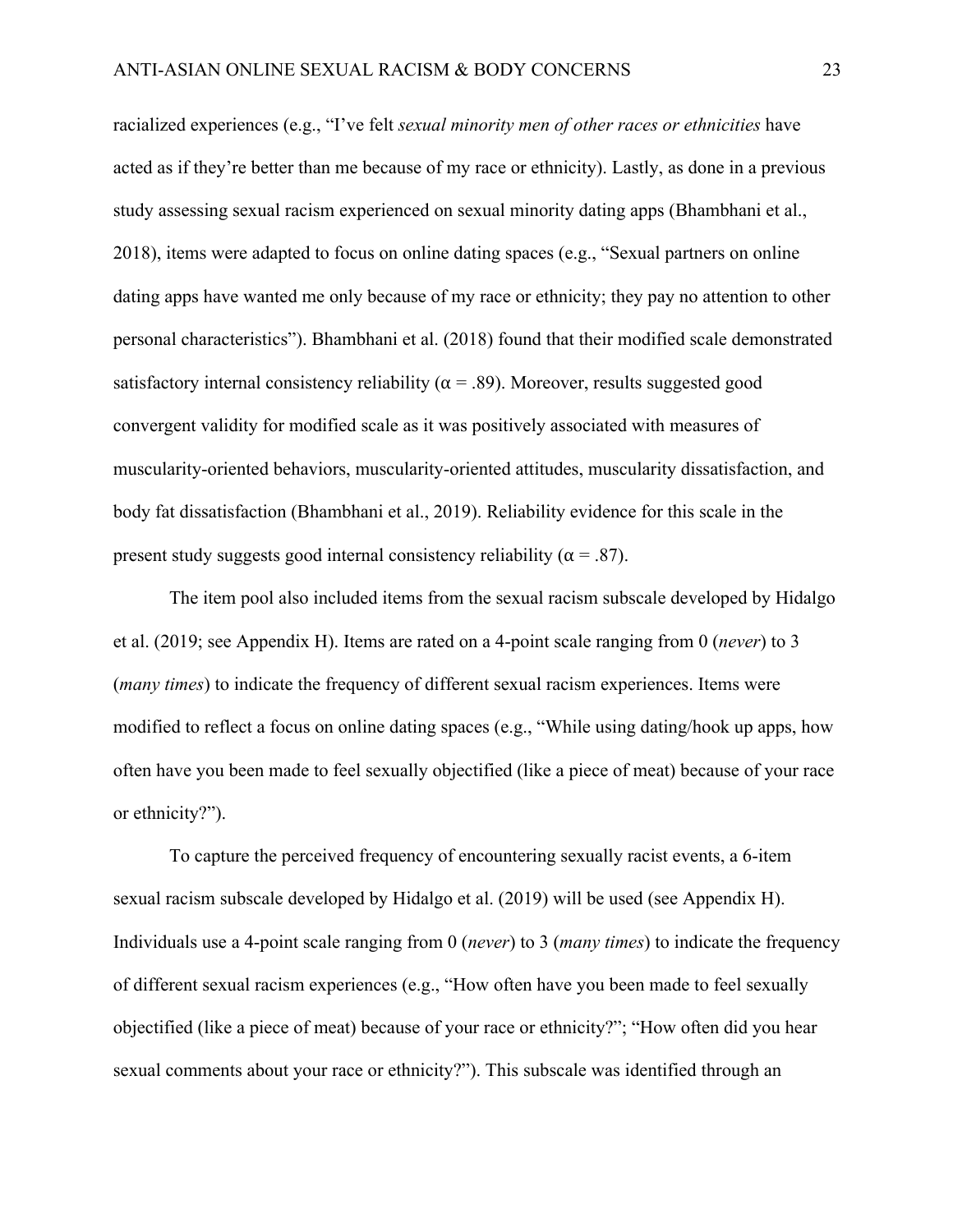exploratory factor analysis of items from a measure developed to assess frequency of social discrimination occurring among adult SMM (Diaz & Ayala, 2001; Diaz et al., 2001). The analysis suggested a two-factor solution, where items focused on sexual racism loaded strongly on one factor and items focused on institutional racism loaded strongly on the other factor. Scores on the 6 items will be scored by averaging items. In the development study, the Cronbach's alpha was .83 (Hidalgo et al., 2019) and .82 in the present study.

*Convergent validity evidence.* Since the previously described sexual racism measure were developed for the present study, we used preexisting scales to assess the new scale's convergent validity. First, the LGBT People of Color Microaggressions Scale (Balsam et al., 2011; Appendix I). This 18-item self-report scale assesses various types of intersectional stressors experienced by racial/ethnic minority LGBT adults. Responses were collected on a 6 point Likert scale ranging from 1 (*Did not happen/Not applicable to me*) to 6 (*It happened, and it bothered me extremely*). Higher scores indicated worse outcomes related to distress due to LGBT-POC microaggressions. The measure comprises three subscales: (a) Racism in LGBT communities, (b) Heterosexism in Racial/Ethnic Minority Communities, and (c) Racism in Dating and Close Relationships. The original measure demonstrated good overall internal consistency ( $\alpha$  = .92; Balsam et al., 2011). For the purposes of this study, only the Racism in Dating and Close Relationships subscales was used. Reliability evidence from the original study suggested good internal consistency for Racism in Dating and Close relationships ( $\alpha = .83$ ; Balsam et al., 2011) subscale. Similarly, evidence from the present study demonstrated good internal consistency for the subscale ( $\alpha$  = .83).

The Gendered Racism Scales for Asian American Men (GRSAM; Liu et al., 2018; See Appendix J) was also used for convergent validity purposes. The 18-item measure consist of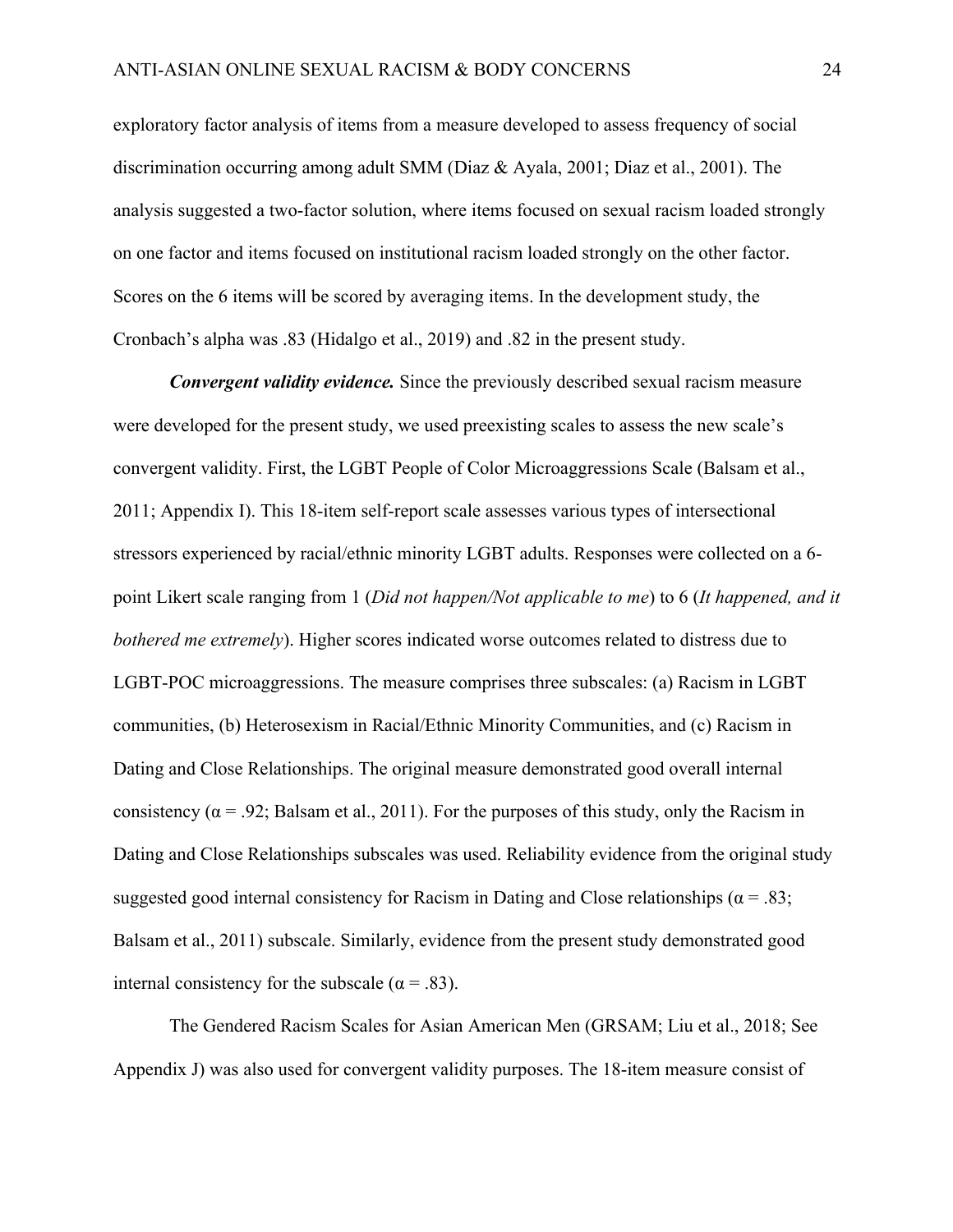items (e.g., 'I have heard offensive jokes about Asian American men's lack of manliness,' 'I have heard the stereotype that Asian American men are not sufficiently masculine.') that capture the frequency and stress level of gendered racism perceived by Asian American men. Responses were collected on a 4-point Likert scale ranging from 1 (*Very often*) to 4 (*Never*). The original measure was rated on two separate scales, one indicating frequency of racist experiences and one indicating stress resulting from the racist experience; factor analyses suggested the following three factors for both: Psychological Emasculation, Perceived Undesirable Partner, and Perceived Lack of Leadership (Liu et al., 2018). Reliability evidence from the original measure indicated high internal consistency for both GRASM-Frequency ( $\alpha$  = .94; Liu et al., 2018) and GRASM-Stress ( $\alpha$  = .96; Liu et al., 2018) scales. For the purposes of this study, only the Perceived Undesirable Partner factor items from the GRASM-Frequency scale were used. As to our knowledge, the present study was the first to use this scale specifically with Asian SMM. Cronbach's alphas for this measure in the present study was .87.

*Racial/Ethnic Identity Salience.* Racial/Ethnic identity attitudes were captured using the 12-item Multi-group Ethnic Identity Measure (MEIM; Phinney, 1992; see Appendix K). The MEIM assesses one's ethnic identity salience based on their participation with and commitment to their racial/ethnic group. Participants responded to items (e.g., "I feel a strong attachment towards my own ethnic group."; "I feel good about my cultural or ethnic background.") using a 4-point Likert-type scale ranging from "*Strongly disagree*" to "*Strongly agree*." Scores on the scale were averaged, with higher scores indicating greater ethnic identity salience. Cronbach's alpha in the development study was .80 (Phinney, 1992). Additionally, this scale has previously been used with Asian SMM and has demonstrated evidence for good internal consistency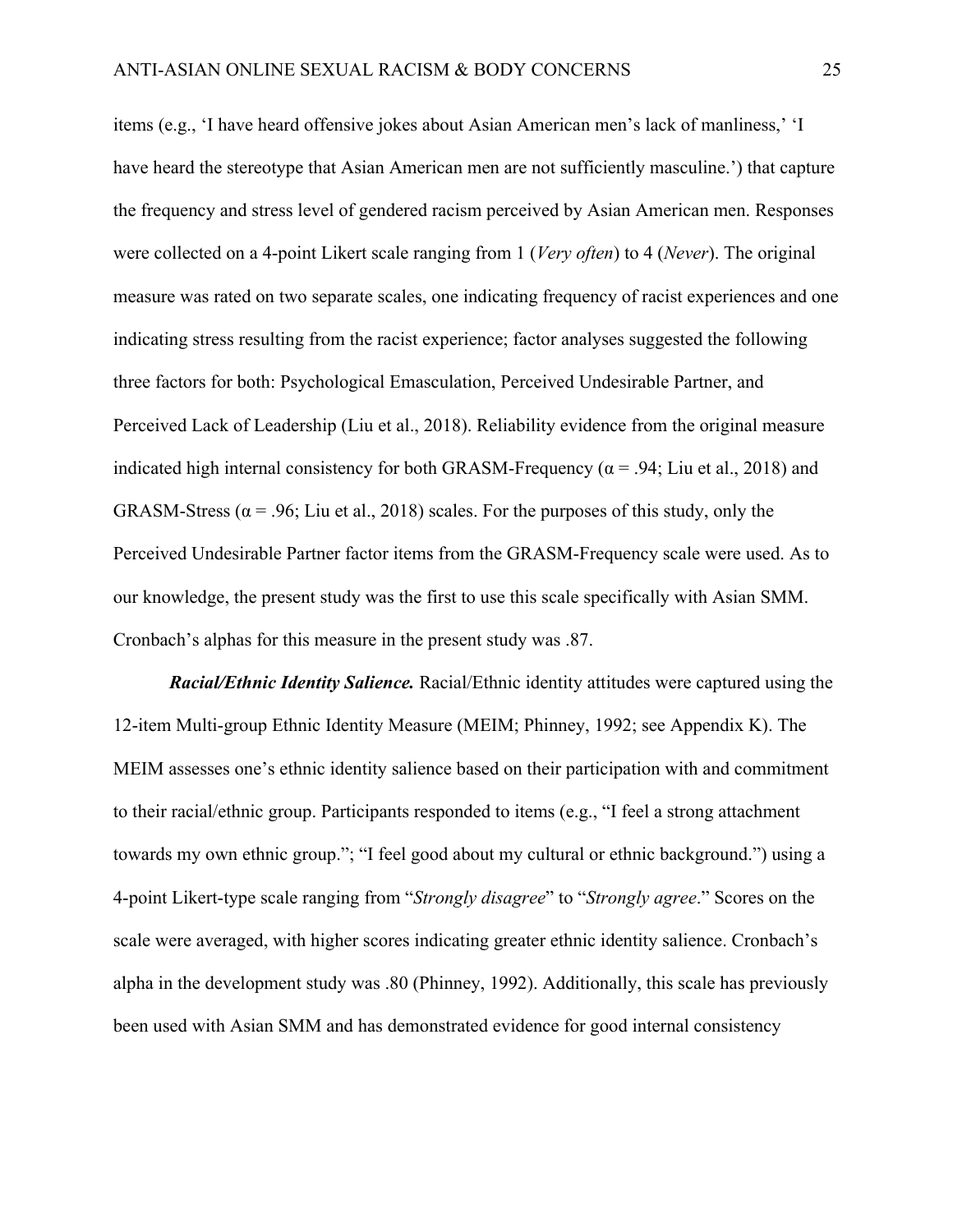reliability ( $\alpha$  = .86; Chung & Szymanski, 2007). Cronbach's alpha for this scale in the present study was .92.

*Identity Conflicts*. Perceived conflicts among one's social identities was assessed using the 6-item Conflicts in Allegiances measure (CIA; Sarno et al., 2015; see Appendix L). This scale assesses the extent to which individuals experience conflict between and attempt to separate their multiple minority identities. In this case, the measure focused on conflicts between a participant's racial/ethnic identity and sexual identity. Participants were asked to rate their response to items (e.g., "I often feel like I am either betraying Asian people or LGBQ people"; "I separate my racial/ethnic identity and my sexual identity") on a 5-point Likert scale ranging from 1 (*strongly disagree*) to 5 (*strongly agree*). Scores on each item were reversed-scored as needed, summed, and averaged to obtain a composite score. Higher scores on this scale indicated higher rates of conflicts between one's racial/ethnic identity and sexual identity. The development study demonstrated good reliability evidence ( $\alpha = .86$ ) and face and construct validity (Sarno et al., 2015). Reliability for this scale in the present study was .85.

*Attentiveness checks.* To avoid analyzing data from participants who responded inattentively, the Attentive Responding Scale (ARS-18; Maniaci & Rogge, 2014; see Appendix M) was used to screen data. The ARS-18 identifies general inattentiveness in responding and inattentiveness indicated by selecting the same response to entire blocks of items. For the infrequency subscale, participants responded on a 5-point Likert scale ranging from 1 (*not at all true*) to 5 (*very true*) to 6 items that are expected to capture highly skewed similar responses (e.g., "I enjoy the music of Marlene Sandersfield"; "I'd rather be loved than hated"). Items for the infrequency subscale were summed for a composite score. The inconsistency subscale consists of 6 pairs of items with near identical content (e.g., "I am very energetic person" and "I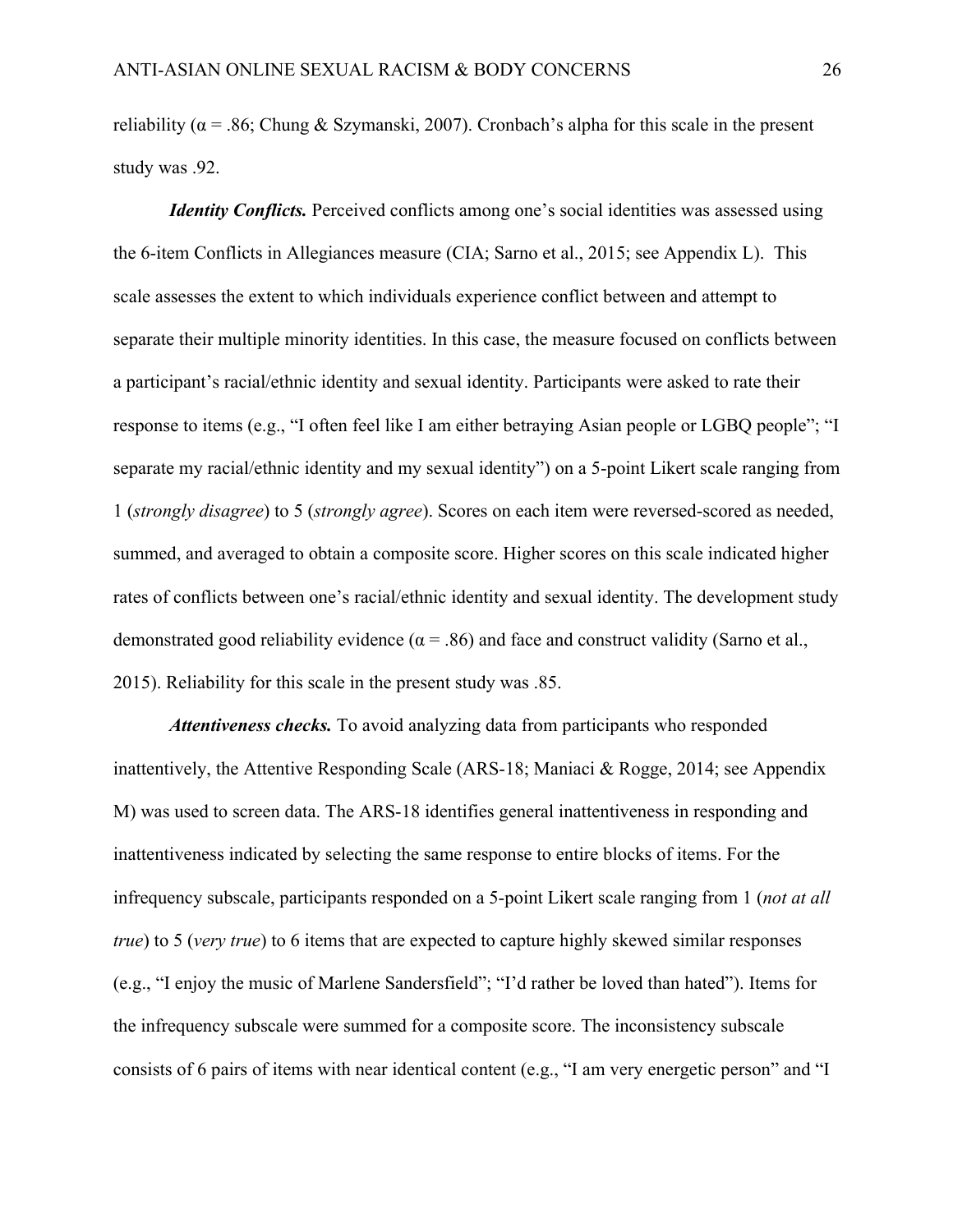have a lot of energy") that were rated on a 5-point Likert scale ranging from 1 (*not at all true*) to 5 (*very true*). Differences within scores on pairs of the inconsistency subscale are summed for a composite score. Half of these attentiveness check items were presented at the beginning and the other half were presented at the end of the survey. Based on the original measure and evidence, cut-scores for the ARS-18 inconsistency subscale is 6.5 and for the frequency subscales is 7.5. Higher scores on these two subscales indicated higher participant inattentiveness, thereby suggesting possibility of invalid data. All responses that exceeded the cutoff score for either subscale were excluded from the final dataset and analyses.

Further, at the conclusion of the survey, all participants were asked, "In your honest opinion, should we use your data?" (Meade & Craig, 2012). Data collected from participants who suggested not using their recorded responses were removed from final analyses.

### **Results**

#### **Development of the Sexual Racism on Dating Apps Measure**

To develop the new measure of sexual racism on dating apps, I began by assessing the factorability of the pool of sexual racism items with a principal components analysis of scores on all 12 items using SPSS version 27. The factorability of the data was satisfactory, as indicated by the high Kaiser-Meyer-Olkin measure of sampling adequacy of 0.90 and by the statistically significant Bartlett's test of sphericity  $(\chi^2[66] = 1253.22, p < 0.001)$ .

Parallel analysis was used to determine the number of factors to extract, given evidence from simulation analyses that it typically performs better than other methods (Timmerman & Lorenzo-Seva, 2011). The parallel analysis was conducted by generating 1000 random normally distributed datasets with the same number of items and participants as the original dataset and conducting principal components analysis on the original and generated data. Only the first two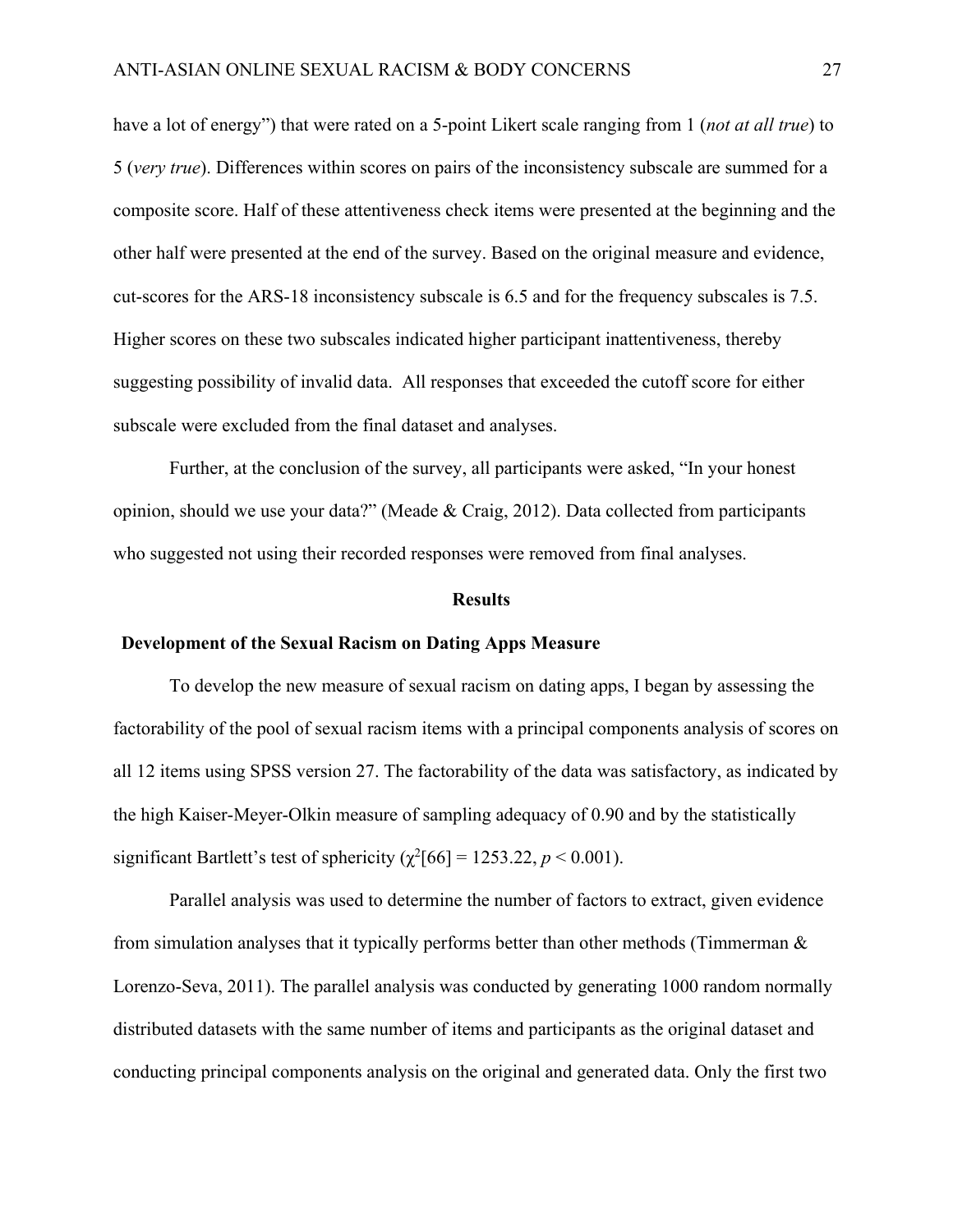eigenvalues from analysis of the original data were higher than the 95<sup>th</sup> percentile of corresponding eigenvalues from analysis of the random datasets, indicating that components beyond the first two in our data did not explain variance any better than the randomly generated data. In other words, this analysis suggested a 2-factor solution.

Therefore, I proceeded with a 2-factor EFA with principal axis factoring and a promax oblique rotation. Structure coefficients were used to interpret and label the factors (see Table 1). I labeled the first factor Racist Rejection, as the items with strongest loadings emphasized overt negative reactions from others based on one's race/ethnicity. I labeled the second factor Racist Exotification, as the items with strongest loadings emphasized the experience of having one's race/ethnicity be fetishized. I retained items only if their highest structure coefficient was at least .50 in absolute magnitude (to ensure a strong relation of each item to the construct it assessed) and if the difference between the absolute values of the two strongest structure coefficients was at least .20 (to maximize subscale distinctiveness). Using these criteria, 4 items were dropped and the final scale, Sexual Racism on Dating Apps Measure, consisted of 8 items. Internal consistency alpha was .89 for Racist Rejection (5 items) and .77 for Racist Exotification (3 items). The two subscales were moderately correlated ( $r = .41$ ,  $p < .001$ ), suggesting that the two facets of sexual racism are interrelated yet distinct.

To provide preliminary convergent validity data, the two new subscales were correlated with two established measures of similar constructs. Racist Rejection was correlated with both the Racism in Dating and Close Relationships subscale of the LGBT People of Color Microaggressions Scale,  $r = .671$  ( $p < .001$ ), and the frequency version of the Perceived Undesirable Partner subscale of the Gendered Racism Scales for Asian American Men, *r* = .660 (*p* < .001). Similarly, Racist Exotification was correlated with both Racism in Dating and Close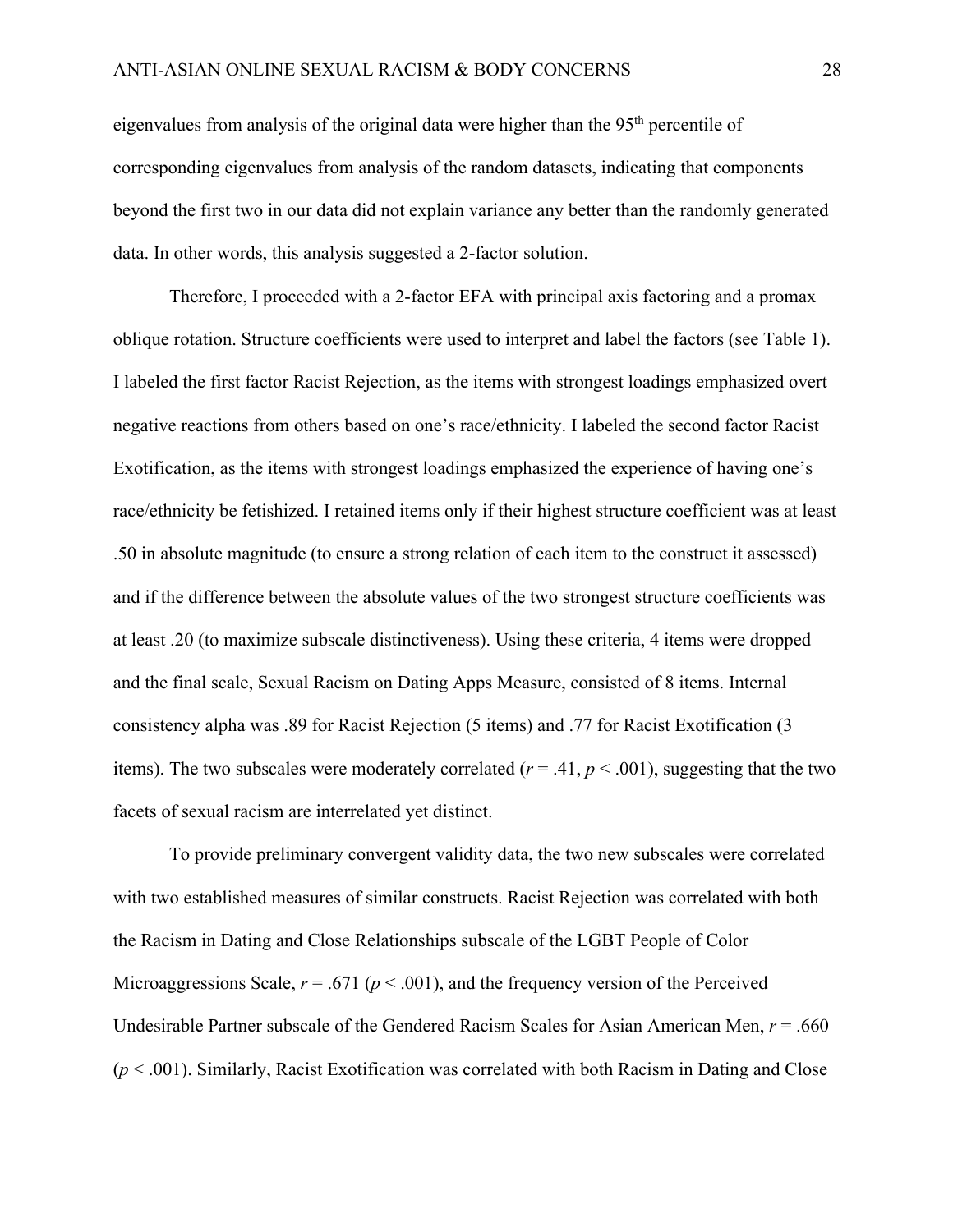Relationships,  $r = .575$  ( $p < .001$ ), and the Perceived Undesirable Partner,  $r = .430$  ( $p < .001$ ). The lower validity coefficients for Racist Exotification reflect the fact that the content of the two validity scales focused more on rejection than fetishization.

#### **Descriptive Findings**

Descriptive statistics for and intercorrelations among main study variables for the entire sample appear in Table 2. The full range of possible scores on the sexual racism subscales was reported by the current sample, and the mean scores were approximately near the center of the range of possible scores. Thus, on average, participants experienced moderate levels of racist rejection and racist exotification on online dating/hook-up apps, though some reported very low levels and some reported very high levels. Similarly, the full range of possible scores was represented for all of the body-related outcomes except for the measure of disordered eating. The means, however, were generally near the center of the range of possible scores, suggesting that, on average, participants endorsed moderate levels of body-related concerns. For eating disorder symptomatology, the full range of possible scores was not represented due to the lack of scores representing the very highest levels of disordered eating. The mean reported value on this scale fell below 20, which is the cutoff score typically used to indicate the need for further evaluation by a qualified professional (Garner et al., 1982). However, approximately 15% of the sample had scores at or above this threshold.

Fully supporting Hypothesis 1, correlations among body image and sexual racism variables for the broader sample were positive  $(r_s = .17-.35, ps < .001-.02)$ .

## **Sexual Racism and Body-oriented Concerns**

To test Research Question 1, bivariate correlations between the two sexual racism variables and the five body-oriented concerns were calculated separately for the two racial/ethnic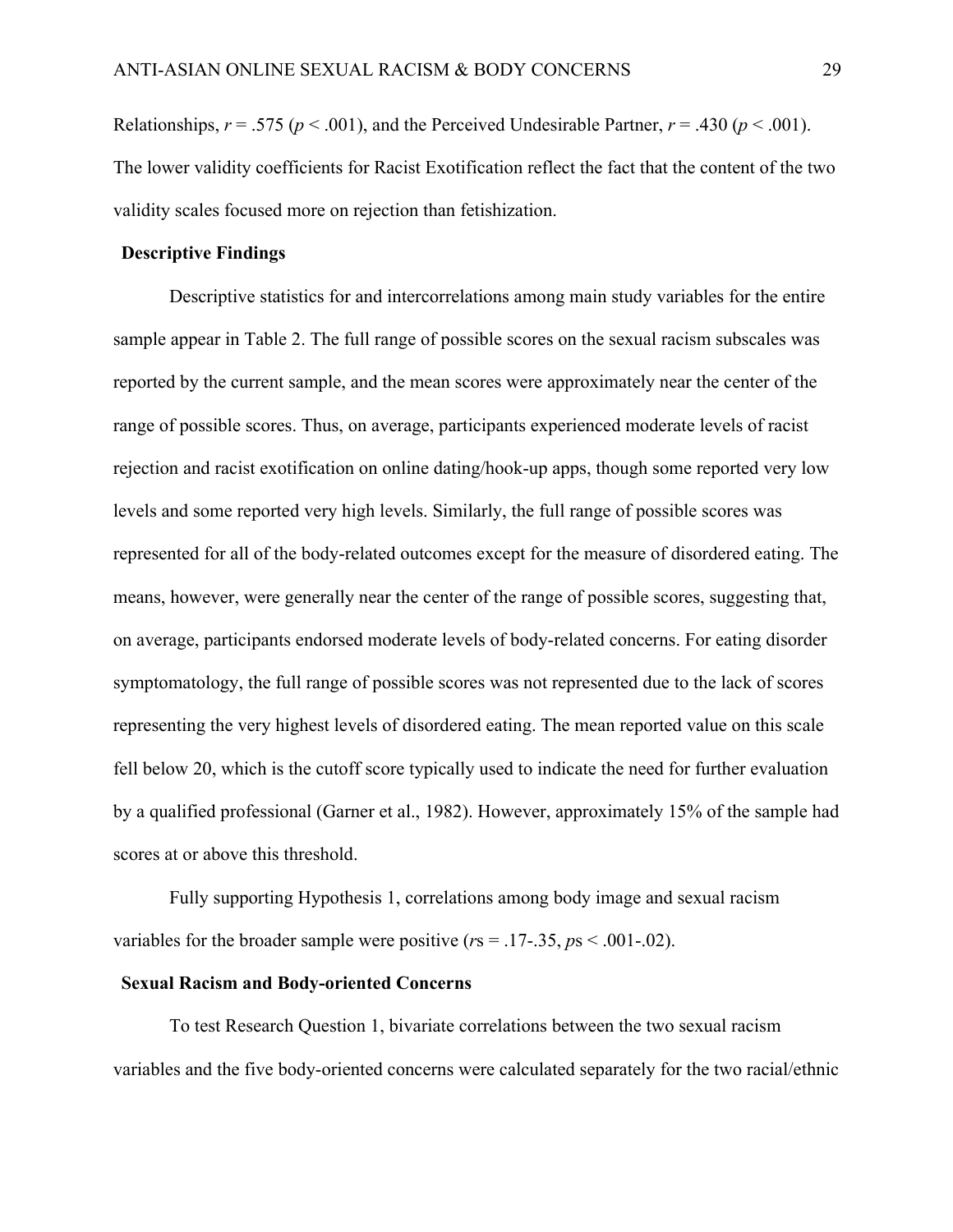groups (see Table 3). For East Asian SMM, racist rejection was not significantly correlated with any of the five body-oriented concerns; however, racist exotification was significantly and positively correlated with all of the body-oriented outcomes (*r*s = .22-.37). Conversely, for South Asian SMM, racist rejection was significantly and positively correlated with all of the bodyoriented outcomes (*r*s = .29-.52). Additionally, for South Asian SMM, racist exotification was significantly and positively correlated with muscular dissatisfaction  $(r = .27)$  and eating disorder symptomatology  $(r = .37)$ . Therefore, as predicted, sexual racism was positively associated with each of the body-oriented concerns for both East Asian and South Asian SMM, although each dimension of sexual racism was not consistently related to each of the outcomes for both groups.

This pattern of correlations suggested that racist rejection and racist exotification were not equally predictive of body-oriented concerns, and that the dimension of sexual racism most predictive of body-oriented concerns might differ for East Asian and South Asian SMM. I explored this possibility by testing the difference between the correlations for and the racist rejection corresponding correlations for racist exotification. Differences between correlations were tested with Zou's (2007) modified asymptotic method of generating confidence intervals of the difference between dependent correlations. For each pair of related correlations, I generated a 95% confidence interval of the difference of correlations (subtracting the correlation for racist exotification from that for racist rejection). Confidence intervals containing zero suggest that the difference between sample correlations is not large enough to conclude that they are different in the population.

Results for East Asian SMM indicated that, compared to racist rejection, racist exotification was a stronger predictor of general body dissatisfaction (95% CI [-.50, -.06]), body fat dissatisfaction (95% CI [-.60, -.18]), and eating disorder symptomatology (95% CI [-.56, -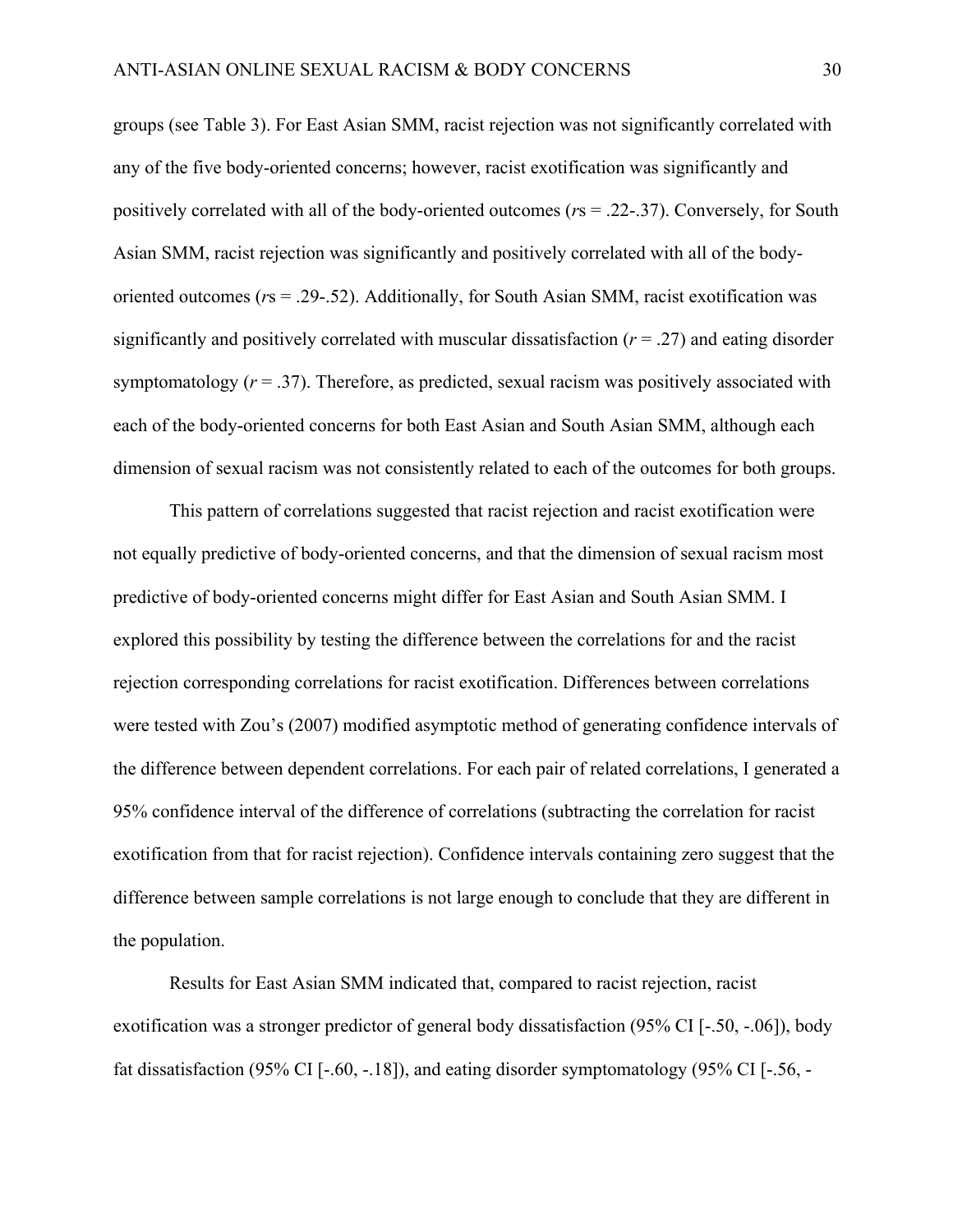.14]). However, no such differences were found among East Asian SMM for muscular dissatisfaction (95% CI [-.35, .08]) and body checking (95% CI [-.39, -.05]). In contrast, results for South Asian SMM indicated that, compared to racist exotification, racist rejection was a stronger predictor of general body dissatisfaction (95% CI [.13, .50]), body fat dissatisfaction (95% CI [.15, .52]), and body checking (95% CI [.21, .57]). However, no such differences were found among South Asian SMM for muscular dissatisfaction (95% CI [-.17, .21]) and eating disorder symptomatology (95% CI [-.19, .18]). In short, results suggested that, when differences exist in the impact of the two dimensions of sexual racism on body-oriented concerns, racist rejection is likely to be more consequential for South Asian SMM whereas racist exotification is likely to be more consequential for East Asian SMM.

Inspection of correlations also suggested possible racial/ethnic group differences in the links between sexual racism and body-oriented concerns. To test for such differences and address Research Question 1, I used Zou's (2007) modified asymptotic method for generating 95% confidence intervals around the difference of correlation coefficients from independent samples. No racial/ethnic group differences emerged for correlations involving racist exotification: general body dissatisfaction (95% CI [-.07, .46)], muscular dissatisfaction (95% CI [-.26, .26)], body fat dissatisfaction (95% CI [-.09, .43)], eating disorder symptomatology (95% CI [-.24, .24)], and body checking (95% CI [-.18, .36)]. In contrast, for effects involving racist rejection, correlations were stronger for South Asian SMM than East Asian SMM for four of the five bodyoriented concerns: general body dissatisfaction (95% CI [-.66, -.14)], body fat dissatisfaction (95% CI [-.80, -.30)], eating disorder symptomatology (95% CI [-.59, -.07)], and body checking (95% CI [-.71, -.23)]. No racial/ethnic group differences were found, however, for the correlation between racist rejection and muscular dissatisfaction (95% CI [-.42, .11)]. In summary, the only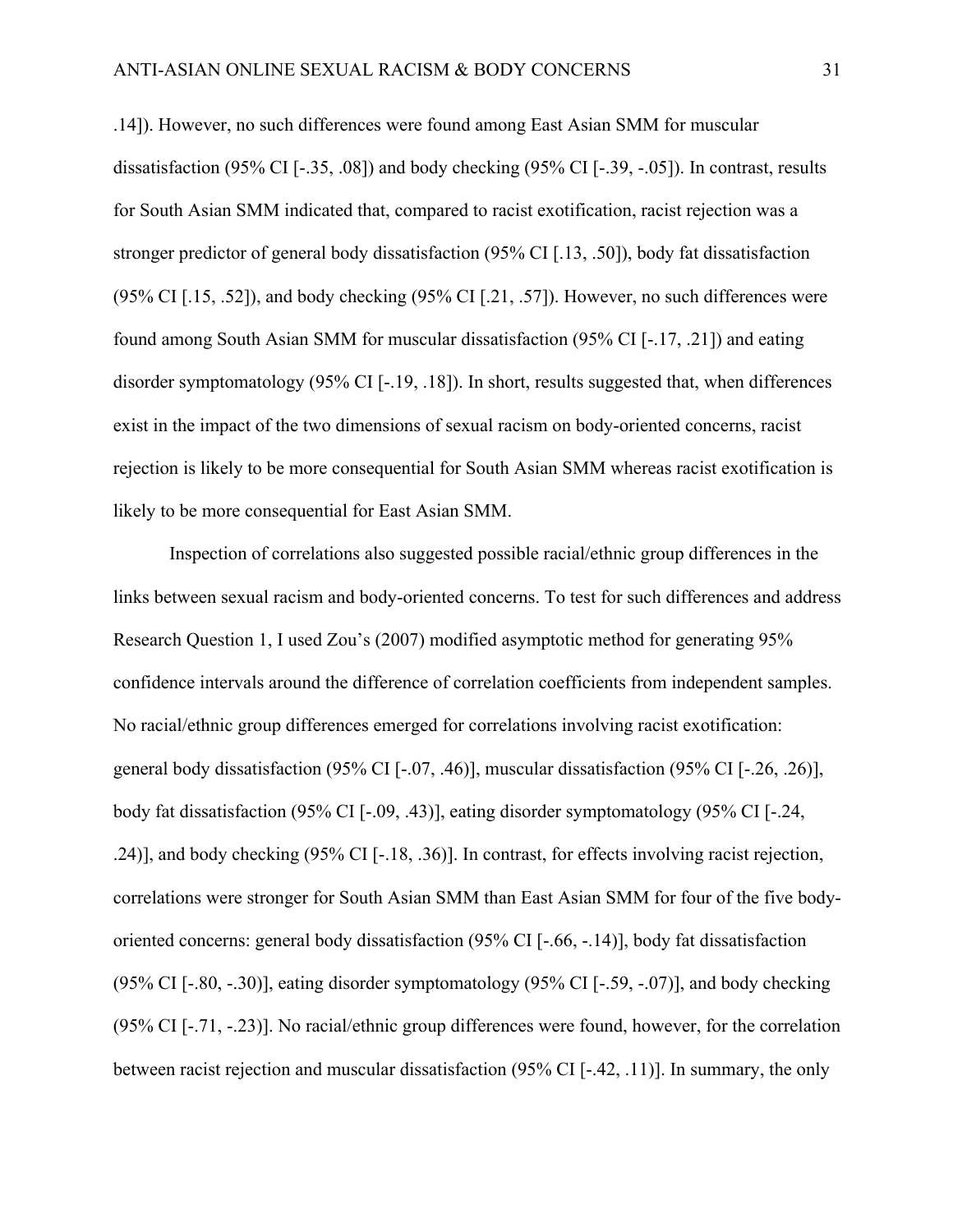racial/ethnic differences to emerge were cases where racist rejection impacted body-oriented concerns more strongly for South Asian SMM than East Asian SMM.

To address Research Question 2 and investigate if East Asian and South Asian SMM significantly differed with respect to exposure to sexual racism and body-oriented concerns, I conducted independent samples t-tests to compare the mean differences between the two groups for these main variables (see Table 4). Results from the independent samples t-test indicated only one significant difference between the two racial/ethnic groups. That is, South Asian SMM (*M* = 3.34) reported experiencing muscular dissatisfaction at a higher rate than East Asian SMM in our sample (*M* = 3.08), *t*(198) = 2.32, *p* = .02.

### **Moderating and Main Effects of Racial/Ethnic Identity Salience**

First, bivariate correlations between racial/ethnic identity salience and the main variables for the overall sample were calculated (see Table 2). Partially consistent with expectations, racial/ethnic identity salience was negatively correlated with general body dissatisfaction (*r*  $= -28$ ,  $p < .001$ ) and body fat dissatisfaction ( $r = -24$ ,  $p < .001$ ) but was unrelated to other bodyrelated concerns. Racial/ethnic identity salience was not significantly related to any of the sexual racism variables.

This pattern of correlations differed when examining results separately by racial/ethnic group (see Table 5). For East Asian SMM, racial/ethnic identity salience was significantly and negatively correlated with general body dissatisfaction only. For South Asian SMM, racial/ethnic identity salience was significantly and negatively correlated with general body dissatisfaction, body fat dissatisfaction, and eating disorder symptomatology. These results were consistent with notion that strength of racial/ethnic identity may protect Asian SMM from some body-oriented concerns, despite null results for specific types of concerns. Thus, Hypothesis 2 was partially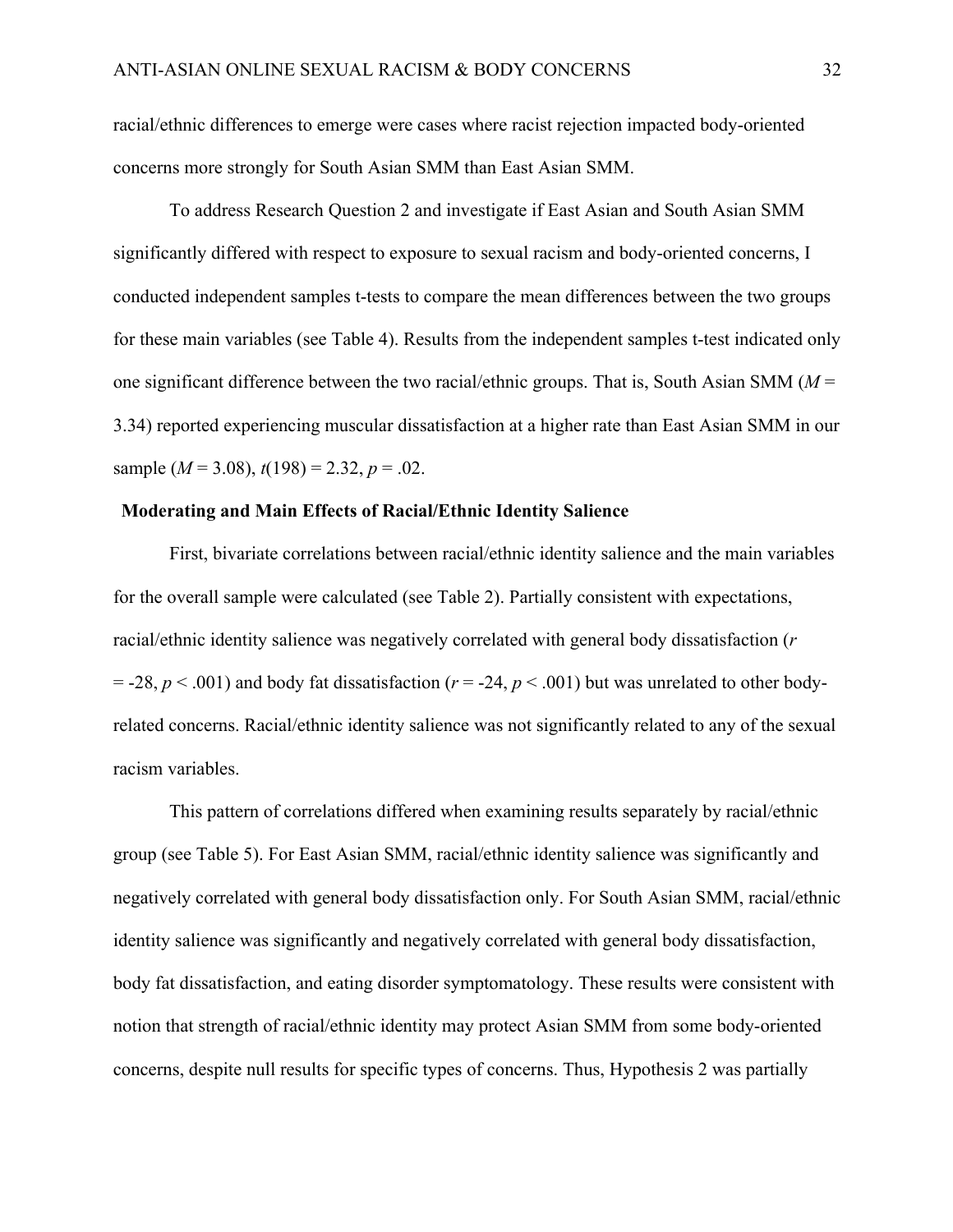supported. Lastly, no significant correlations were found between racial/ethnic identity salience and the two sexual racism groups for both the racial/ethnic groups.

Racial/ethnic identity salience was investigated as a possible moderator of the link between sexual racism and body-oriented concerns (Research Question 3). Moderation was tested by a set of ten hierarchical regression analyses: one for each combination of sexual racism and body-oriented concern variables (see Table 6). In Step 1, racial/ethnic identity salience and the sexual racism variable were entered as predictors. In Step 2, the two-way interaction between racial/ethnic identity salience and sexual racism was entered. In Step 3, race/ethnicity was entered as a predictor, along with the two-way interactions between race/ethnicity and both racial/ethnic identity salience and the sexual racism variable. Finally, in Step 4, the three-way interaction between race/ethnicity, racial/ethnic identity salience, and sexual racism was entered into the regression. The key steps in these analyses were Step 2 and Step 4. A statistically significant change in *R*-squared at Step 2 would indicate that racial/ethnic identity salience moderates the relation between sexual racism and the body-oriented concern. A statistically significant change in *R*-squared at Step 4 would indicate that race/ethnicity moderates the twoway interaction tested in Step 2 (i.e., that the moderating role of racial/ethnic identity salience differs for East Asian SMM and South Asian SMM). Statistically significant interaction effects were interpreted by calculating simple slopes at low  $(16<sup>th</sup>$  percentile), medium  $(50<sup>th</sup>$  percentile), and high (84<sup>th</sup> percentile) levels of racial/ethnic identity salience.

As indicated in Table 6, none of the focal moderation effects arose for the relation between racist exotification and any of the five body-oriented concerns. However, for effects involving racist rejection, statistically significant interactions were found for two of the outcome variables. Specifically, a two-way interaction was found between racial/ethnic identity salience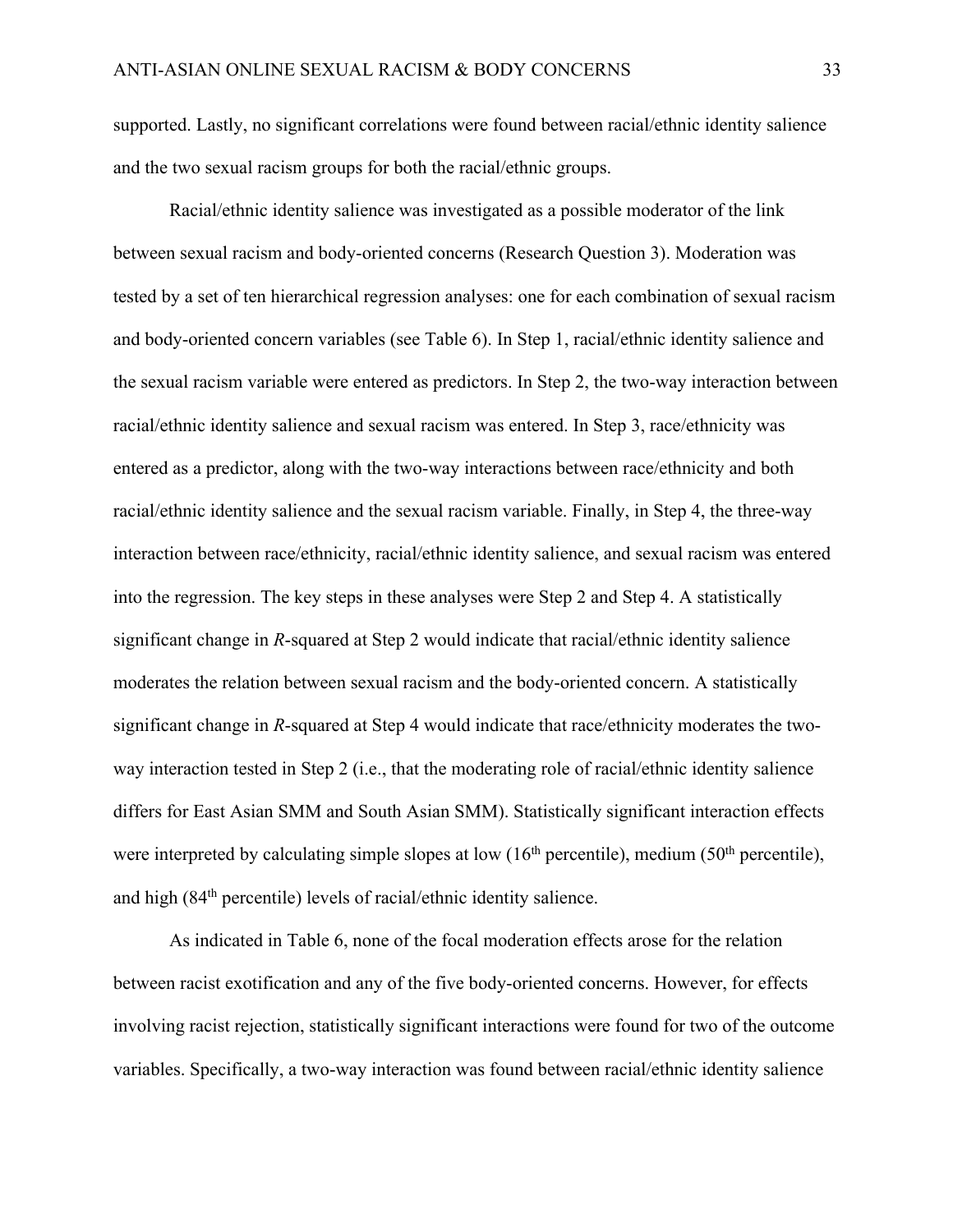and racist rejection when predicting body fat dissatisfaction, such that racist rejection was unrelated to body fat dissatisfaction for low levels of racial/ethnic identity salience  $(B = 0.11, SE)$  $= 0.10, p = .287$ ) but positively related to body fat dissatisfaction for medium ( $B = 0.23, SE = 0.10$ ) 0.07,  $p \le 0.01$ ) and high levels ( $B = 0.37$ ,  $SE = 0.09$ ,  $p \le 0.01$ ). a three-way interaction was found between race/ethnicity, racial/ethnic identity salience, and racist rejection when predicting body checking. specifically, a two-way interaction between racial/ethnic identity salience and racist rejection was found for South Asian SMM ( $B = 0.61$ ,  $SE = 0.17$ ,  $p < .001$ ) but not for East Asian SMM  $(B = -0.08, SE = 0.18, p = .679)$ . Simple slopes analysis indicated that, for South Asian SMM, racist rejection was unrelated to body checking for low levels of racial/ethnic identity salience ( $B = 0.14$ ,  $SE = 0.19$ ,  $p = .462$ ) but positively related to body checking for medium ( $B =$ 0.51,  $SE = 0.12$ ,  $p < .001$ ) and high levels of racial/ethnic identity salience ( $B = 0.94$ ,  $SE = 0.12$ ,  $p < .001$ ).

In short, racial/ethnic identity salience did not moderate links between most pairs of sexual racism and body-oriented concern variables. However, in the two instances where interaction effects arose, identity salience strengthened the relation between racist rejection and body-oriented concerns. This effect occurred for both racial/ethnic groups when predicting body fat dissatisfaction but only for South Asian SMM when predicting body checking.

### **Moderating and Main Effects of Identity Conflicts**

As with racial/ethnic identity salience, I first tested the bivariate correlations between identity conflicts and the main variables assessed in the study for the overall sample (see Table 2). Consistent with Hypothesis 3, Identity conflicts were positively correlated with all five types of body-oriented concerns for the overall sample (*r*s = .27-.42, *p*s <.001) and both types of sexual racism (*r*s = .28-.31, *p*s <.001).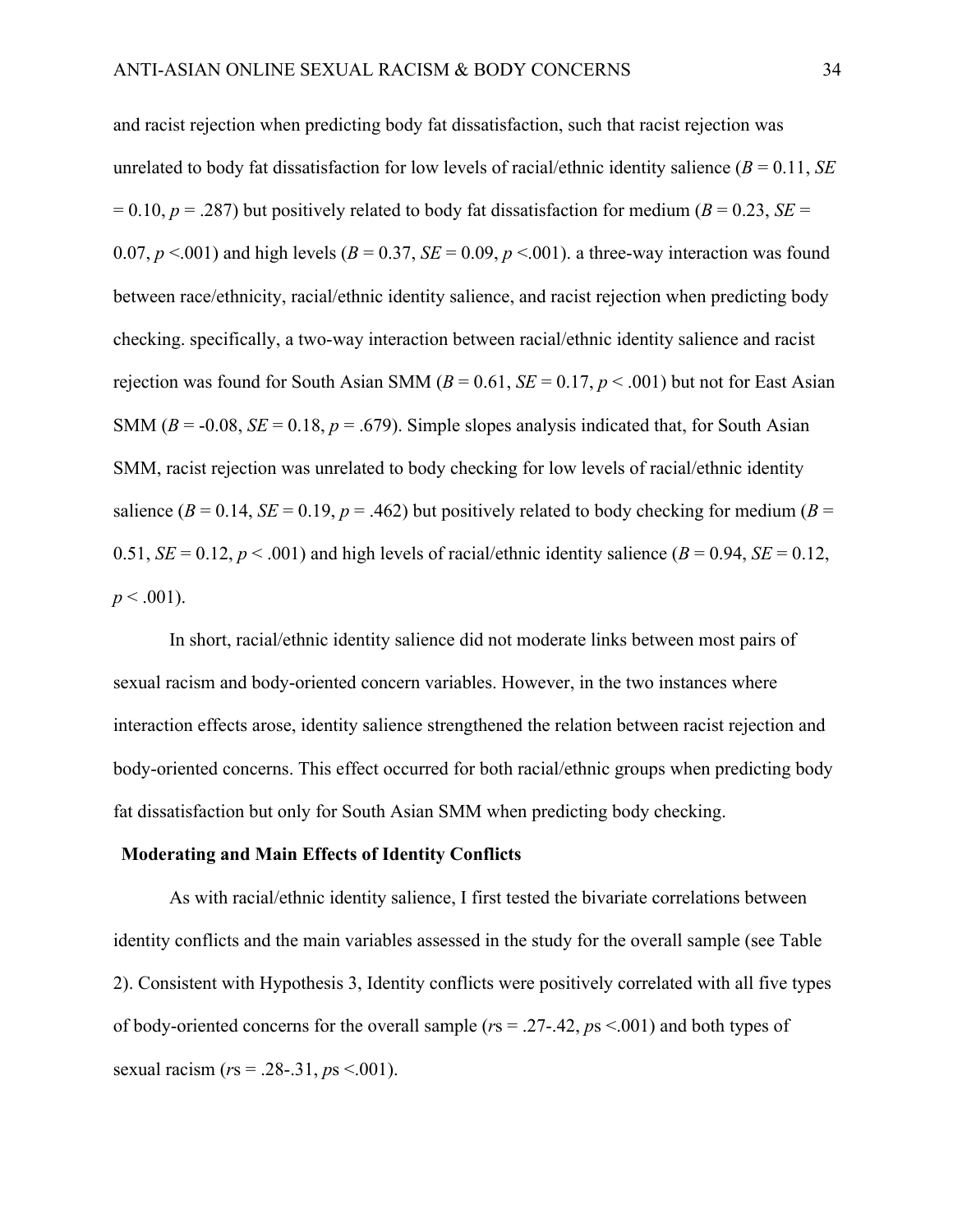Then, I individually tested for correlations between identity conflicts and these variables for the two racial/ethnic groups (see Table 5). For East Asian SMM, identity conflicts were significantly and positively correlated with all body-oriented and sexual racism variables. This pattern of results was identical for South Asian SMM, except identity conflicts were not associated with Muscularity Dissatisfaction.

Identity conflicts were investigated as a potential moderator of the association between sexual racism and body-oriented concerns (Research Question 4). Two-way and three-way interaction effects were tested with the same approach used for racial/ethnic identity salience. Significant moderation effects arose for identity conflicts with respect to both forms of sexual racism assessed in the present study.

For moderation effects involving racist exotification, statistically significant interactions were found for general body dissatisfaction, body fat dissatisfaction, and body checking (see Table 7). A two-way interaction was found between racist exotification and identity conflicts when predicting general body dissatisfaction, such that racist exotification was positively related to general body dissatisfaction at low levels of identity conflicts  $(B = 0.36, SE = 0.15, p = .021)$ but unrelated for medium ( $B = 0.12$ ,  $SE = 0.09$ ,  $p = .187$ ) and high levels ( $B = -0.07$ ,  $SE = 0.11$ ,  $p = 0.11$ = .507) of identity conflicts. A three-way interaction was found between race/ethnicity, identity conflicts, and racist exotification when predicting body fat dissatisfaction. Specifically, identity conflicts moderated the link between racist exotification and body fat dissatisfaction for South Asian SMM ( $B = -0.15$ ,  $SE = 0.07$ ,  $p = .032$ ) but not for East Asian SMM ( $B = 0.14$ ,  $SE = 0.11$ ,  $p$ = .192). Simple slopes analysis indicated that, for South Asian SMM, racist exotification was positively related to body fat dissatisfaction for low levels ( $B = 0.48$ ,  $SE = 0.23$ ,  $p = .037$ ) of identity conflicts but unrelated for medium ( $B = 0.15$ ,  $SE = 0.14$ ,  $p = .294$ ) and high levels ( $B = -$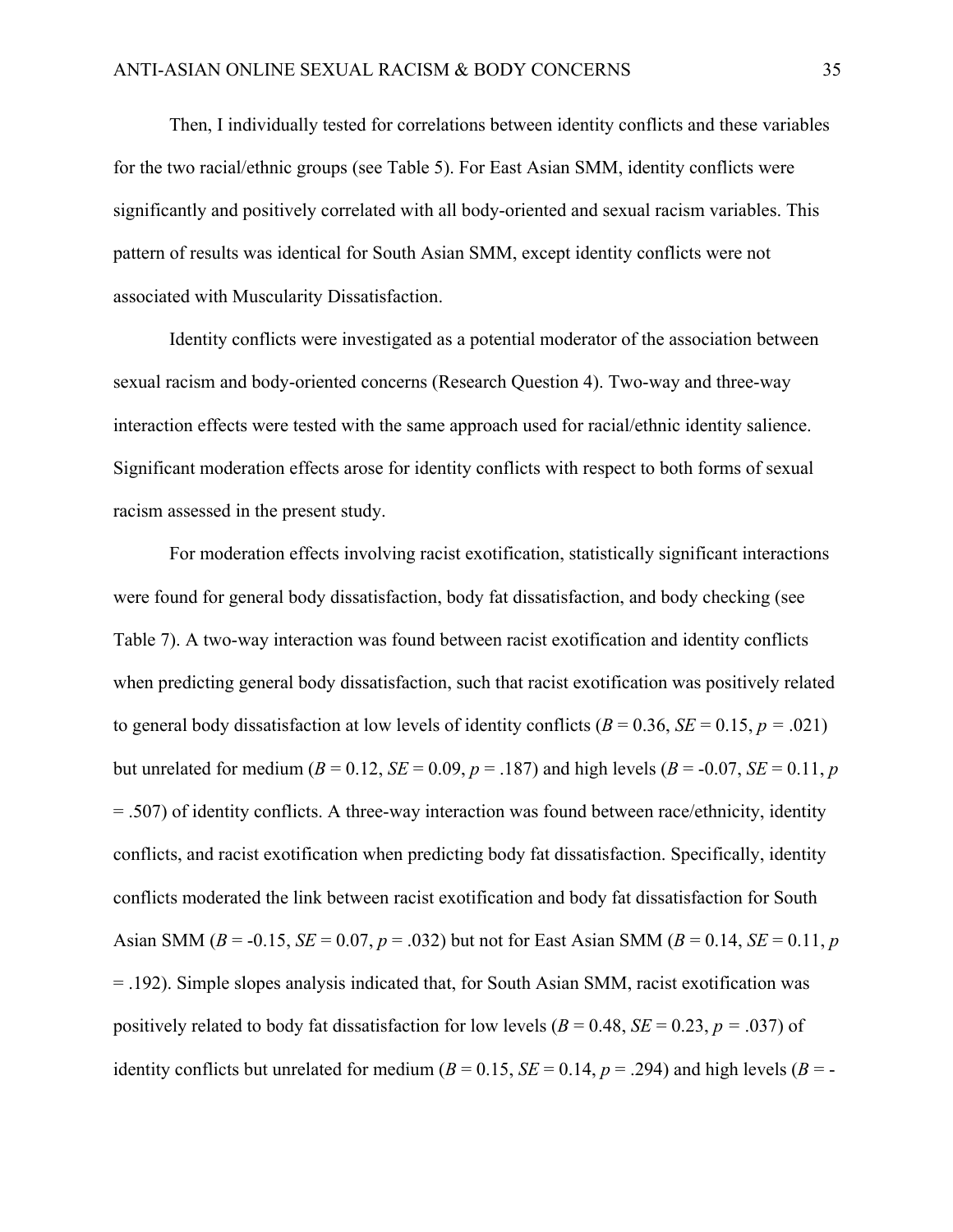0.11,  $SE = 0.16$ ,  $p = .507$ ) of identity conflicts. A similar pattern of results emerged for the threeway interaction for body checking. Identity conflicts moderated the link between racist exotification and body checking for South Asian SMM ( $B = -0.26$ ,  $SE = 0.08$ ,  $p = .002$ ) but not for East Asian SMM ( $B = 0.06$ ,  $SE = 0.13$ ,  $p = .646$ ). For South Asian SMM, racist exotification was positively related to body checking for low levels  $(B = 0.75, SE = 0.27, p = .006)$  of identity conflicts but unrelated for medium ( $B = 0.19$ ,  $SE = 0.17$ ,  $p = .258$ ) and high levels ( $B = -0.25$ , *SE*)  $= 0.19$ ,  $p = .209$ ) of identity conflicts.

For moderation effects involving racist rejection, statistically significant interactions were found for general body dissatisfaction, body fat dissatisfaction, body checking, and muscular dissatisfaction. A two-way interaction was found between racist rejection and identity conflicts when predicting both general body dissatisfaction and body fat dissatisfaction. Simple slopes analysis indicated that racist rejection was positively related to general body dissatisfaction at low levels of identity conflicts ( $B = 0.22$ ,  $SE = 0.07$ ,  $p = .002$ ) but unrelated for medium ( $B =$ 0.01,  $SE = 0.06$ ,  $p = .854$ ) and high levels ( $B = -0.14$ ,  $SE = 0.97$ ,  $p = .136$ ) of identity conflicts. Similarly, racist rejection was positively related to body fat dissatisfaction at low levels of identity conflicts ( $B = 0.29$ ,  $SE = 0.08$ ,  $p < .001$ ) but unrelated for medium ( $B = 0.05$ ,  $SE = 0.07$ ,  $p = .451$ ) and high levels ( $B = -0.12$ ,  $SE = 0.11$ ,  $p = .268$ ) of identity conflicts. Furthermore, a three-way interaction was found between race/ethnicity, identity conflicts, and racist rejection when predicting body checking. Specifically, identity conflicts moderated the link between racist rejection and body checking for South Asian SMM ( $B = -0.24$ ,  $SE = 0.05$ ,  $p < .001$ ) but not for East Asian SMM ( $B = -0.01$ ,  $SE = 0.06$ ,  $p = .915$ ). Simple slopes analysis indicated that, for South Asian SMM, racist rejection was positively related to body checking for low levels (*B* = 0.88,  $SE = 0.12$ ,  $p < .001$ ) and medium levels ( $B = 0.37$ ,  $SE = 0.12$ ,  $p < .001$ ) of identity conflicts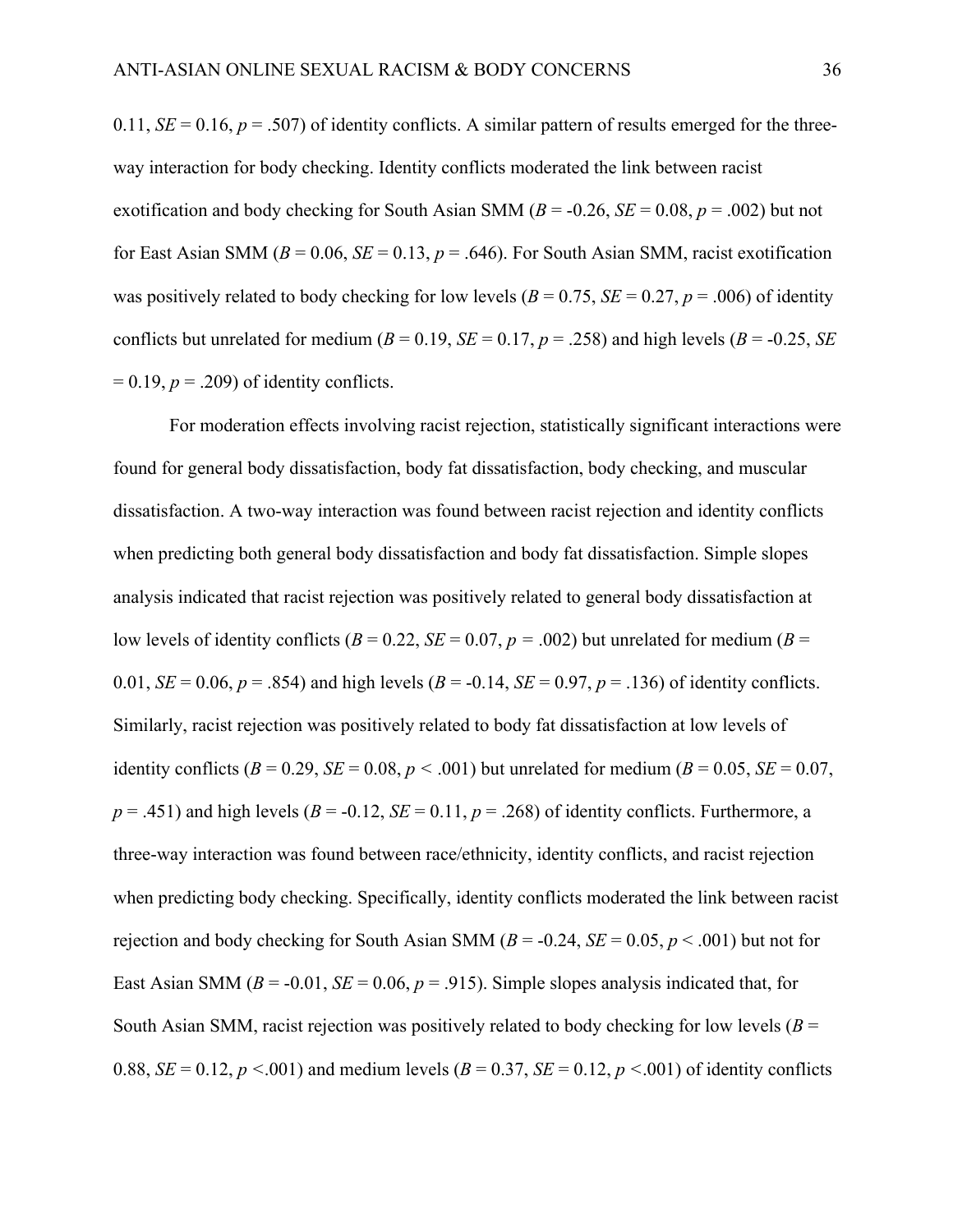but unrelated for high levels ( $B = 0.37$ ,  $SE = 0.12$ ,  $p = .892$ ) of identity conflicts. Finally, a threeway interaction was found between race/ethnicity, identity conflicts, and racist rejection when predicting muscular dissatisfaction. However, identity conflicts did not moderate the link between racist rejection and muscular dissatisfaction for South Asian SMM (*B* = 0.06, *SE* = 0.04,  $p = .098$ ) or East Asian SMM ( $B = -0.06$ ,  $SE = 0.04$ ,  $p = .165$ ). Because the two-way interaction effect did not reach statistical significance for either racial/ethnic group, simple slopes were not interpreted.

In short, identity conflicts moderated links between many pairs of sexual racism and body-oriented concern variables, particularly when predicting general body dissatisfaction, body fat dissatisfaction, and body checking. In all cases, identity conflicts weakened the relation between sexual racism and body-oriented concerns. This effect occurred for both racial/ethnic groups in some cases, and for South Asian SMM only in other cases.

### **Discussion**

The present study joins a small but growing body of research providing evidence of links between sexual racism experiences and body-oriented concerns in racial/ethnic minority SMM (Bhambhani et al., 2019; Brennan et al., 2013). Unlike previous research, this study focused on online sexual racism experiences of Asian SMM and investigated potential differences between East Asian and South Asian SMM. Diverse body-oriented concerns were found to be related to sexual racism. Racial/ethnic group differences emerged with respect to the type of sexual racism that was most predictive of outcomes and of the strength of the relations between racism and outcomes. Moreover, in some cases, links between sexual racism and body-oriented concerns differed depending on participants' connections to their ethnic identity, as well as their experience of conflicts between their ethnic and sexual orientation identities.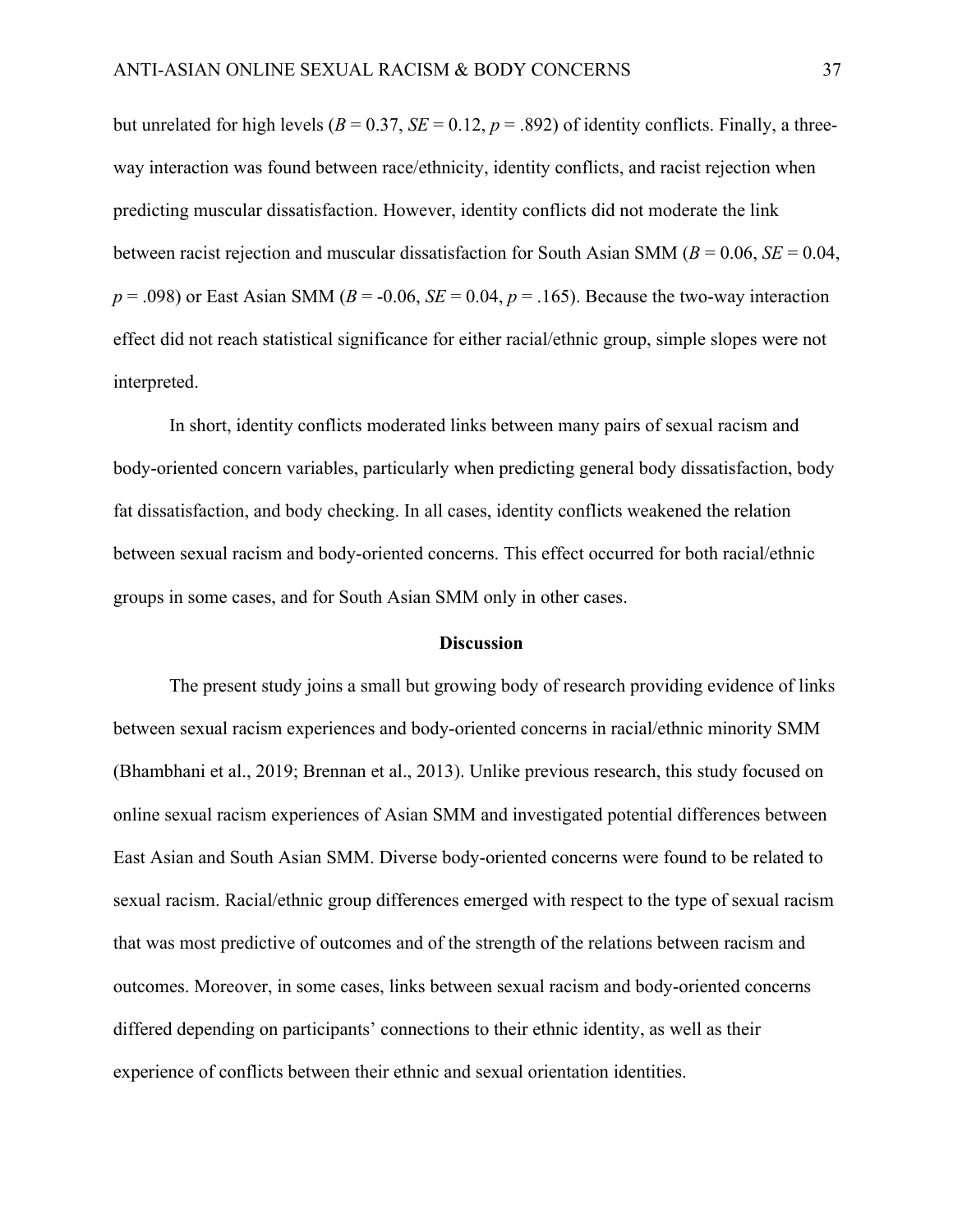### **Sexual Racism on Dating Apps Measure**

Existing quantitative research on sexual racism has explored the impacts of racist events as they take place in broader settings but has not specifically focused on these events as they take place on online dating apps (Bhambhani et al., 2019). Therefore, current measures fail to explicitly capture and study incidents of online sexual racism on dating apps. In the present study, we developed a new measure using exploratory factor analysis to assess SMM's experiences of sexual racism on online dating apps. The factor analyses revealed two factors present in our data set. Relying on previously cited research on SMM's experiences with sexual racism and results from the factor analyses, we identified two subscale factors. The developed 8 item Sexual Racism on Dating Apps Measure (SRDAM) captures experiences of SMM with two different forms of racism: racist rejection and racist exotification. The five items loaded on the Racist Rejection subscale assess how excluded, unaccepted, or rejected one feels on dating apps because of one's race/ethnicity. For the Racist Exotification subscale, the three items assess how fetishized, glorified, or exotified one feels on dating apps because of one's race/ethnicity. To our knowledge, this study is the first to develop a multi-item measure to assess these two domains of sexual racism within the context of online dating apps. Individually assessing racist rejection and racist exotification is particularly important as SMM of Color regularly encounter both types of sexual racism on dating apps (Callander et al., 2015; Han et al., 2015), and as shown by the results in this study, each type may have different outcomes and effects on one's psychological well-being.

The findings of the present study provide preliminary reliability and validity support for the assessment of experiences of racist rejection and racist exotification among Asian SMM. Convergent validity was supported via positive correlations between the two subscales and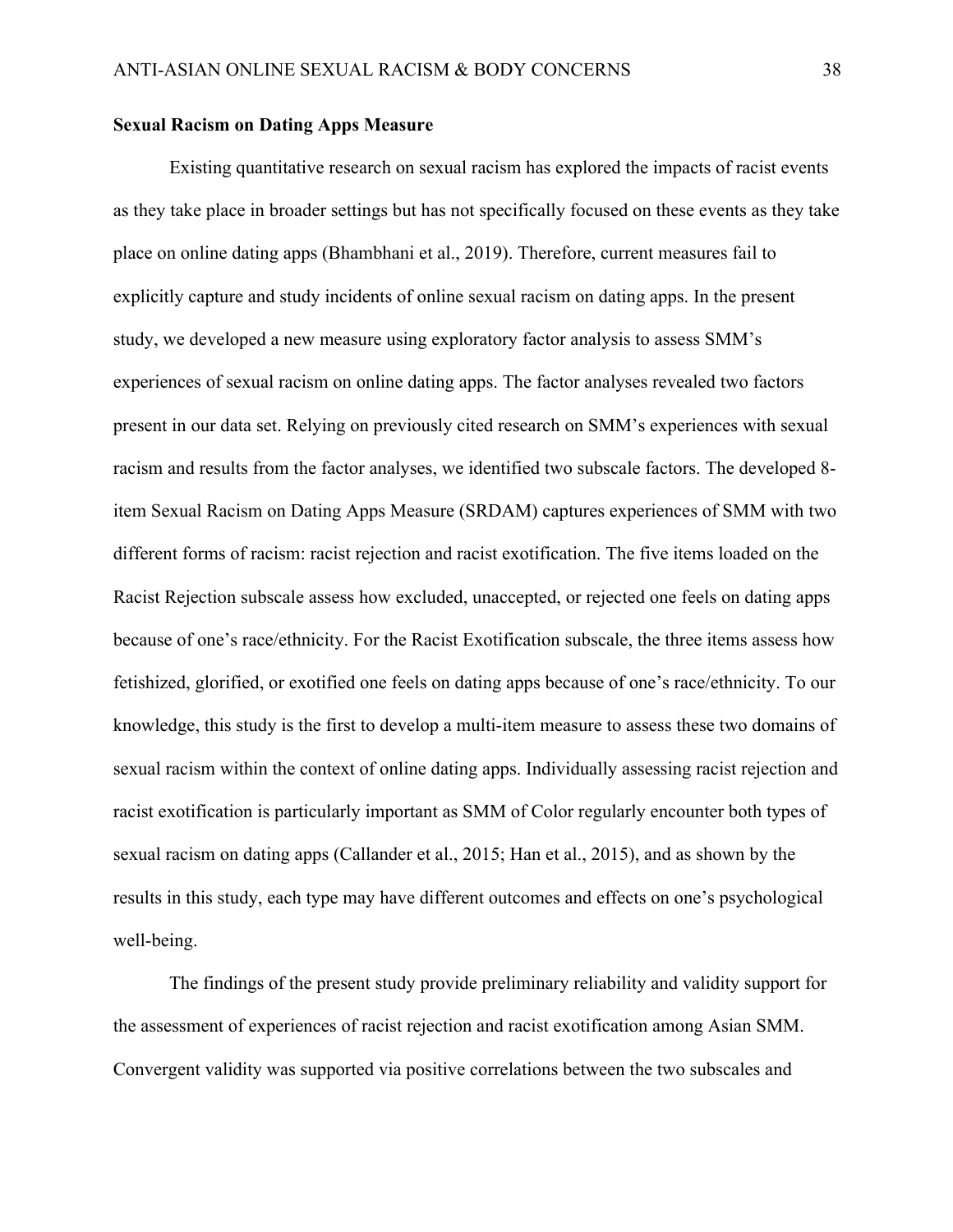existing measures of similar constructs (Balsam et al., 2011; Liu et al., 2018). Structural validity was supported via exploratory factor analysis. Lastly, scores on both subscales displayed good reliability support. These findings provide strong initial support for the developed scale's psychometric properties.

#### **Sexual Racism and Body-Oriented Concerns**

Results for the overall sample indicated that the two domains of sexual racism were related to all five types of body-oriented concerns assessed in this study. These results are consistent with previous studies that show that sexual racism has deleterious effects on bodyrelated outcomes among SMM of Color (Bhambhani et al., 2019; Brennan et al., 2013). However, it is important to note that these previous investigations did not study the links between different types of sexual racism and body-oriented concerns. Therefore, our results provide nuance to these previous efforts by establishing links between two types of sexual racism and diverse indicators of body-oriented concerns.

The current study is also the first to investigate intergroup differences between East Asian SMM and South Asian SMM with respect to their perceived experiences of sexual racism and body-oriented concerns. Muscular dissatisfaction was the only variable for which the two groups' mean scores were statistically significant. Specifically, South Asian SMM reported greater muscular dissatisfaction than East Asian SMM. Although the two groups were mostly similar with respect to their mean scores, bivariate correlations among our variables highlighted important differences between East Asian SMM and South Asian SMM in the impact of sexual racism on body-oriented concerns. Correlations between racist rejection and racist exotification with each of the five body-oriented concerns suggested that East Asian and South Asian SMM may differ in which kind of sexual racism most strongly predicted body-oriented concerns for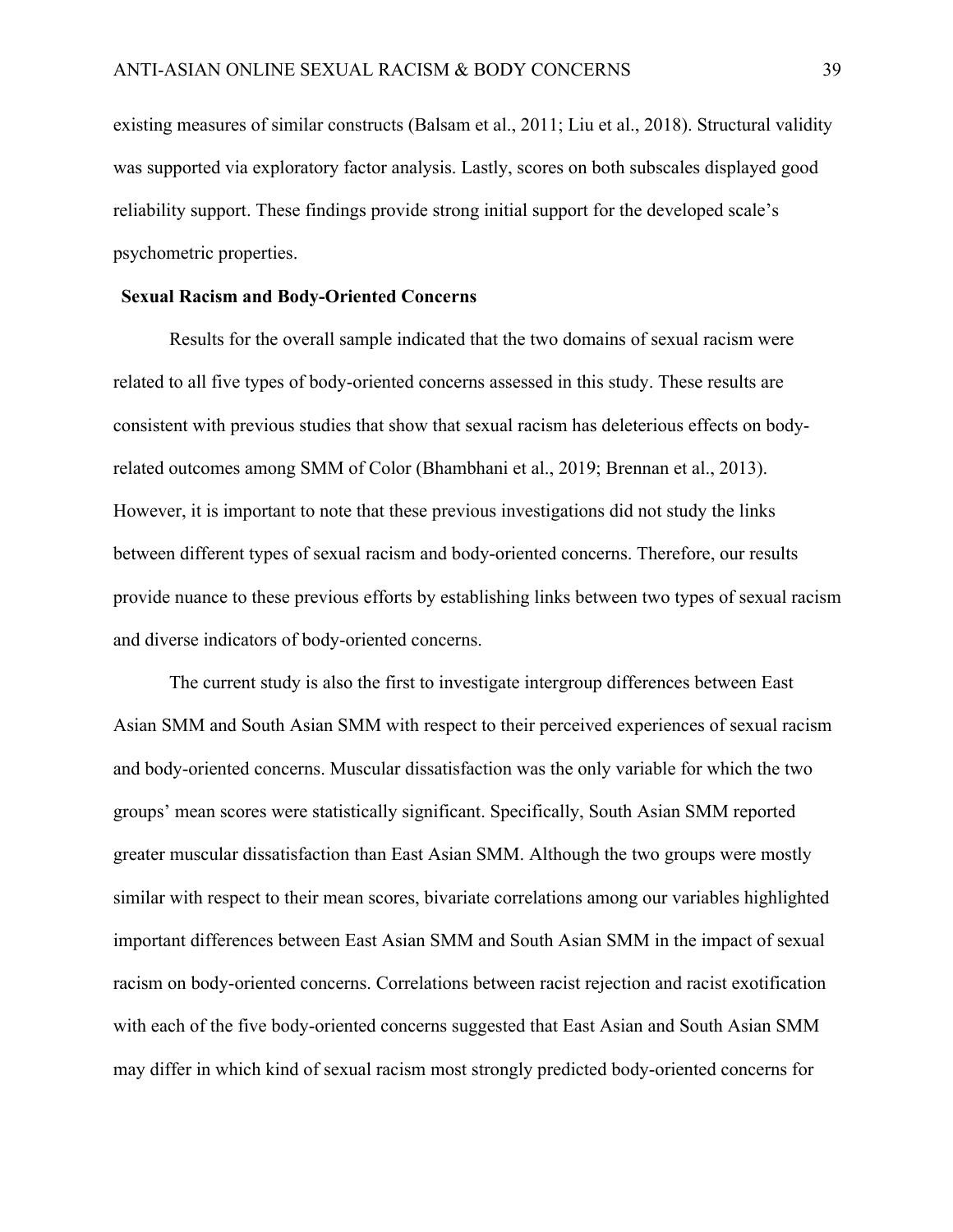their racial/ethnic group. Results from dependent correlations revealed that racist rejection more strongly predicted body-oriented concerns for South Asian SMM, whereas racist exotification more strongly predicted body-oriented concerns for East Asian SMM. Lastly, when tested if the relationship between sexual racism and body-oriented concerns differed by race/ethnicity, we found significant interactions for racist rejection. In all cases, racist rejection was positively related to outcomes for South Asian SMM but not East Asian SMM.

Previous research with South Asian sexual minority individuals highlights mechanisms that may explain the interrelations between racist rejection and body-oriented concerns for this racial/ethnic group. Research has suggested that South Asian sexual minority individuals report feeling socially excluded from the LGBTQ+ community due to their racial/ethnic identity (Hart et al., 2021; Sandil et al., 2014). These feelings of social isolation, rejection, and exclusion have been used to suggest why incidents of racial prejudice may exacerbate psychological distress among this group (Sandil et al., 2014). Additionally, racism from the LGBTQ+ community has previously been studied to explain why SMM of Color may feel pressured to prescribe to White standards of attractiveness (Bhambhani et al., 2019; Camp, 2015). Thus, South Asian SMM's experiences of racist rejection on online dating/hook-up apps may intensify their feelings of lack of belongingness to the SMM community and enhance the pressure to conform to these perceived norms of attractiveness in order to be accepted.

This framework may also help to explain why exotification did not act as a strong predictor for all body-oriented concerns for this group. It is possible that feeling exotified or wanted by other SMM for their race/ethnicity increases a sense of belonging to the LGBTQ+ community, which in turn decreases certain body-oriented concerns. At the same time, exotification may signal to South Asian SMM that acceptance is contingent on restrictive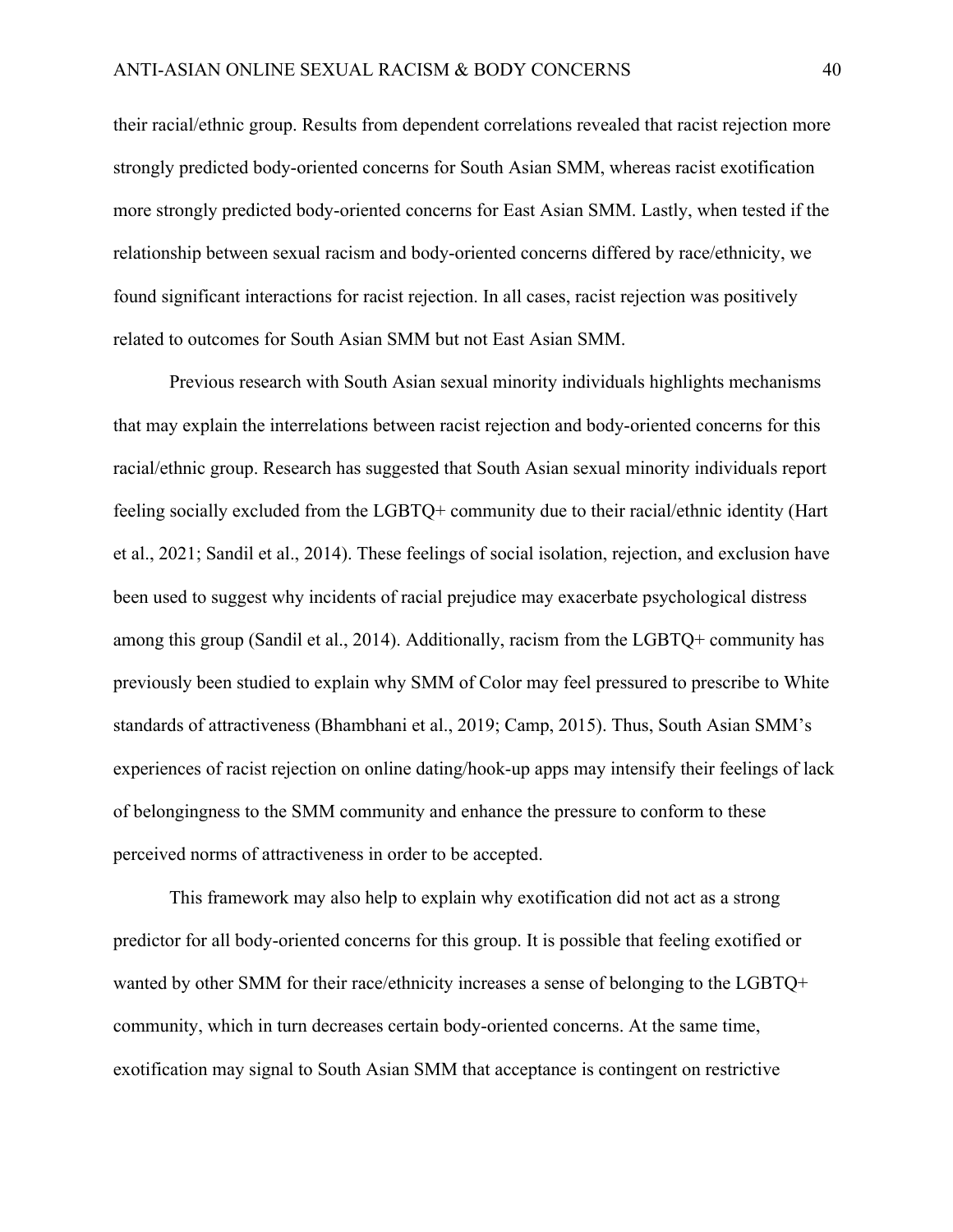stereotypes, which could contribute to conflicts in allegiances and, ultimately, increases in bodyoriented concerns. These opposing effects of exotification may explain its overall null association with body-oriented concerns. Future studies should explore how South Asian SMM identify, process, and internalize experiences of racist rejection and racist exotification.

Similarly, previous research on East Asian SMM offers potential explanations for why racist exotification, rather than racist rejection, emerged as a stronger predictor of body-oriented concerns among this racial/ethnic group. Scholarship exploring romantic and sexual experiences of East Asian SMM within the SMM community has highlighted how East Asian men report feeling exotified, objectified, and fetishized by other SMM due to stereotypes around body hair, submissiveness, body structure, and femininity that are prescribed to this racial/ethnic group (Han, 2008; Tseng, 2019; Wilson & Yoshikawa, 2004). These previous findings suggest that East Asian SMM experience exotification that is usually associated with their bodies and physical appearance. Therefore, experiences of racist exotification may make East Asian SMM more aware of their physical appearance, which in turn increase body-oriented concerns. Research has also indicated that East Asian SMM are routinely exposed to racist rejection. Although our findings do not support a significant relationship between racist rejection and body-oriented concerns, it may be possible that racist rejection is associated with other mental health outcomes for this group. For example, some research has suggested that experiences of race-based discrimination within the gay community have been associated with increased symptoms of depression (Chae, 2008) and anxiety for this racial/ethnic group (Choi et al., 2013). Therefore, future studies should continue to study the impact of exotification on body-oriented concerns among East Asian SMM but should also study the associations between racist rejection and other psychological factors.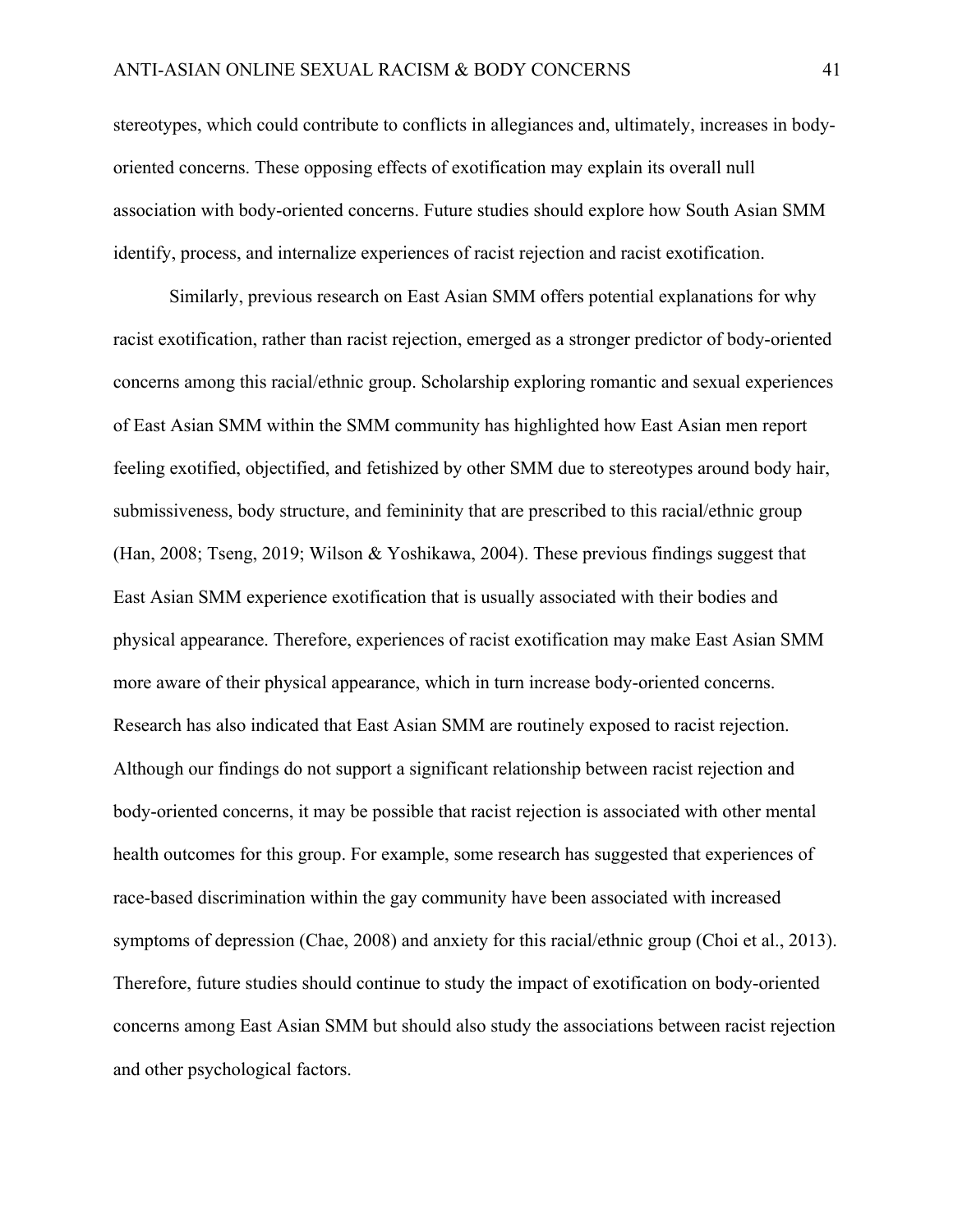#### **Racial/Ethnic Identity Salience, Sexual Racism, and Body-Oriented Concerns**

Consistent with previous research highlighting racial/ethnic identity salience as a potential protective factor (Lira de la Rosa, 2017), correlations between racial/ethnic identity salience and the five-body oriented concerns reveal that identity salience may protect Asian SMM from some of the body-oriented concerns. Specifically, for East Asian SMM, greater racial/ethnic identity salience was associated with lower general body dissatisfaction only. For South Asian SMM, greater racial/ethnic identity salience was associated with lower general body dissatisfaction, body fat dissatisfaction, and eating disorder symptomatology.

The present study also tested racial/ethnic identity salience as a potential moderator of the links between the two types of sexual racism and five types of body-oriented concerns. In most cases, racial/ethnic identity salience did not moderate the links between sexual racism and bodyoriented concerns. However, identity salience strengthened the relationship between racist rejection and body fat dissatisfaction for both racial/ethnic groups and strengthened the relationship between racist rejection and body checking only for South Asian SMM. One potential explanation to this magnifying effect of racial/ethnic identity salience could be that individuals with greater identity salience are more adversely impacted by racist events. That is, due to their greater connection to their racial/ethnic group it is possible that they internalize racist events more intensely and thereby experience greater psychological toll of racial discrimination.

These mixed findings with respect to racial/ethnic identity salience as a moderator between racism and body-oriented outcomes remain consistent with previous research. For instance, a meta-analysis exploring identity salience as a moderator between perceived discrimination and mental health revealed that identity salience had no effect on the links between these variables in some cases or acted as a buffer in some and exacerbator in other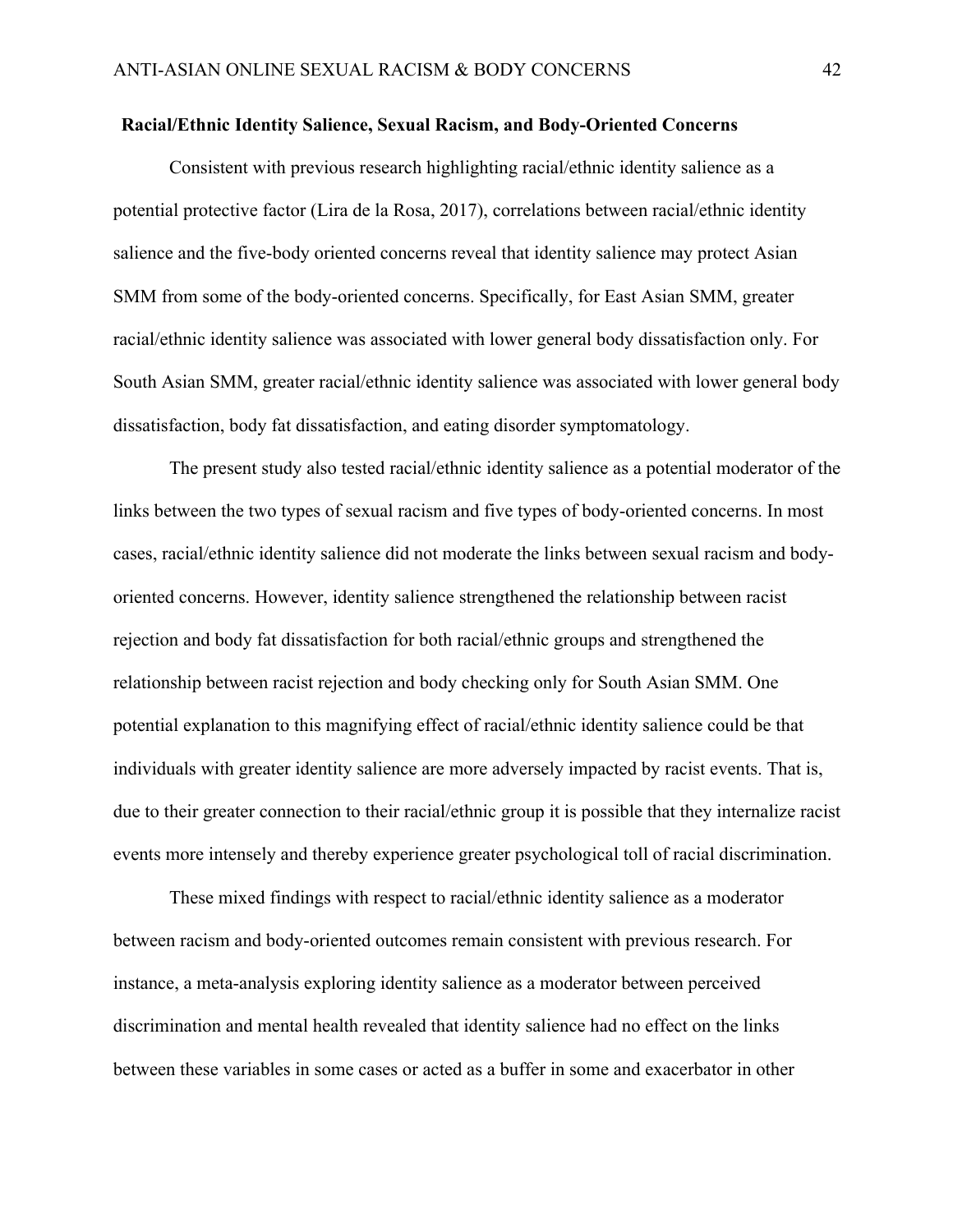(Pascoe & Richman, 2009). Similarly, in this case, greater racial/ethnic identity salience exacerbates the impact of sexual racism for a few body-related outcomes but has no significant effects between sexual racism and the other body-related outcomes. Future research should explore if there are other racial/ethnic identity-related resilience and protective factors that could buffer the impact of sexual racism on body-related distress among Asian SMM and other SMM of Color.

#### **Identity Conflicts, Sexual Racism, and Body-Oriented Concerns**

Overall, the positive associations observed between identity conflicts and most of the assessed body-oriented concerns remain consistent with previous research highlighting the deleterious effects of identity conflicts on psychological distress among sexual and racial minority populations (Santos  $\&$  VanDaalen, 2016). Additionally, across the two groups, results indicate that identity conflicts were positively associated with body-oriented concerns, except our findings did not support a significant correlation between identity conflicts and muscular dissatisfaction for South Asian SMM.

To my knowledge, this was the first study to test identity conflicts as a moderator between experiences of racist events and body-related outcomes. Our results revealed significant moderation effects for both domains of sexual racism, mainly when predicting general body dissatisfaction, body fat dissatisfaction, and body checking. At large, identity conflicts weakened the relationship between the sexual racism variables and body-oriented concerns. These effects were seen for the overall sample for some cases and only for South Asian SMM in some cases.

These interaction effects suggest that identity conflicts may eliminate the impact of sexual racism on body-oriented concerns; however, this should not be taken as a sign that conflicts between one's racial/ethnic and sexual orientation identities are beneficial. Inspection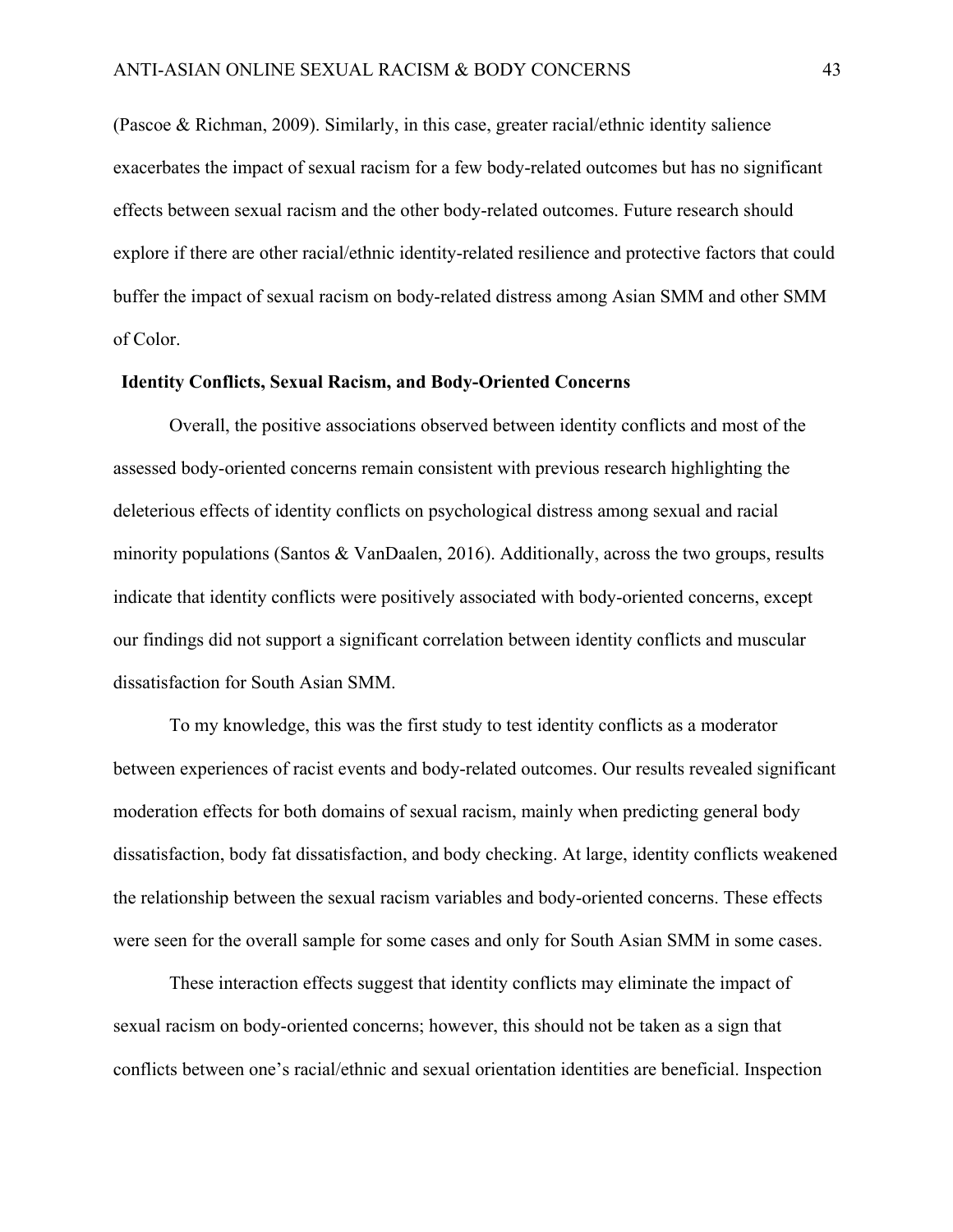of the simple slopes revealed a situation in which high levels of identity conflicts generally raised the level of body-oriented concerns to a point that overrode any potential negative impact of sexual racism experiences. Indeed, levels of body-oriented concerns were similar for participants who were high in identity conflicts, sexual racism, or both; in contrast, bodyoriented concerns were lowest for participants who were low in both identity conflicts and sexual racism. These results point to the potential importance of identity conflicts as factor maintaining poor body image among Asian SMM. However, this is the first study to test identity conflicts as a moderator between such variables; thus, further testing for similar effects is warranted.

#### **Limitations and Future Directions**

Despite the many unique contributions of this study, it is essential to interpret our findings in light of some limitations. The Sexual Racism on Dating Apps Measure is newly developed and warrants additional validity and reliability assessment. Additionally, although not a limitation of this study, the scale's psychometric properties may be significantly different for other racial/ethnic minority groups, as the scale was procured using a sample exclusively consisting of East Asian and South Asian SMM. Thus, future studies should examine if the scale operates similarly for SMM of Color belonging to other racial/ethnic groups.

The present study was cross-sectional and correlational, limiting the ability to infer directionality and causality among variables. This research design raises the possibility of alternative interpretations of findings. For example, it is possible that SMM who are more dissatisfied with their bodies are more likely to perceive and internalize experiences of racial prejudice, as opposed to experiences of racism impacting body-oriented concerns. Therefore, to strengthen inferences about direction of influence between experiences of sexual racism and body-oriented concerns, future studies should adopt longitudinal and experimental designs.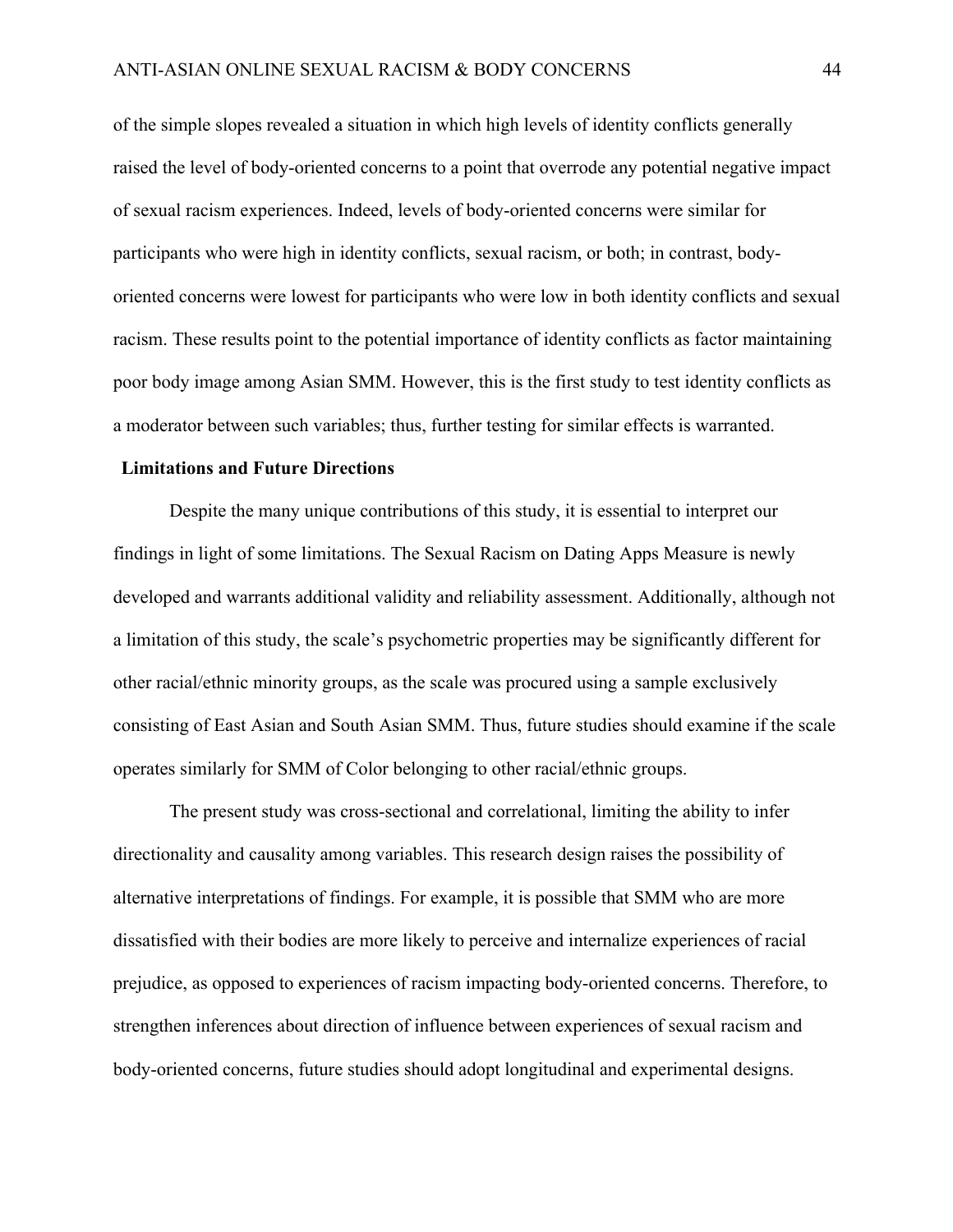Another limitation of the study is that all participant data was retrieved solely from self-report questionnaires. Self-report data presents the risk of socially desirable and inaccurate participant responses, and this should be taken into account when interpreting our results.

Since the main focus of the study was body-oriented concerns among Asian SMM, the sample does not include SMM from other racial/ethnic minority groups. Therefore, these results may not generalize to other SMM of Color. As suggested by previous research on SMM of Color, SMM of different ethnic/racial groups differ in the experiences of appearance-based rejection and fetishization (Han, 2008; Hunter, 2010; Miller; 2015; Phua & Kauffman, 2003) and also differ with respect to the impact racism has on their psychological well-being (Choi et al., 2013); therefore, it is possible that two domains of sexual racism assessed in this study impact body-oriented concerns differently across different racial/ethnic minority groups. Future studies should examine these constructs among more racially/ethnically diverse samples of SMM. Further, our results may also not be generalizable to all Asian SMM, as it is important to note that our sample only consists of East Asian and South Asian SMM and fails to include and reflect the experiences of Southeast Asian SMM. Thus, our results may not be applicable to Southeast Asian SMM, and future studies with Asian SMM should study the interrelations among these variables among Southeast Asian SMM. Lastly, our sample was entirely recruited via social media webpages, listservs, and community organization announcements. These recruitment strategies may further reflect some biases in the characteristics of our participants (e.g., greater behavioral and emotional connection to the LGBTQ+ and/or Asian community organizations, higher sexual/racial/ethnic identity salience, more presence on social media, etc.) and may not be representative of Asian SMM that are not active in such spaces.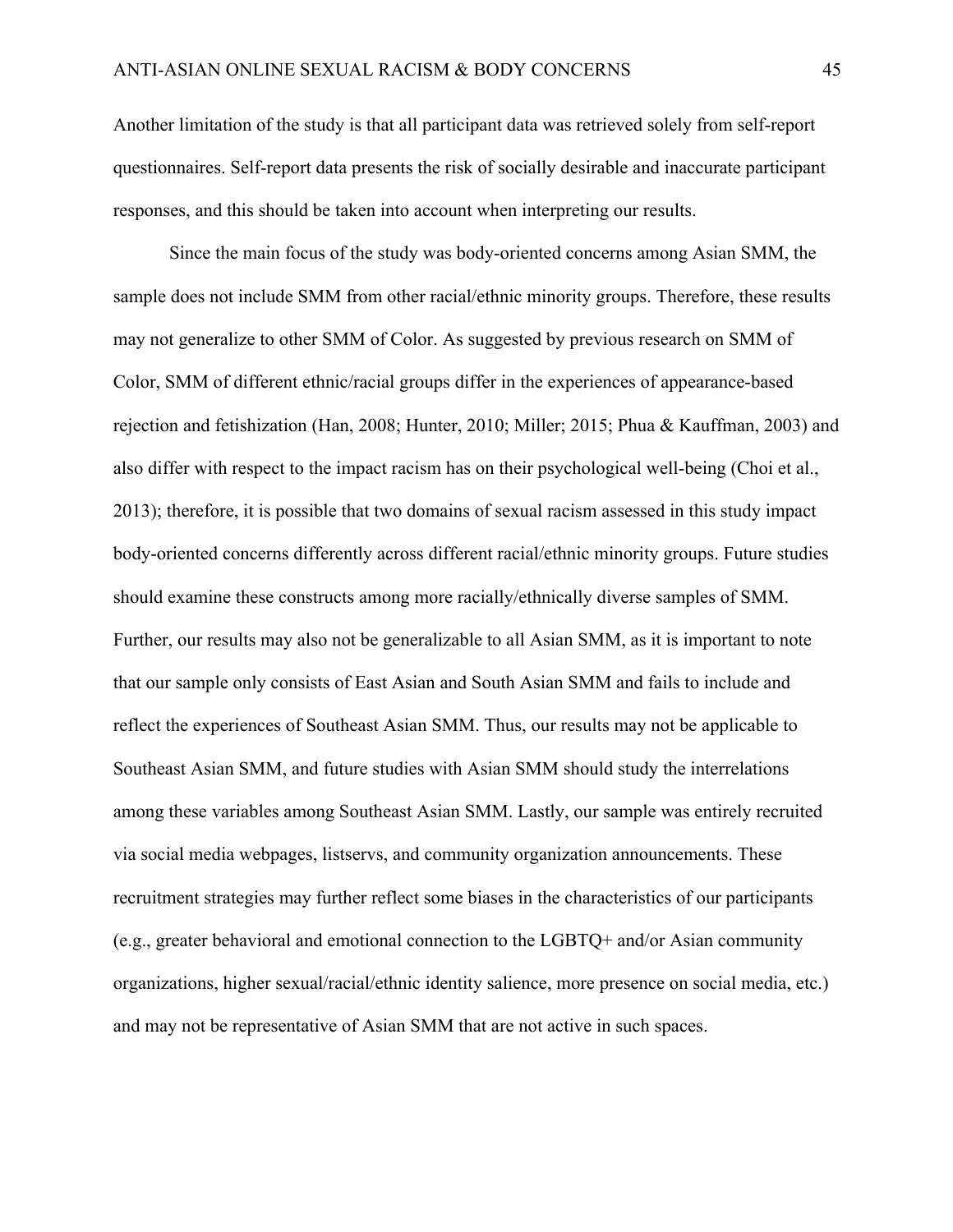Finally, a growing body of research provides evidence suggesting that COVID-19 could potentially be a confounding variable in the present study with respect to all three of our main variables (i.e., dating app use, racism, and body-oriented concerns). Research on SMM's dating and sexual behavior has shown that SMM have reported substantial changes in their dating and sexual behaviors during the pandemic (McKay et al., 2020), with many SMM reporting either increased or decreased dating/hook-up app use (Sanchez et al., 2020). Additionally, pandemicrelated stress has previously been associated with negative body-related outcomes among adults (Swami et al., 2020). Lastly, the pandemic has caused a surge in anti-Asian sentiments and anti-Asian racism on offline and online platforms (Ziems et al., 2020). Asian American individuals have reported an increase in mental health concerns since the beginning of the pandemic (Wu et al., 2020), and experiences of COVID-19-related racism have been studied to partially explain this increased rate among Asian American individuals (Wu et al., 2020). Given these previous research findings, future studies must re-examine the constructs in this study outside the context of the COVID-19 pandemic.

### **Implications**

Despite the limitations discussed above, the present research has significant implications for researchers, practitioners, and advocates working with Asian sexual minority populations. Previous studies with Asian sexual minority individuals have noted adverse consequences of homogeneously categorizing various Asian subcultures (Szymanski & Gupta, 2009; Szymanski & Sung, 2010) and have especially discussed the paucity of research on the experiences of South Asian LGBQ individuals (Sandil et al., 2014). The present results highlight substantial differences between East Asian and South Asian SMM and thereby reinforce the importance of researching East Asian and South Asian cultures separately. These findings should act as a call to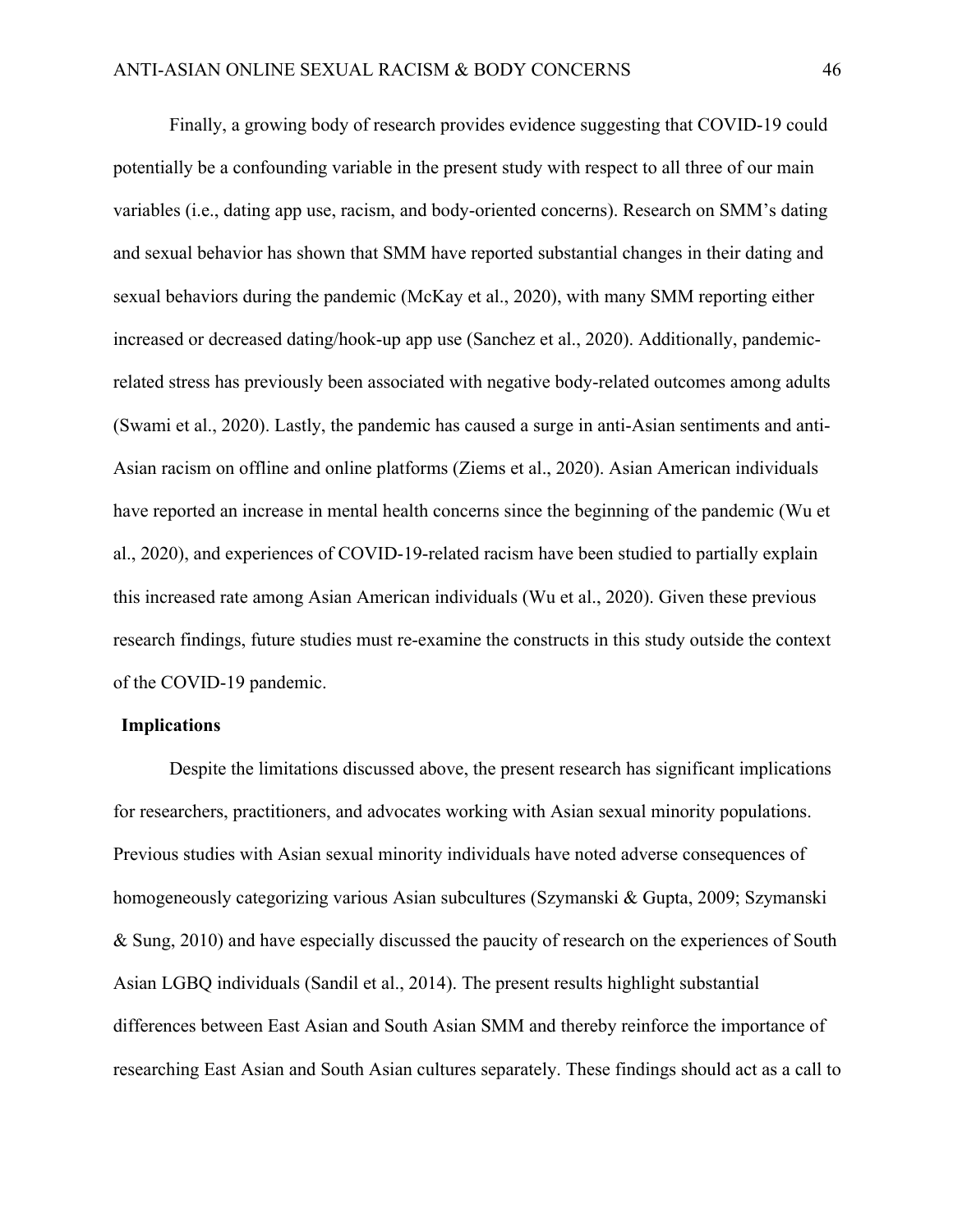all researchers to continue making efforts to study and highlight different racial/ethnic minority groups' nuanced experiences and to avoid monolithic representations of different minority groups. Additionally, our findings should motivate the development of empirically supported interventions to facilitate coping with body-objectification and racial prejudice among Asian SMM and other SMM of Color.

These findings should also speak to clinicians and social workers working with Asian SMM. In clinical work, attention needs to be paid to the impacts of online sexual racism, dating, and body-related distress on the well-being of these populations. Clinicians should also avoid making assumptions regarding similarities between these two Asian subcultures or between other SMM of Color and their identity-related experiences. Lastly, our results should further motivate for change at systemic levels. App developers should take note of the exclusive experiences that SMM of Color are currently facing on such apps and should consider developing changes or new apps that make such online communities feel safer and more inclusive of SMM of Color. Given that the experiences of sexual racism are associated with body-related distress in our sample, advocates should make continued efforts to learn and educate individuals about sexual racism and the adverse impacts it has on SMM of color within the LGBTQ+ community.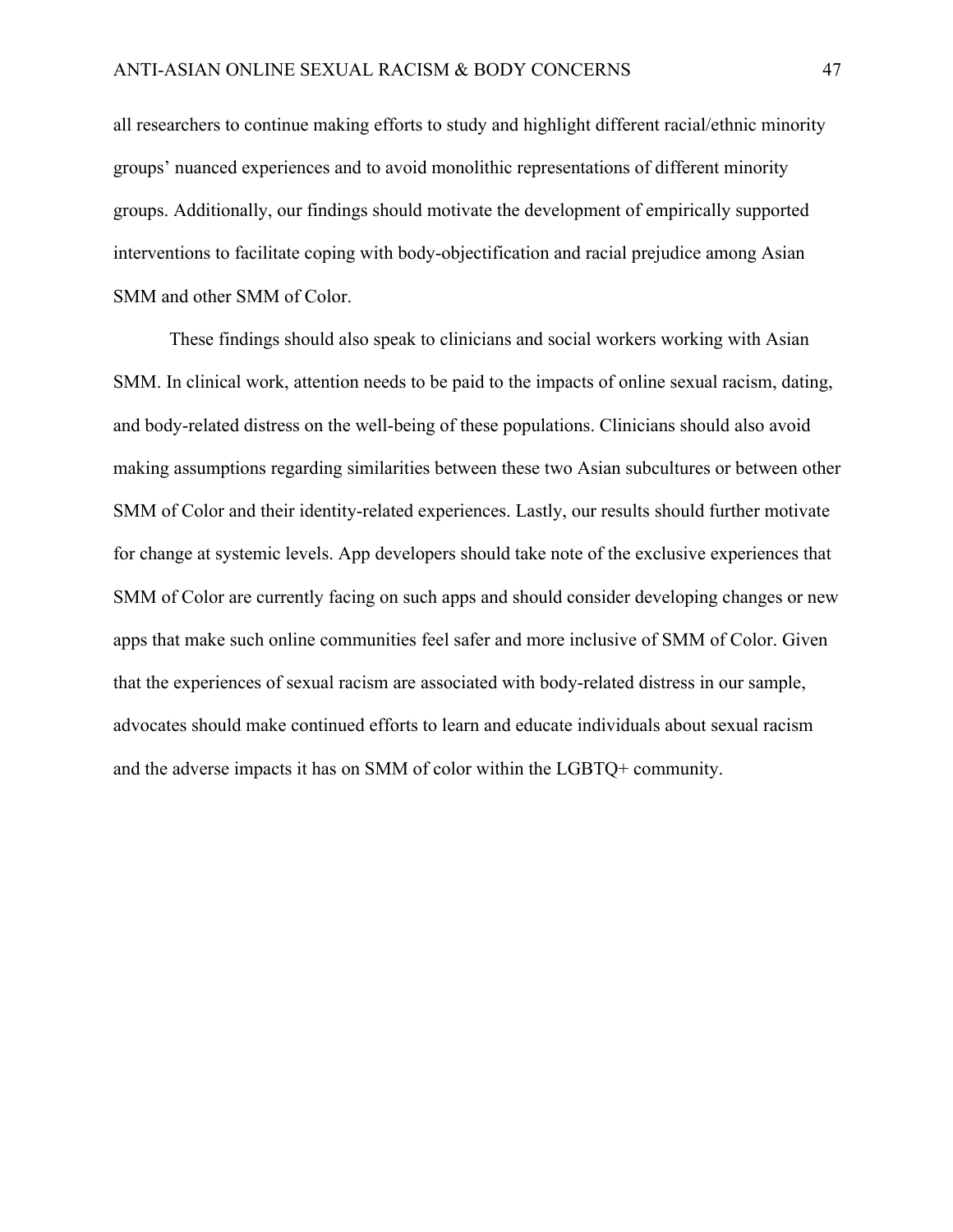#### **References**

- Alleva, J. M., Paraskeva, N., Craddock, N., & Diedrichs, P. C. (2018). Body appreciation in British men: Correlates and variation across sexual orientation. *Body Image*, *27*, 169– 178. https://doi.org/10.1016/j.bodyim.2018.09.004
- Alvarez, A. N., Juang, L., & Liang, C. T. H. (2006). When bad things happen to model minorities. *Cultural Diversity & Ethnic Minority Psychology*, *3*, 477-492.
- Anderson, J. R., Holland, E., Koc, Y., & Haslam, N. (2018). iObjectify: Self- and otherobjectification on grindr, a geosocial networking application designed for men who have sex with men. *European Journal of Social Psychology*, *48*(5), 600–613. https://doi.org/10.1002/ejsp.2350
- Bao, H. (2012). "The Law of Attraction" in Interracial Homoerotic Desires. 46–57. *SQS–Suomen Queertutkimuksen Seuran Lehti*, *6*(1–2).
- Balsam, K. F., Beadnell, B., Walters, K., Molina, Y., & Simoni, J. (2011). Measuring multiple minority stress: the LGBT people of color microaggressions scale. *Cultural Diversity & Ethnic Minority Psychology*, *17*(2), 163–174. https://doi.org/10.1037/a0023244
- Beyens, I., Frison, E., & Eggermont, S. (2016). 'I don't want to miss a thing': Adolescents' fear of missing out and its relationship to adolescents' social needs, Facebook use, and Facebook related stress. *Computers in Human Behavior, 64*, 1–8. https://doi.org/10.1016/j.chb.2016.05.083
- Bhambhani, Y., Flynn, M. K., Kellum, K. K., & Wilson, K. G. (2018). The role of psychological flexibility as a mediator between experienced sexual racism and psychological distress among men of color who have sex with men. *Archives of Sexual Behavior*. https://doi.org/10.1007/s10508-018-1269-5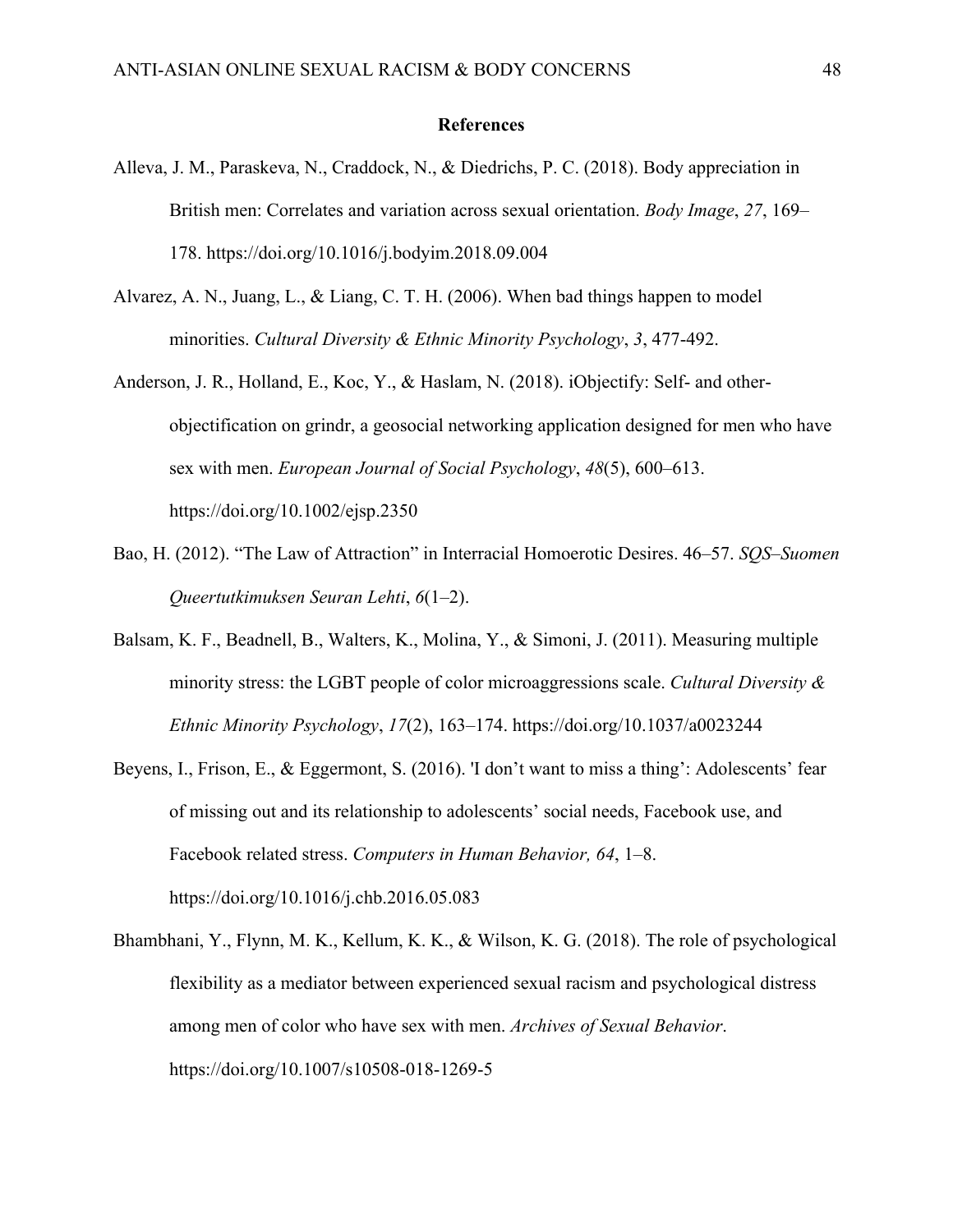- Bhambhani, Y., Flynn, M. K., Kellum, K. K., & Wilson, K. G. (2019). Examining sexual racism and body dissatisfaction among men of color who have sex with men: The moderating role of body image inflexibility*. Body Image, 28*, 142–148. https://doi.org/10.1016/j.bodyim.2019.01.007
- Blashill, A. J., & Vander Wal, J. S. (2009). The Male Body Attitudes Scale: A confirmatory factor analysis with a sample of gay men. *Body Image*, *6*(4), 322-325. https://doi.org/10.1016/j.bodyim.2009.07.004
- Blashill, A. J. (2010). Elements of male body image: Prediction of depression, eating pathology and social sensitivity among gay men. *Body Image, 7*, 310-316. https://doi.org/10.1016/j.bodyim.2010.07.006
- Blashill, A. J., & Vander Wal, J. S. (2011). Components of body image in gay men with HIV/AIDS. *American Journal of Men's Health*, *5*(1), 6-10. https://doi.org/10.1177/1557988309356942
- Blashill, A. J., & Safren, S. A. (2014). Sexual orientation and anabolic-androgenic steroids in U.S. adolescent boys. *Pediatrics*, *133,* 469–475. http://dx.doi.org/10. 1542/peds.2013- 2768
- Blashill, A. J., & Safren, S. A. (2015). Body dissatisfaction and condom use self-efficacy: A meta-analysis. *Body Image, 12*, 73–77. https://doi.org/10.1016/j.bodyim.2014.10.002
- Blashill, A. J., Tomassilli, J., Biello, K., O'Cleirigh, C., Safren, S. A., & Mayer, K. H. (2016). Body dissatisfaction among sexual minority men: Psychological and sexual health outcomes. *Archives of Sexual Behavior*, *45*(5), 1241-1247. https://doi.org/10.1007/s10508-015-0683-1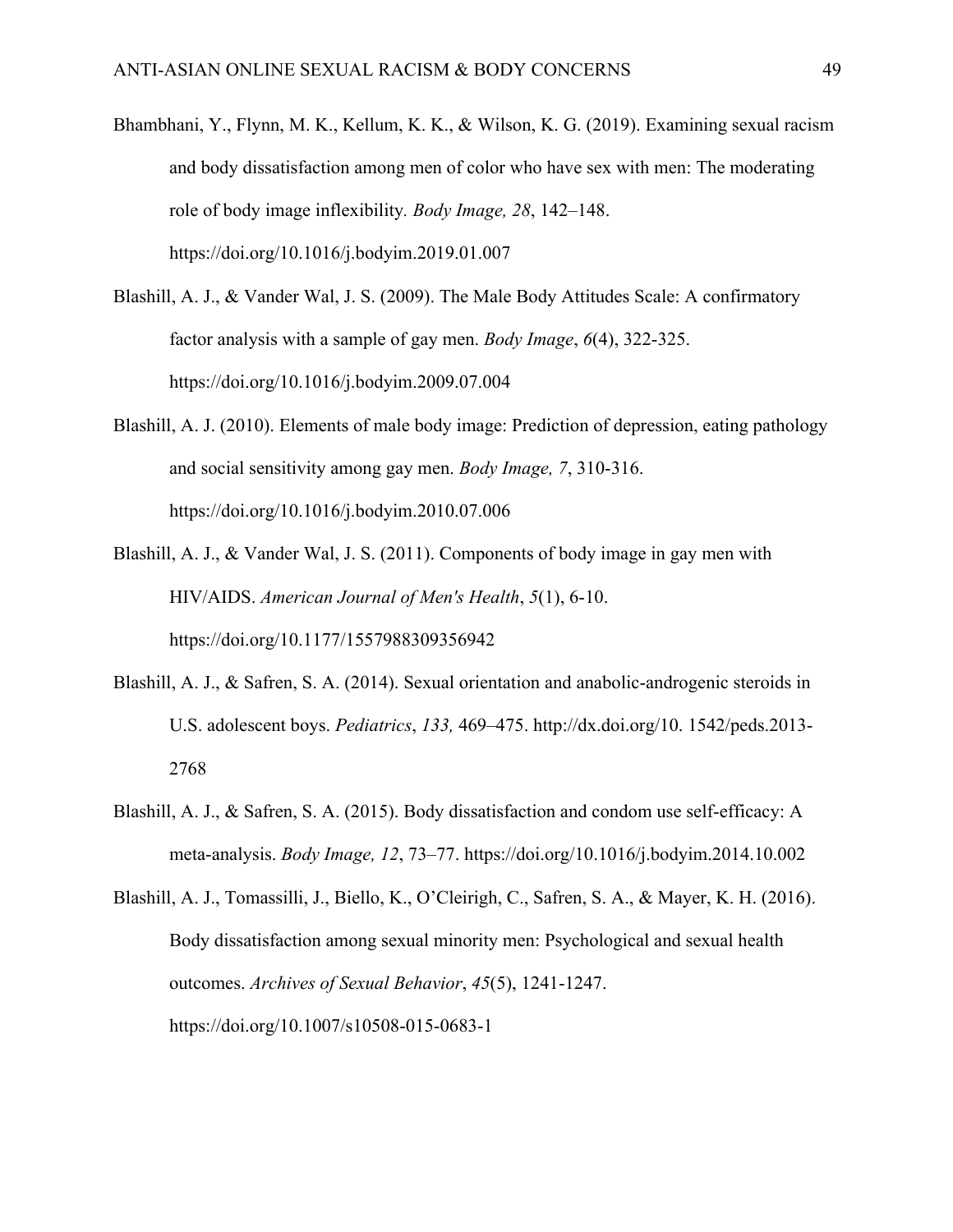Bosley, A. (2011). Body image and eating disturbance in gay and bisexual men: A review. *Journal of GLBT Family Studies, 7*, 457–469. https://doi.org/10.1080/1550428X.2011.623962

- Brennan, D. J., Craig, S. L., & Thompson, D. E. A. (2012). Factors associated with a drive for muscularity among gay and bisexual men. *Culture, Health & Sexuality, 14*, 1–15. https://doi.org/10.1080/13691058.2011.619578
- Brennan, D. J., Asakura, K., George, C., Newman, P. A., Giwa, S., Hart, T. A., … Betancourt, G. (2013). "Never reflected anywhere": Body image among ethnoracialized gay and bisexual men. *Body Image, 10*, 389–398. https://doi.org/10.1016/j.bodyim.2013.03.006
- Breslow, A. S., Sandil, R., Brewster, M. E., Chan, A., Yucel, A., Bensmiller, N., … Parent, M. C. (2020). Adonis on the apps: online objectification, self-esteem, and sexual minority men. *Psychology of Men and Masculinity*, *21*(1), 25–35.

https://doi.org/10.1037/men0000202

- Brewster, M. E., Sandil, R., DeBlaere, C., Breslow, A., & Eklund, A. (2017). "Do you even lift, bro?" Objectification, minority stress, and body image concerns for sexual minority men. *Psychology of Men & Masculinity, 18*, 87-98. https://doi.org./10.1037/men0000043.
- Brown, T.A., Cash, T.F., & Mikulka, P.J. (1990). Attitudinal body-image assessment: Factor analysis of the Body-Self Relations Questionnaire. *Journal of Personality Assessment, 55*, 135-144. https://doi.org/10.1080/00223891.1990.9674053
- Cash, T. F. (2002). Beyond traits: Assessing body image states. In T. F. Cash & T. Pruzinsky (Eds.), *Body Image: A handbook of theory, research, and clinical practice*. New York: Guilford. https://doi.org/10.7748/mhp.7.2.27.s21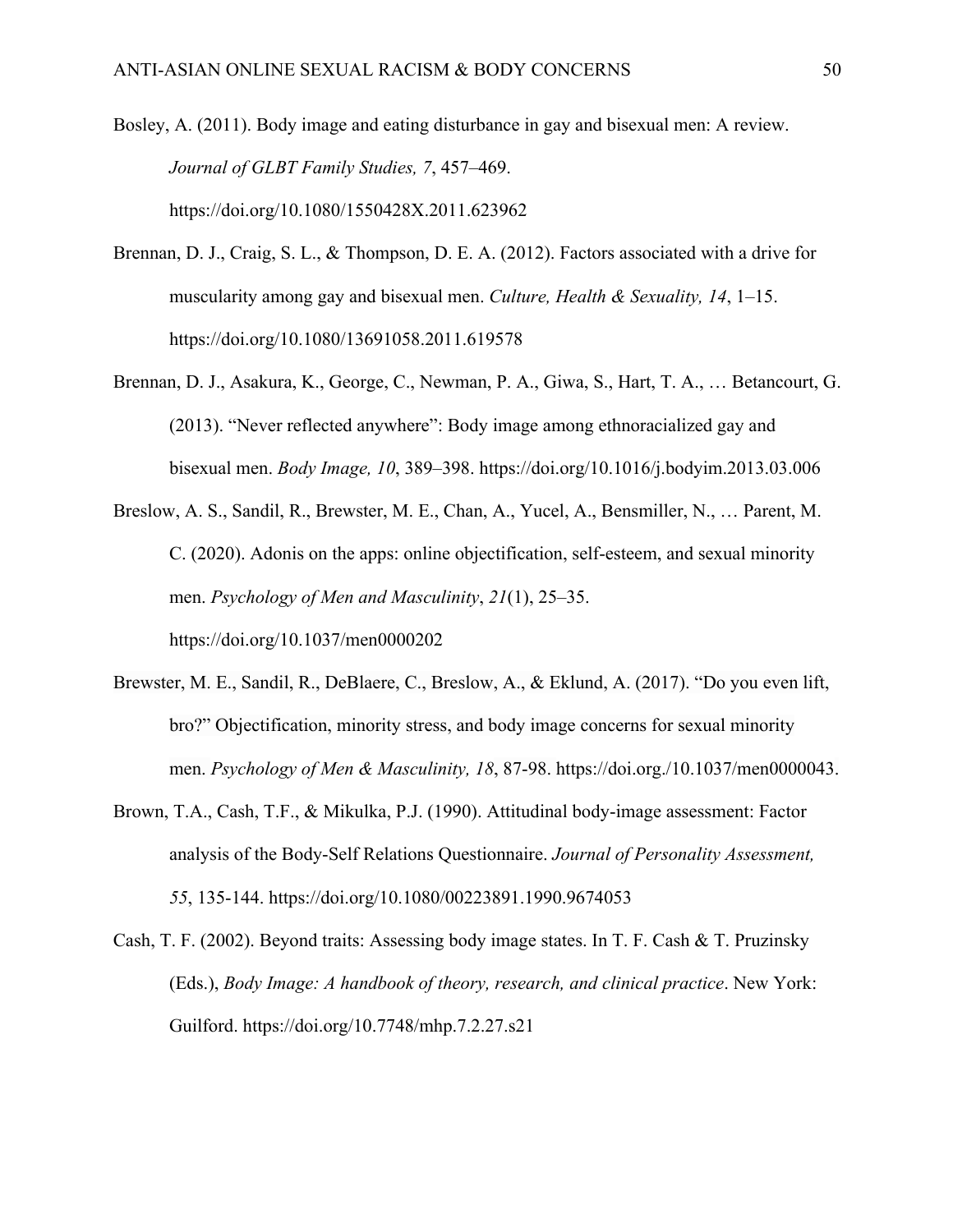- Cash, T., Fleming, E., Alindogan, J., Steadman, L., & Whitehead, A. (2002). Beyond body image as a trait: the development and validation of the Body Image States Scale. *Eating Disorders*, *10*(2), 103–113. https://doi.org/10.1080/10640260290081678
- Cash, T.F. (2018). The Multidimensional Body-Self Relations Questionnaire users' manual (fourth revision). Available from the author at www.body-images.com
- Callander, D., Holt, M., & Newman, C. E. (2012). Just a preference: Racialised language in the sex-seeking profiles of gay and bisexual men. *Culture, Health & Sexuality, 14*, 1049– 1063. https://doi.org/10.1080/13691058.2012.714799
- Callander, D., Newman, C. E., & Holt, M. (2015). Is sexual racism really racism? Distinguishing attitudes toward sexual racism and generic racism among gay and bisexual men. *Archives of Sexual Behavior*, *44*(7), 1991-2000. https://doi.org/10.1007/s10508-015-0487-3
- Camp, S. M. H. (2015). Black is beautiful: An American history*. The Journal of Southern History*, *81*, 675–690.
- Carter, R. T. (2007). Racism and psychological and emotional injury: Recognizing and assessing race-based traumatic stress. *The Counseling Psychologist*, *35*(1), 13- 105. https://doi.org/10.1177/0011000006292033
- Chae, D. H., & Yoshikawa, H. (2008). Perceived group devaluation, depression, and HIV-risk behavior among Asian gay men. *Health Psychology*, *27*(2), 140. https://doi.org/10.1037/0278-6133.27.3.308
- Chan, L. S. (2017). The role of gay identity confusion and outness in sex-seeking on mobile dating apps among men who have sex with men: A conditional process analysis. *Journal of Homosexuality, 64*, 622–637. https://doi.org/10.1080/00918369.2016.1196990

Chen, Y. C., & Tyron G. S. (2012). Dual minority stress and Asian American gay men's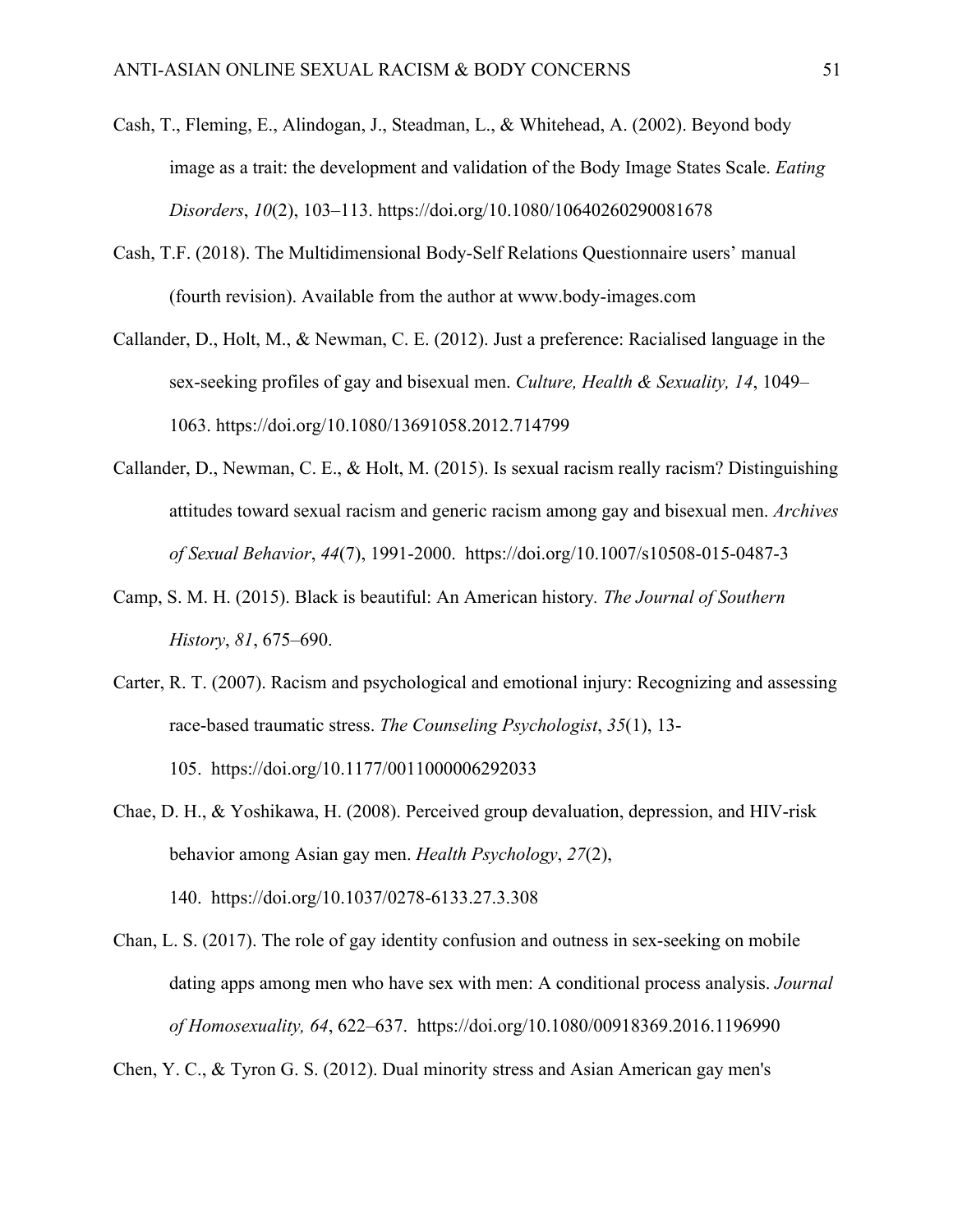psychological distress. *Journal of Community Psychology*, *40*(5), 539-554. https://doi.org/10.1002/jcop.21481

- Choi, K. H., Han, C. S., Paul, J., & Ayala, G. (2011). Strategies for managing racism and homophobia among US ethnic and racial minority men who have sex with men. *AIDS Education and Prevention*, *23*(2), 145-158. https://doi.org/10.1521/aeap.2011.23.2.145
- Choi, K. H., Paul, J., Ayala, G., Boylan, R., & Gregorich, S. E. (2013). Experiences of discrimination and their impact on the mental health among African American, Asian and Pacific Islander, and Latino men who have sex with men. *American Journal of Public Health*, *103*(5), 868-874. https://doi.org/10.2105/ajph.2012.301052
- Chung, Y. B., & Szymanski, D. M. (2007). Racial and sexual identities of Asian American gay men. *Journal of LGBT Issues in Counseling*, *1*(2), 67-93. https://doi.org/10.1300/j462v01n02\_05
- Cox, A. E., Ullrich-French, S., Howe, H. S., & Cole, A. N. (2017). A pilot yoga physical education curriculum to promote positive body image. *Body Image*, *23*, 1-8. https://doi.org/10.1016/j.bodyim.2017.07.007
- Delucchi, M., & Do, H. D. (1996). The model minority myth and perceptions of Asian-Americans as victims of racial harassment. *College Student Journal*.
- DeSantis, J. P., Layerla, D. M., Barroso, S., Gattamorta, K. A., Sanchez, M., & Prado, G. J. (2012). Predictors of eating attitudes and behaviors among gay Hispanic men. *Archives of Psychiatric Nursing*, *26*, 111–126. http://dx.doi.org/10.1016/j. apnu.2011.06.003
- Diaz, R. M., & Ayala, G. (2001). *Social discrimination and health: The case of Latino gay men and HIV risk*. Washington, DC: Policy Institute of the National Gay and Lesbian Task Force. https://doi.org/10.1037/11261-010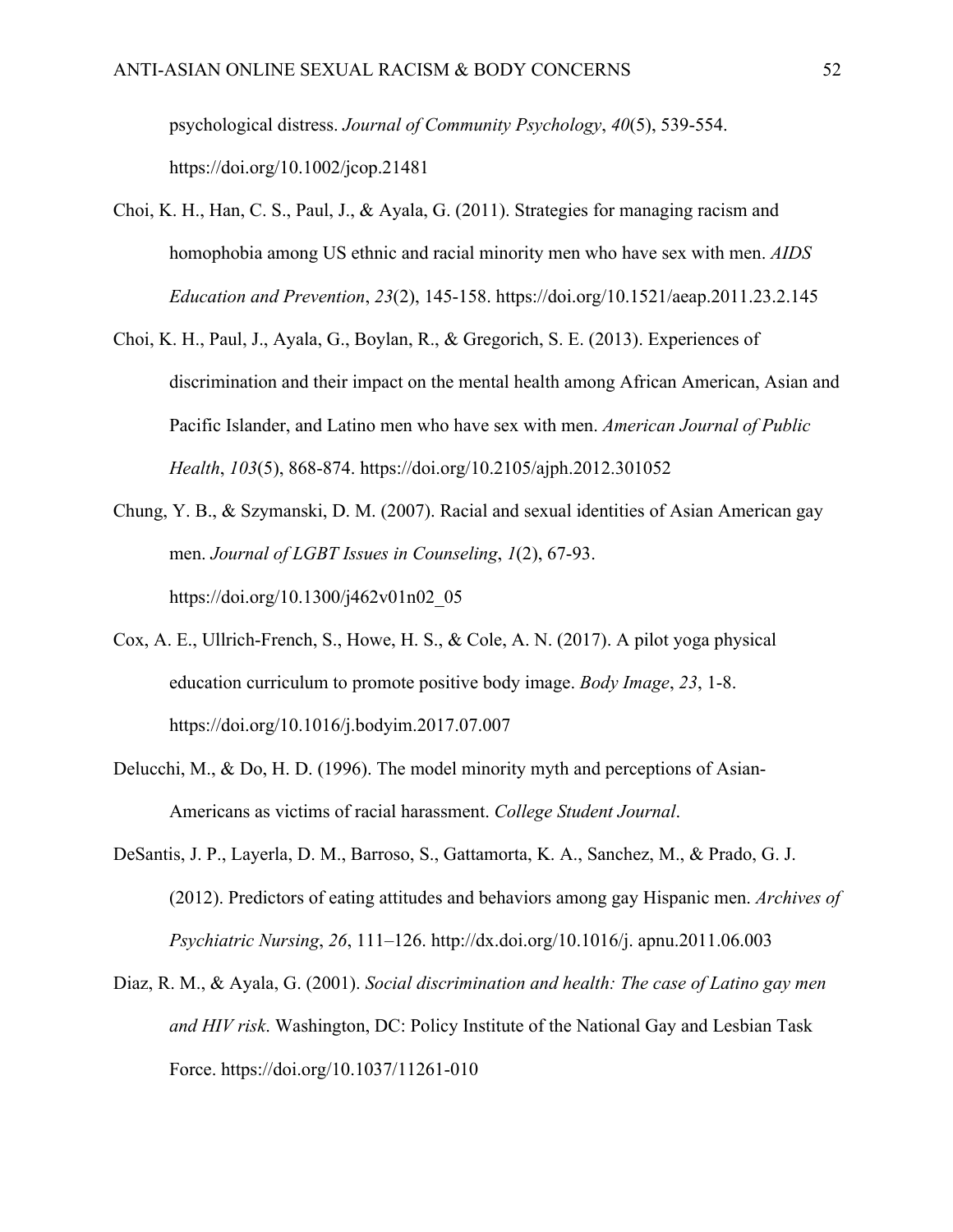- Diaz, R. M., Ayala, G., Bein, E., Henne, J., & Marin, B. V. (2001). The impact of homophobia, poverty, and racism on the mental health of gay and bisexual Latino men: Findings from 3 US cities. *American Journal of Public Health*, *91*(6), 927–932. https://doi.org/10.2105/ajph.91.6.927
- Drummond, M. J. N. (2005). Asian gay men's bodies. *The Journal of Men's Studies, 13*, 291- 300. https://doi.org/10.3149/jms.1303.291
- Ellison, N. B., Steinfield, C., & Lampe, C. (2007). The benefits of Facebook "friends:" Social capital and college students' use of online social network sites. *Journal of Computer-Mediated Communication, 12*, 1143–1168. https://doi-org.proxyum.researchport.umd.edu/10.1111/j.1083-6101.2007.00367.x
- Finkel, E. J., Eastwick, P. W., Karney, B. R., Reis, H. T., & Sprecher, S. (2012). Online dating: A critical analysis from the perspective of psychological science. *Psychological Science in the Public Interest, 13*(1), 3-66. doi:10.1177/1529100612436522
- Foster-Gimbel, O., & Engeln, R. (2016). Fat chance! Experiences and expectations of antifat bias in the gay male community. *Psychology of Sexual Orientation and Gender Diversity, 3*, 63–70. https://doi-org.proxy-um.researchport.umd.edu/10.1037/sgd0000159
- Frederick, D. A., & Essayli, J. H. (2016). Male body image: The roles of sexual orientation and body mass index across five national US Studies. *Psychology of Men & Masculinity, 17*, 336–351. https://doi-org.proxy-um.researchport.umd.edu/10.1037/men0000031
- Fritz, M. S., & MacKinnon, D. P. (2007). Required sample size to detect the mediated effect. *Psychological Science*, *18*, 233–239. https://doi:10.1111/ j.1467-9280.2007.01882.x

Garner, D., Olmsted, M., Bohr, Y., & Garfinkel, P. (1982). The Eating Attitudes Test: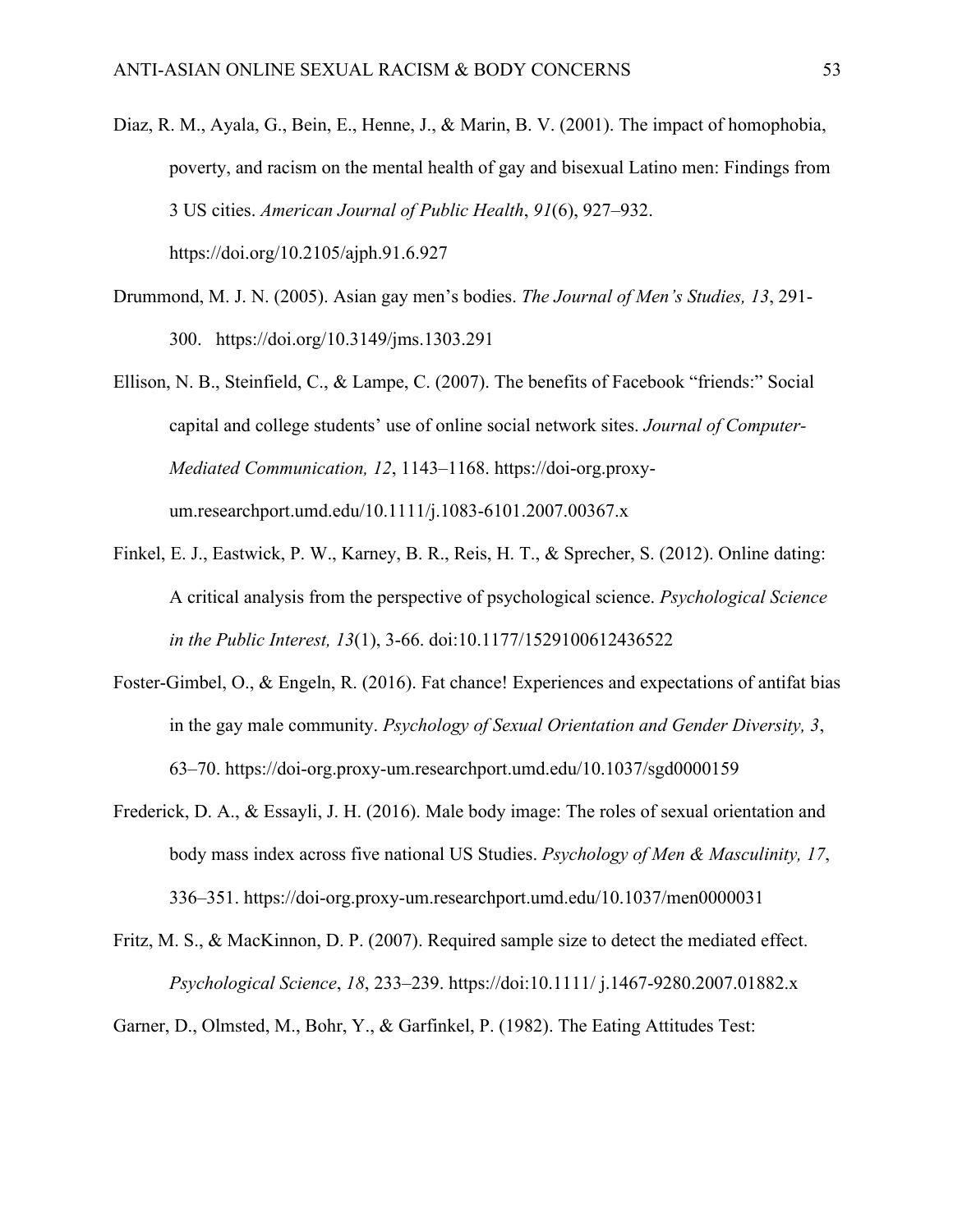Psychometric features and clinical correlate. *Psychological Medicine*, *12*(4), 871- 878. https://doi.org/10.1017/s0033291700049163

- Gudelunas, D. (2012). There's an app for that: The uses and gratifications of online social networks for gay men. Sexuality & Culture: An Interdisciplinary Quarterly, 16(4), 347– 365. https://doi-org.proxy-um.researchport.umd.edu/10.1007/s12119-012-9127-4
- Hadland, S. E., Austin, S. B., Goodenow, C. S., & Calzo, J. P. (2014). Weight misperception and unhealthy weight control behaviors among sexual minorities in the general adolescent population. *Journal of Adolescent Health*, *54*, 296–303. http://dx.doi.org/10.1016/j.jadohealth.2013.08.021
- Hart, T. A., Sharvendiran, R., Chikermane, V., Kidwai, A., & Grace, D. (2021). At the intersection of homophobia and racism: Sociocultural context and the sexual health of South Asian Canadian gay and bisexual men. *Stigma and Health*. https://doi.org/10.21203/rs.3.rs-69355/v1
- Han, C. S. (2007). They don't want to cruise your type: Gay men of color and the racial politics of exclusion. *Social Identities*, *13*(1), 51-67. https://doi.org/10.1080/13504630601163379
- Han, C.S. (2008). No fats, femmes, or Asians: The utility of critical race theory in examining the role of gay stock stories in the marginalization of gay Asian men. *Contemporary Justice Review*, *11*, 11–22. http://dx.doi.org/10.1080/ 10282580701850355
- Han, C. S., Proctor, K., & Choi, K. H. (2014). I know a lot of gay Asian men who are actually tops: Managing and negotiating gay racial stigma. *Sexuality & Culture*, *18*(2), 219- 234. https://doi.org/10.1007/s12119-013-9183-4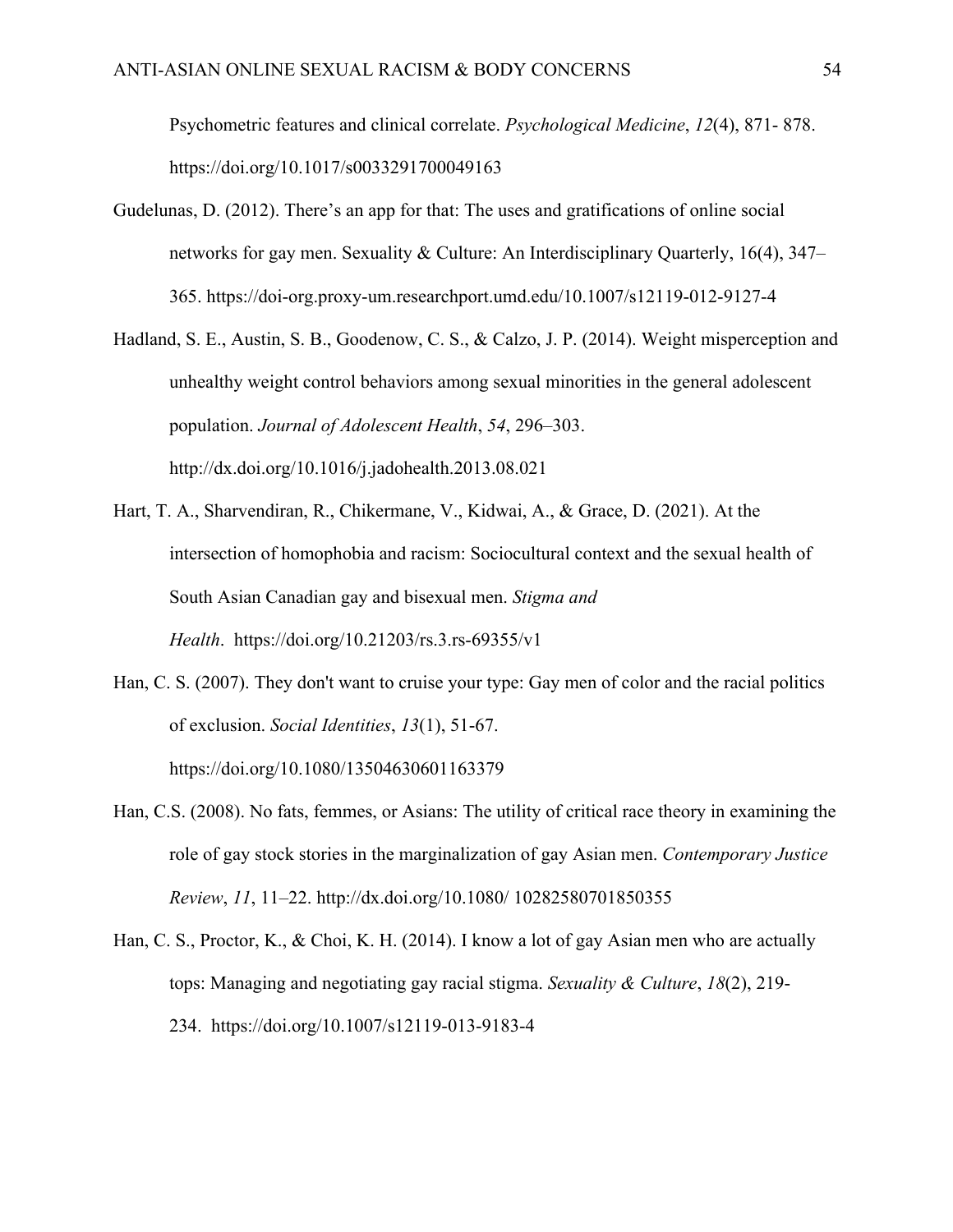- Han, C. S., Ayala, G., Paul, J. P., Boylan, R., Gregorich, S. E., & Choi, K.-H. (2015). Stress and coping with racism and their role in sexual risk for HIV among African American, Asian/Pacific Islander, and Latino men who have sex with men. *Archives of Sexual Behavior, 44*, 411–420. https://doi.org/10.1007/s10508-014-0331-1
- Hatala, M. N., & Prehodka, J. (1996). Content analysis of gay male and lesbian personal advertisements. *Psychological Reports*, *78*, 371- 374. https://doi.org/10.2466/pr0.1996.78.2.371
- Heinberg, L. J., Pike, E., & Loue, S. (2009). Body image and eating disturbance in African-American men who have sex with men: Preliminary observations. *Journal of Homosexuality*, *56*, 839–848. http://dx.doi.org/10.1080/ 00918360903187804
- Hidalgo, M. A., Layland, E., Kubicek, K., & Kipke, M. (2020). Sexual Racism, Psychological Symptoms, and Mindfulness Among Ethnically/Racially Diverse Young Men Who Have Sex with Men: a Moderation Analysis. *Mindfulness*, *11*(2), 452-461. https://doi.org/10.1007/s12671-019-01278-5
- Huang, Y. P., Brewster, M. E., Moradi, B., Goodman, M. B., Wiseman, M. C., & Martin, A. (2010). Content analysis of literature about lesbian, gay, and bisexual people of color: 1998–2007. *The Counseling Psychologist*, *38*, 363–396. doi:10.1177/0011000009335255
- Hunter, M. A. (2010). All the gays are White and all the Blacks are straight: Black gay men, identity, and community. *Sexuality Research & Social Policy, 7,* 81–92. http://dx.doi.org/10.1007/s13178-010-0011-4
- Kelly, N. R., Cotter, E. E., Tanofsky-Kraff, M., & Mazzeo, S. E. (2015). Racial variations in binge eating, body image concerns, and compulsive exercise among men. *Psychology of Men and Masculinity*, *16*, 326–336. doi:10.1037/a0037585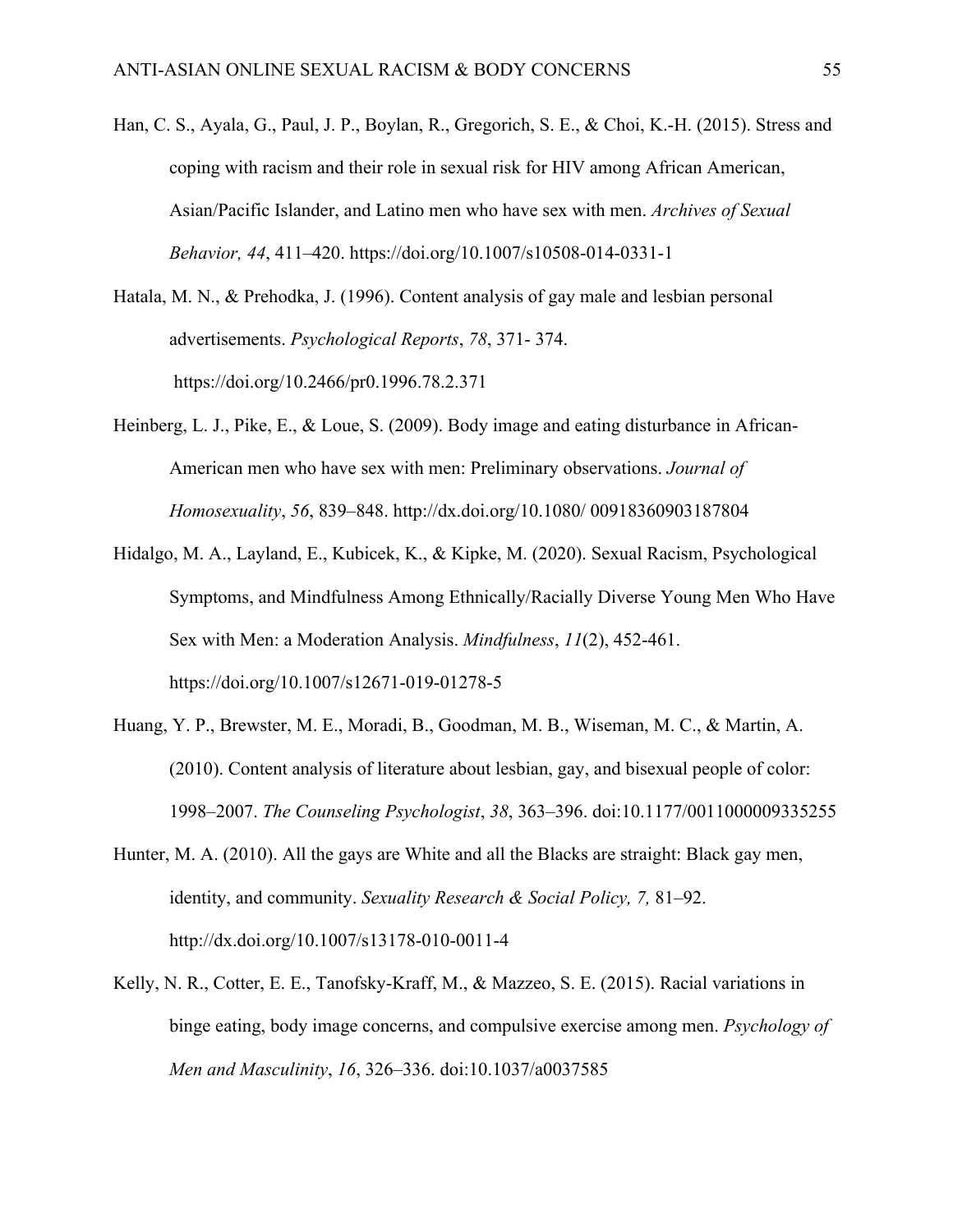- Landovitz, R. J., Tseng, C. H., Weissman, M., Haymer, M., Mendenhall, B., Rogers, K., & Shoptaw, S. (2013). Epidemiology, sexual risk behavior, and HIV prevention practices of men who have sex with men using GRINDR in Los Angeles, California. *Journal of Urban Health,90*(4), 729–739. doi:10.1007/s11524-012-9766-7.
- Lee, R. M. (2003). Do ethnic identity and other-group orientation protect against discrimination for Asian Americans?. *Journal of Counseling Psychology*, *50*(2), 133. https://doi.org/10.1037/0022-0167.50.2.133
- Levesque, M. J., & Vichesky, D. R. (2006). Raising the bar on the body beautiful: An analysis of the body image concerns of homosexual men. *Body Image, 3*, 45–55. https://doiorg.proxy-um.researchport.umd.edu/10.1016/j.bodyim.2005.10.007
- Lira de la Rosa, Ernesto Noam, "Examining the Intersections of Gay Identity, Ethnic Identity, and Spirituality and Their Relationship with Psychological Distress and Internalized Heterosexism" (2017). *Theses and Dissertations*. 1660. https://dc.uwm.edu/etd/1660
- Liu, T., Wong, Y. J., Maffini, C. S., Goodrich Mitts, N., & Iwamoto, D. K. (2018). Gendered Racism Scales for Asian American Men: Scale development and psychometric properties. *Journal of Counseling Psychology*, *65*(5), 556. https://doi.org/10.1037/cou0000298
- Maniaci, M. R., & Rogge, R. D. (2014). Caring about carelessness: Participant inattention and its effects on research. *Journal of Research in Personality*, *48*, 61-83. https://doi.org/10.1016/j.jrp.2013.09.008
- McKay, T., Henne, J., Gonzales, G., Quarles, R., Gavulic, K. A., & Garcia Gallegos, S. (2020). The COVID-19 pandemic and sexual behavior among gay and bisexual men in the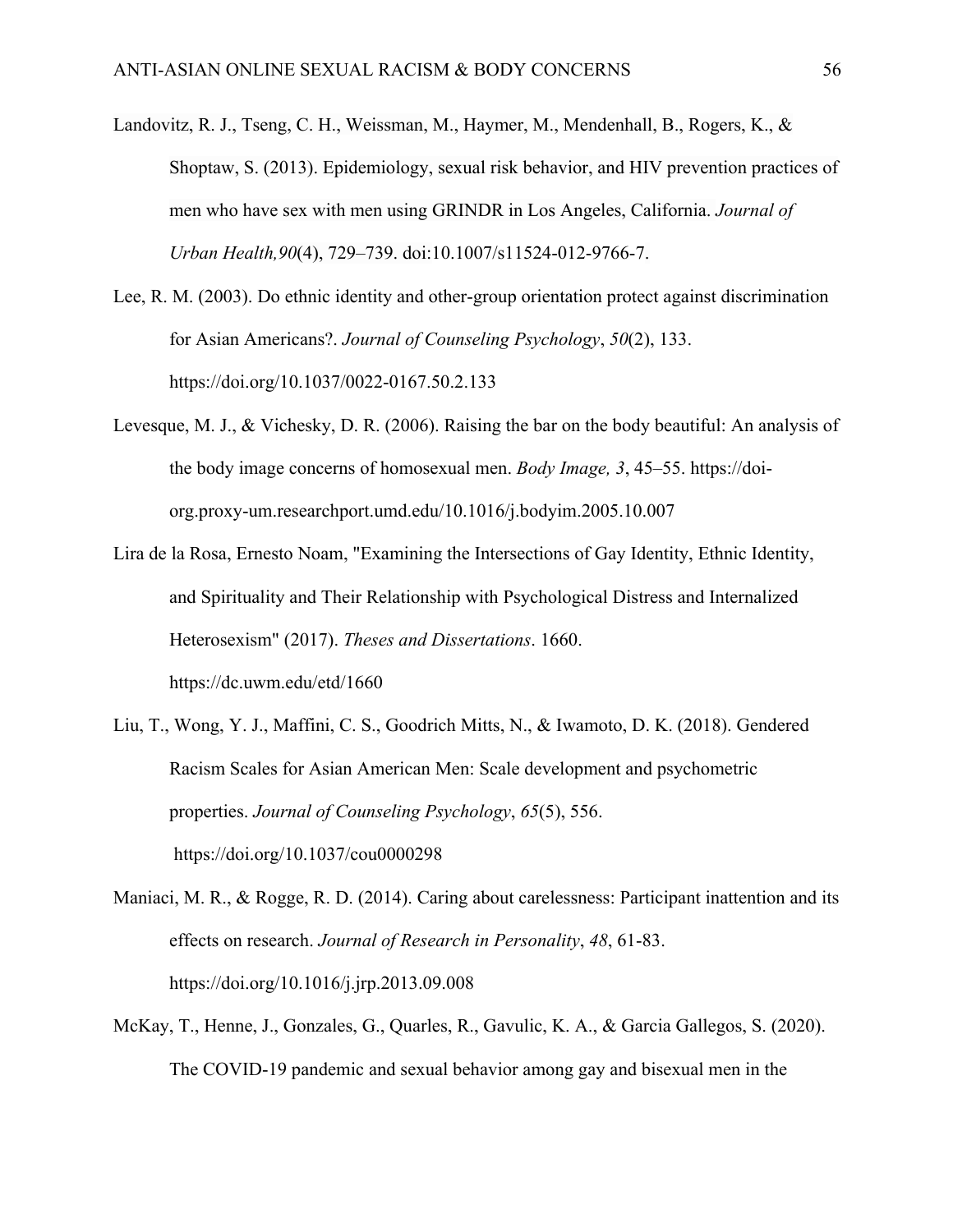United States. *Available at SSRN*. https://doi.org/10.2139/ssrn.3614113

- McKinley, N. M., & Hyde, J. S. (1996). The objectified body consciousness scale: Development and validation. *Psychology of Women Quarterly, 20*, 181–215. https://doi-org.proxyum.researchport.umd.edu/10.1111/j.1471-6402.1996.tb00467.x
- Meade, A. W., & Craig, S. B. (2012). Identifying careless responses in survey data. *Psychological Methods, 17*, 437-455. http://dx.doi.org/10.1037/a0028085
- Michaels, M. S., Parent, M. C., & Moradi, B. (2013). Does exposure to muscularity-idealizing images have self-objectification consequences for heterosexual and sexual minority men?. *Psychology of Men & Masculinity*, *14*(2), 175. https://doi.org/10.1037/a0027259
- Miller, B. (2015). 'Dude, where's your face?' Self-presentation, self-description, and partner preferences on a social networking application for men who have sex with men: A content analysis. *Sexuality & Culture: An Interdisciplinary Quarterly*, *19*(4), 637-658. https://doi.org/10.1007/s12119-015-9283-4
- Miller, B. (2018). Textually presenting masculinity and the body on mobile dating apps for men who have sex with men. *The Journal of Men's Studies, 26*(3), 305– 326. https://doi.org/10.1177/1060826518773417
- Miller, B., & Behm-Morawitz, E. (2019). Investigating the cultivation of masculinity and body self-attitudes for users of mobile dating apps for men who have sex with men. *Psychology of Men & Masculinities*. https://doi-org.proxyum.researchport.umd.edu/10.1037/men0000221
- Morrison, M. A., Morrison, T. G., & Sager, C. (2004). Does body satisfaction differ between gay men and lesbian women and heterosexual men and women? A meta-analytic review. *Body Image, 1*(2), 127-138. https://doi.org/10.1016/j.bodyim.2004.01.002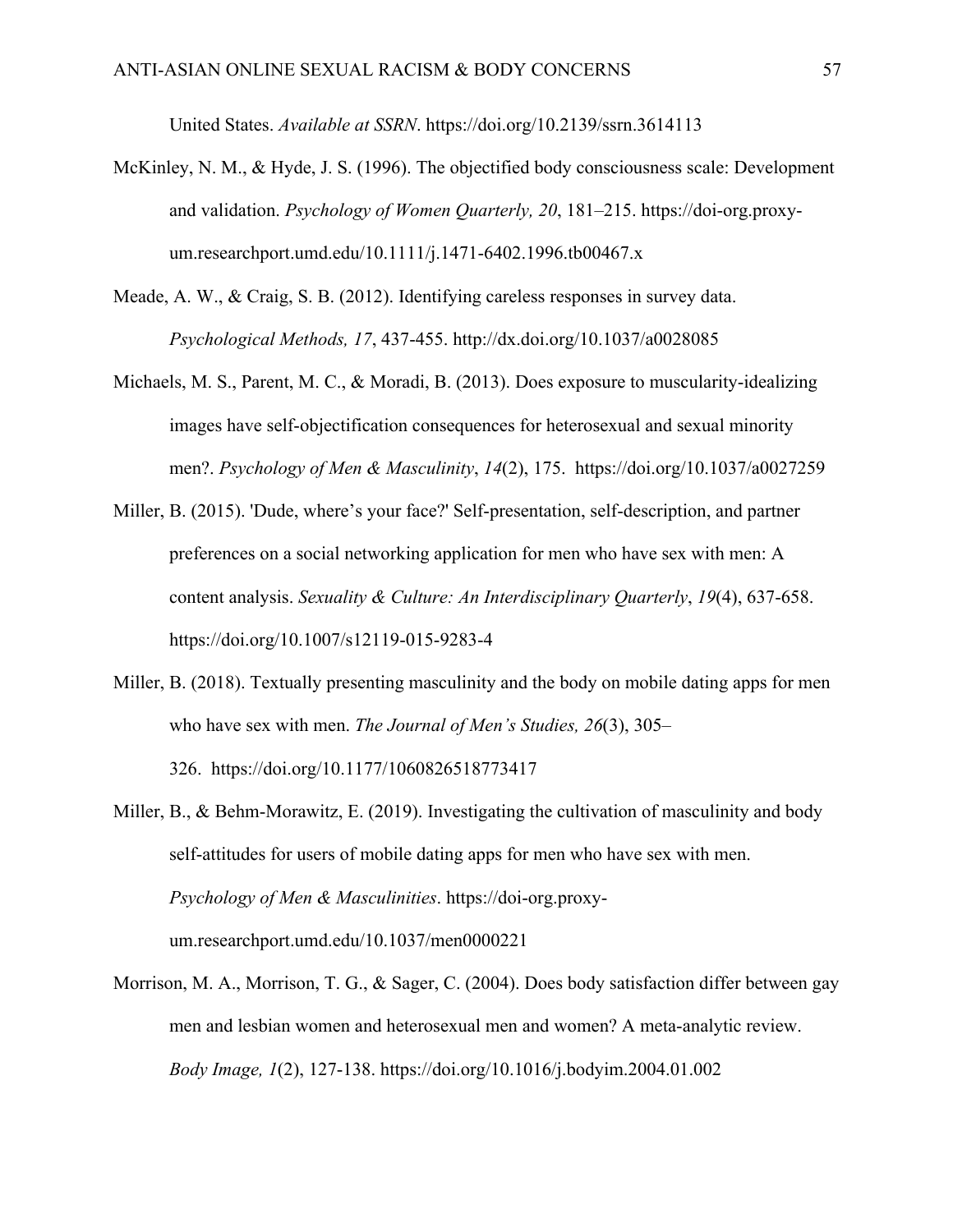Murray, S. B., Nagata, J. M., Griffiths, S., Calzo, J. P., Brown, T. A., Mitchison, D., ... & Mond, J. M. (2017). The enigma of male eating disorders: A critical review and synthesis. *Clinical Psychology Review*, *57*, 1- 11. https://doi.org/10.1016/j.cpr.2017.08.001

- Pascoe, E. A., & Smart Richman, L. (2009). Perceived discrimination and health: a meta-analytic review. *Psychological Bulletin*, *135*(4), 531. https://doi.org/10.1037/a0016059
- Payne, R. (2007). Gay scene, queer grid. *Queer Space: Centres and Peripheries*, 1-6. https://doi.org/10.5130/csr.v10i1.3545
- Peng, R. W. (2013). The online dating experience of gay Asian American males (M.A.). Alliant International University, United States —California.
- Phinney, J. S. (1992). The Multigroup Ethnic Identity Measure: A New Scale for Use with Diverse Groups. *Journal of Adolescent Research*, *7*(2), 156-176. https://doi.org/10.1177/074355489272003
- Phua, V. C., & Kaufman, G. (2003). The crossroads of race and sexuality: Date selection among men in internet "personal" ads. *Journal of Family Issues*, *24*(8), 981– 994. https://doi.org/10.1177/0192513x03256607
- Plummer, M. (2008). *Sexual racism in gay communities: Negotiating the ethnosexual marketplace*. Ann Arbor, MI: Proquest Information & Learning.

Powell, E., Wang-Hall, J., Bannister, J. A., Colera, E., & Lopez, F. G. (2018). Attachment security and social comparisons as predictors of Pinterest users' body image concerns. *Computers in Human Behavior, 83*, 221–229. https://doi-org.proxyum.researchport.umd.edu/10.1016/j.chb.2018.01.039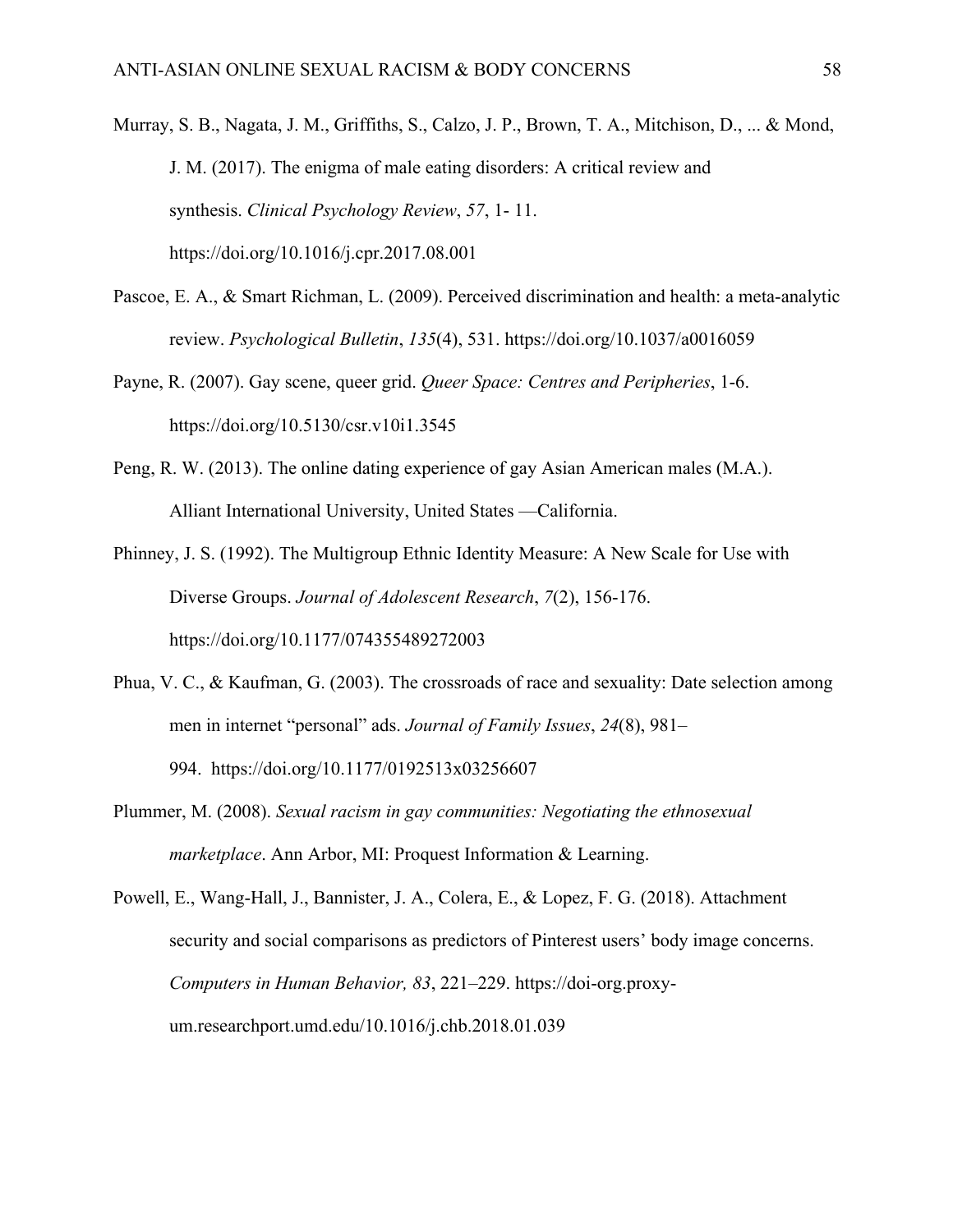Prestage, G., Bavinton, B., Grierson, J., Down, I., Keen, P., Bradley, J., & Duncan, D. (2015). Online dating among Australian gay and bisexual men: Romance or hooking up? *AIDS and Behavior, 19*, 1905–1913. https://doi-org.proxyum.researchport.umd.edu/10.1007/s10461-015-1032-z

Ramirez, J. L., & Paz Galupo, M. (2019). Multiple minority stress: The role of proximal and distal stress on mental health outcomes among lesbian, gay, and bisexual people of color. *Journal of Gay & Lesbian Mental Health*, *23*(2), 145-167. https://doi.org/10.1080/19359705.2019.1568946

- Rice, E., Holloway, I., Winetrobe, H., Rhoades, H., Barman-Adhikari, A., Gibbs, J., . . . Dunlap, S. (2012). Sex risk among young men who have sex with men who use Grindr, a smartphone geosocial networking application. *Journal of AIDS & Clinical Research, 3*. https://doi.org/10.4172/2155-6113.S4-005
- Ricciardelli, L. A., McCabe, M. P., Williams, R. J., & Thompson, J. K. (2007). The role of ethnicity and culture in body image and disordered eating among males. *Clinical Psychology Review*, *27*(5), 582-606. https://doi.org/10.1016/j.cpr.2007.01.016
- Riggs, D. W. (2013). Anti-Asian sentiment amongst a sample of White Australian men on Gaydar. *Sex Roles*, *68*(11-12), 768-778. https://doi.org/10.1007/s11199-012-0119-5
- Sánchez, F. J., Greenberg, S. T., Liu, W. M., & Vilain, E. (2009). Reported effects of masculine ideals on gay men. *Psychology of Men & Masculinity, 10*, 73-87. https://doi.org/10.1037/a0013513
- Sanchez, T. H., Zlotorzynska, M., Rai, M., & Baral, S. D. (2020). Characterizing the impact of COVID-19 on men who have sex with men across the United States in April, 2020. *AIDS and Behavior*, *24*(7), 2024-2032. https://doi.org/10.1007/s10461-020-02894-2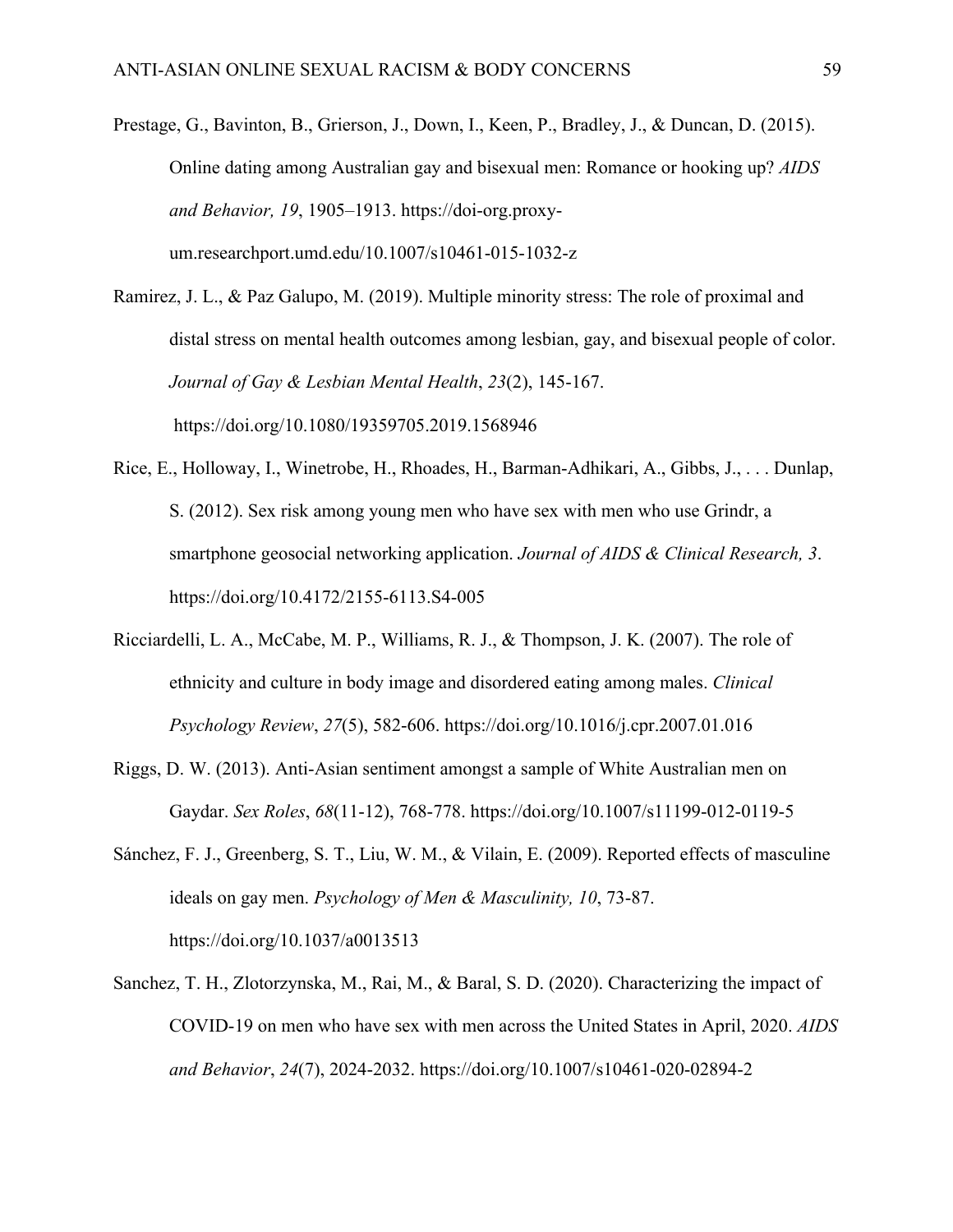- Sandil, R., Robinson, M., Brewster, M. E., Wong, S., & Geiger, E. (2015). Negotiating multiple marginalizations: Experiences of South Asian LGBQ individuals. *Cultural Diversity and Ethnic Minority Psychology*, *21*(1), 76. https://doi.org/10.1037/a0037070
- Santos, C. E., & VanDaalen, R. A. (2016). The associations of sexual and ethnic–racial identity commitment, conflicts in allegiances, and mental health among lesbian, gay, and bisexual racial and ethnic minority adults. *Journal of Counseling Psychology*, *63*(6), 668. https://doi.org/10.1037/cou0000170
- Sarno, E. L., Mohr, J. J., Jackson, S. D., & Fassinger, R. E. (2015). When identities collide: Conflicts in allegiances among LGB people of color. *Cultural Diversity & Ethnic Minority Psychology*, *21*(4), 550. https://doi.org/10.1037/cdp0000026
- Siconolfi, D. E., Kapadia, F., Moeller, R. W., Eddy, J. A., Kupprat, S. A., Kingdon, M. J., & Halkitis, P. N. (2016). Body dissatisfaction in a diverse sample of young men who have sex with men: The P18 cohort study. *Archives of Sexual Behavior*, *45*(5), 1227-1239. https://doi.org/10.1007/s10508-015-0592-3
- Siever, M. D. (1994). Sexual orientation and gender as factors in socioculturally acquired vulnerability to body dissatisfaction and eating disorders*. Journal of Consulting and Clinical Psychology, 62*, 252-260. http://dx.doi.org/10.1037/0022-006X.62.2.252
- Stapleton, P., Luiz, G., & Chatwin, H. (2017). Generation validation: The role of social comparison in use of Instagram among emerging adults. *Cyberpsychology, Behavior, and Social Networking, 20*, 142–149. https://doi-org.proxyum.researchport.umd.edu/10.1089/cyber.2016.0444

Stevenson, H. C., & Arrington, E. G. (2009). Racial/ethnic socialization mediates perceived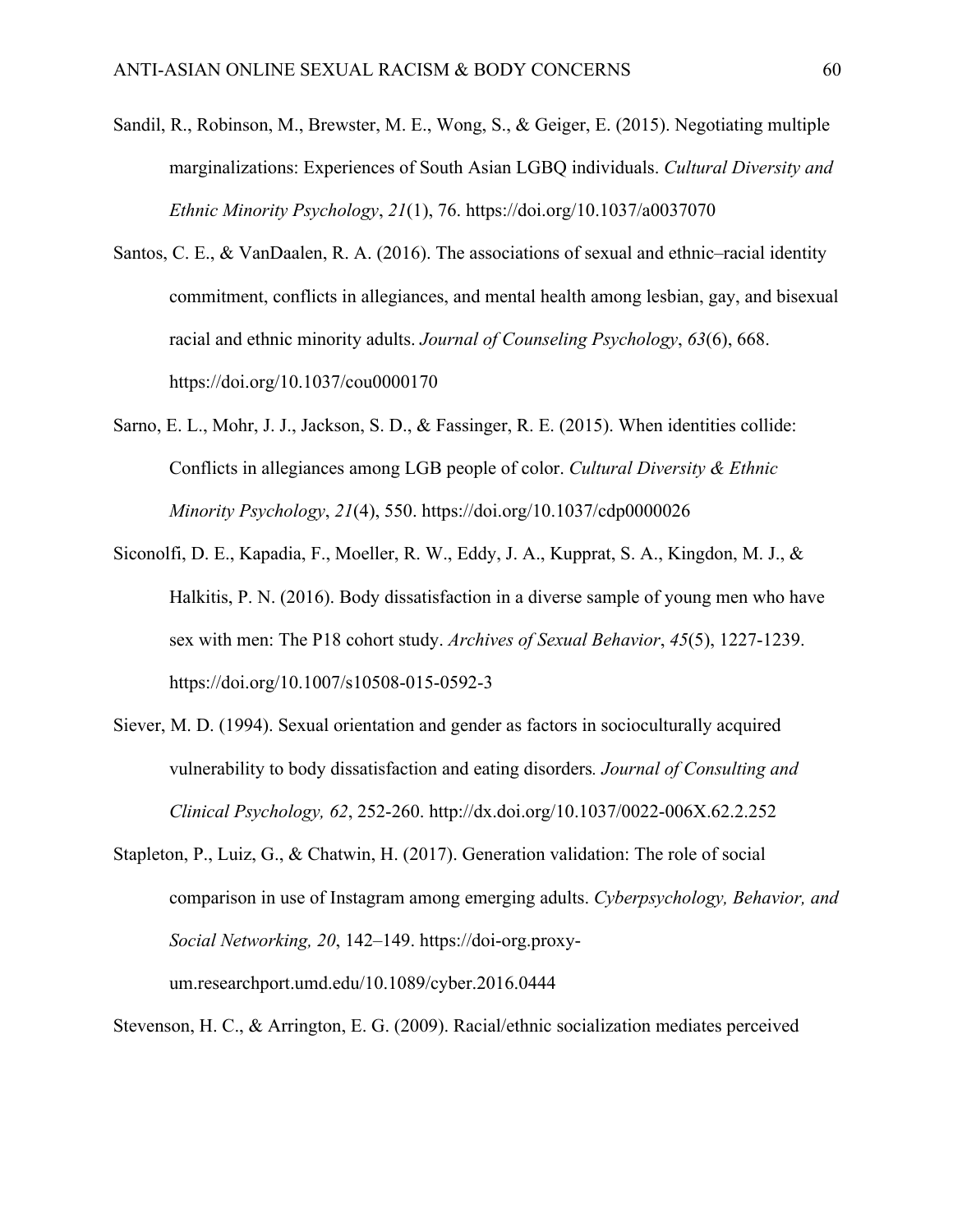racism and the racial identity of African American adolescents. *Cultural Diversity & Ethnic Minority Psychology*, *15*(2), 125. https://doi.org/10.1037/a0015500

- Swami, V., Horne, G., & Furnham, A. (2021). COVID-19-related stress and anxiety are associated with negative body image in adults from the United Kingdom. *Personality and Individual Differences*, *170*, 110426. https://doi.org/10.1016/j.paid.2020.110426
- Szymanski, D. M., & Gupta, A. (2009). Examining the relationships between multiple oppressions and Asian American sexual minority persons' psychological distress. *Journal of Gay & Lesbian Social Services*, *21*(2-3), 267-281. https://doi.org/10.1080/10538720902772212
- Szymanski, D. M., & Sung, M. R. (2010). Minority stress and psychological distress among Asian American sexual minority persons. *The Counseling Psychologist*, *38*, 848–872. https://doi.org/10.1177/0011000010366167
- Timmerman, M. E., & Lorenzo-Seva, U. (2011). Dimensionality assessment of ordered polytomous items with parallel analysis. *Psychological methods*, *16*(2), 209. https://doi.org/10.1037/a0023353
- Tseng, W. H. (2019). *'NO Asians Please','ONLY for Asians': Experiences of East-Asian Gay Newcomers on Grindr and Jack'd in London*. LAP LAMBERT Academic Publishing.
- Tylka, T. L., Bergeron, D., & Schwartz, J. P. (2005). Development and psychometric evaluation of the Male Body Attitudes Scale (MBAS). *Body image*, *2*(2), 161-175. https://doi.org/10.1016/j.bodyim.2005.03.001
- Tylka, T. L., & Andorka, M. J. (2012). Support for an expanded tripartite influence model with gay men. *Body Image, 9*, 57–67. https://doi-org.proxyum.researchport.umd.edu/10.1016/j.bodyim.2011.09.006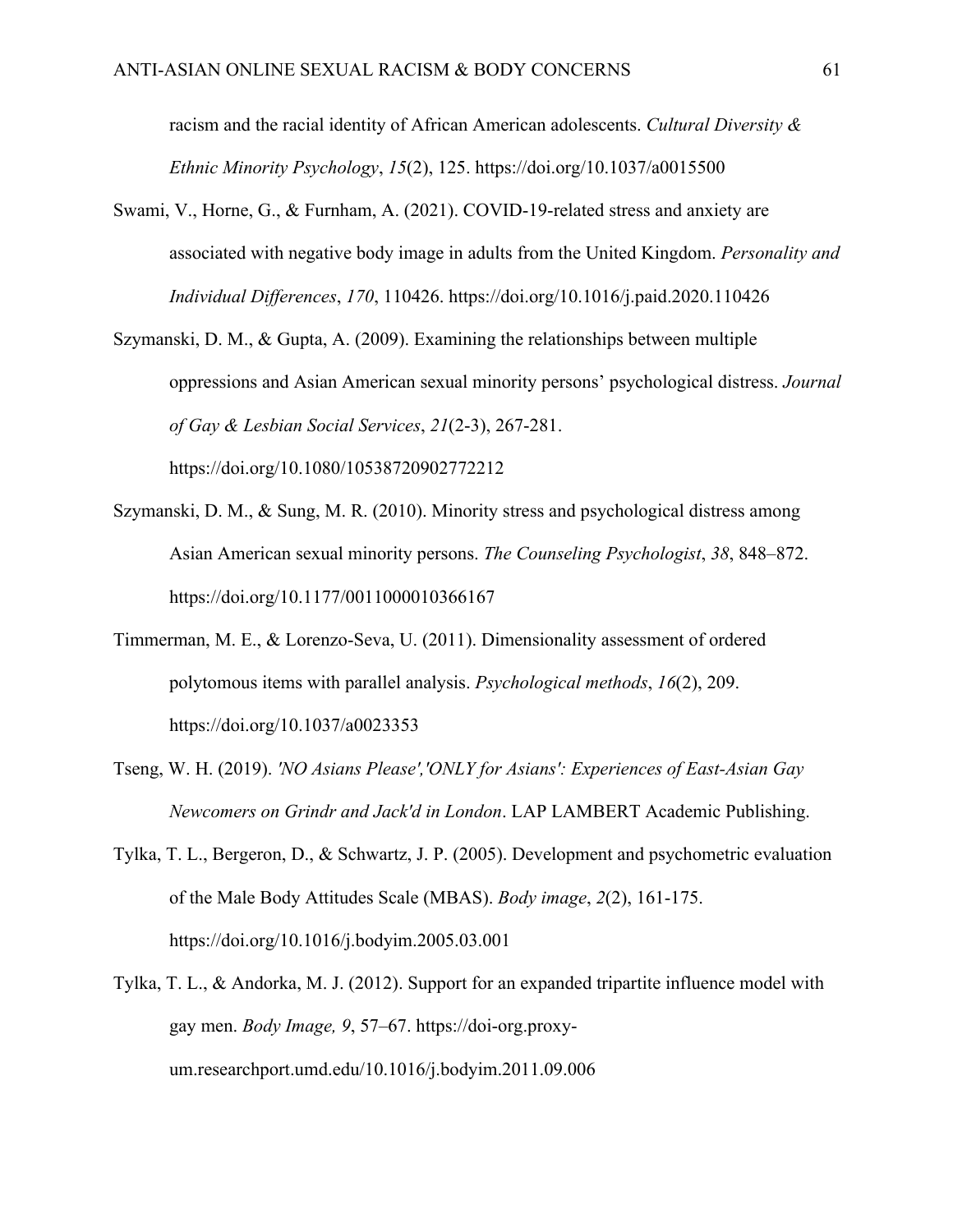- Uba, L. (2003). *Asian Americans: Personality patterns, identity, and mental health*. New York, NY: Guilford Press.
- Watson, R. J., Veale, J. F., & Saewyc, E. M. (2017). Disordered eating behaviors among transgender youth: Probability profiles from risk and protective factors. *International Journal of Eating Disorders*, *50*, 515–522. http://dx.doi.org/10. 1002/eat.22627
- Wilson, P. A., & Yoshikawa, H. (2004). Experiences of and responses to social discrimination among Asian and Pacific Islander gay men: Their relationship to HIV risk. *AIDS Education and Prevention*, *16*(1: Special issue), 68-83. https://doi.org/10.1521/aeap.16.1.68.27724
- Wiseman, M. C., & Moradi, B. (2010). Body image and eating disorder symptoms in sexual minority men: A test and extension of objectification theory. *Journal of Counseling Psychology, 57*, 154-166. http://dx.doi.org/10.1037/a0018937
- Wong, F., & Halgin, R. (2006). The "model minority": bane or blessing for Asian Americans? *Journal of Multicultural Counseling and Development*, *34*(1), 38–49. https://doi.org/10.1002/j.2161-1912.2006.tb00025.x
- Woo, B., Fan, W., Tran, T. V., & Takeuchi, D. T. (2019). The role of racial/ethnic identity in the association between racial discrimination and psychiatric disorders: A buffer or exacerbator?. *SSM-Population Health*, *7*, 100378. https://doi.org/10.1016/j.ssmph.2019.100378
- Wu, C., Qian, Y., & Wilkes, R. (2020). Anti-Asian discrimination and the Asian-white mental health gap during COVID-19. *Ethnic and Racial Studies*, 1-17. https://doi.org/10.1080/01419870.2020.1851739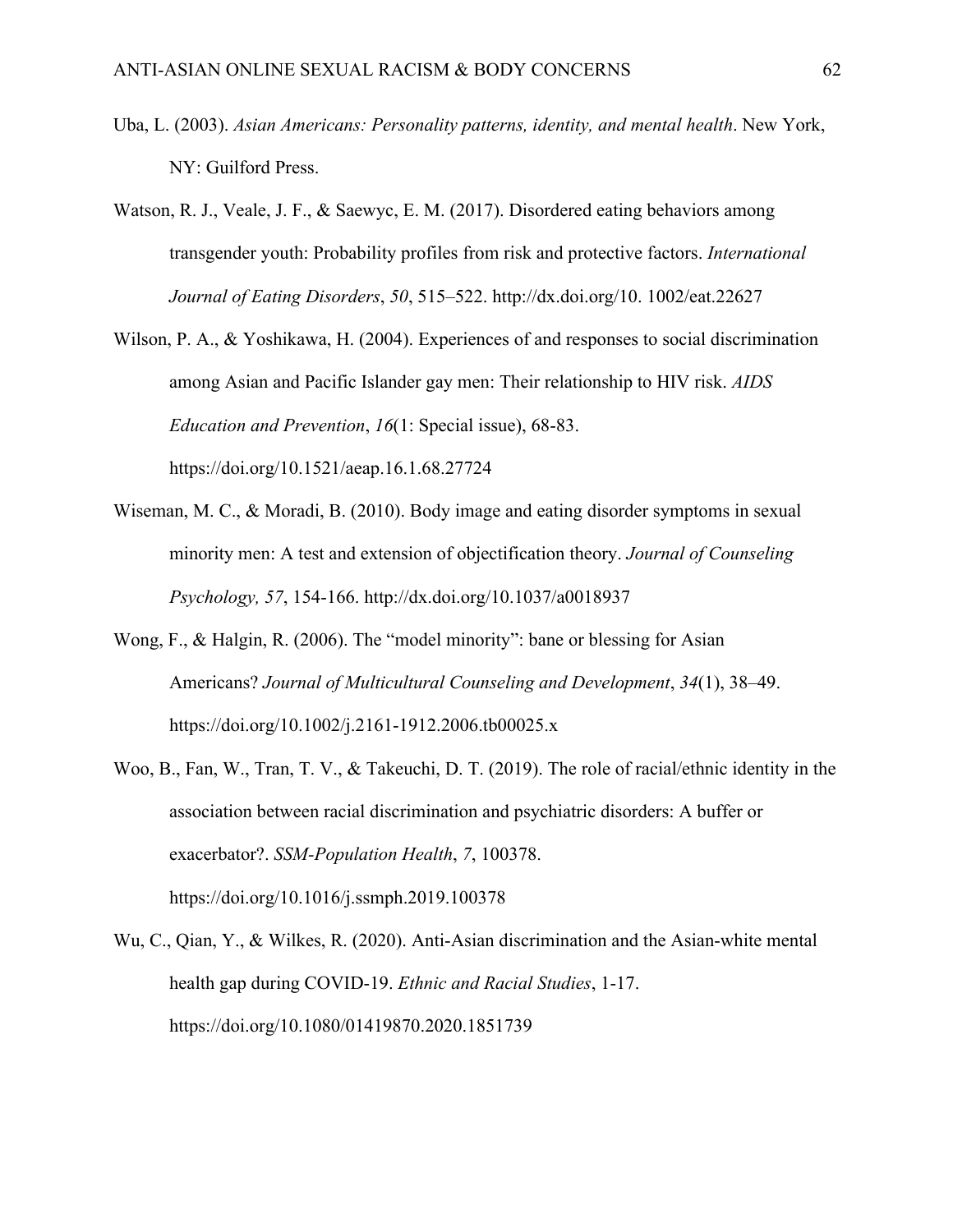- Zervoulis, K., Smith, D. S., Reed, R., & Dinos, S. (2020). Use of 'gay dating apps' and its relationship with individual well-being and sense of community in men who have sex with men. *Psychology & Sexuality*, *11*(1-2), 88-102. https://doi.org/10.1080/19419899.2019.1684354
- Ziems, C., He, B., Soni, S., & Kumar, S. (2020). Racism is a virus: Anti-Asian hate and counterhate in social media during the covid-19 crisis. *arXiv preprint arXiv:2005.12423*.
- Zou, G. Y. (2007). Toward using confidence intervals to compare correlations. *Psychological methods*, *12*(4), 399. https://doi.org/10.1037/1082-989x.12.4.399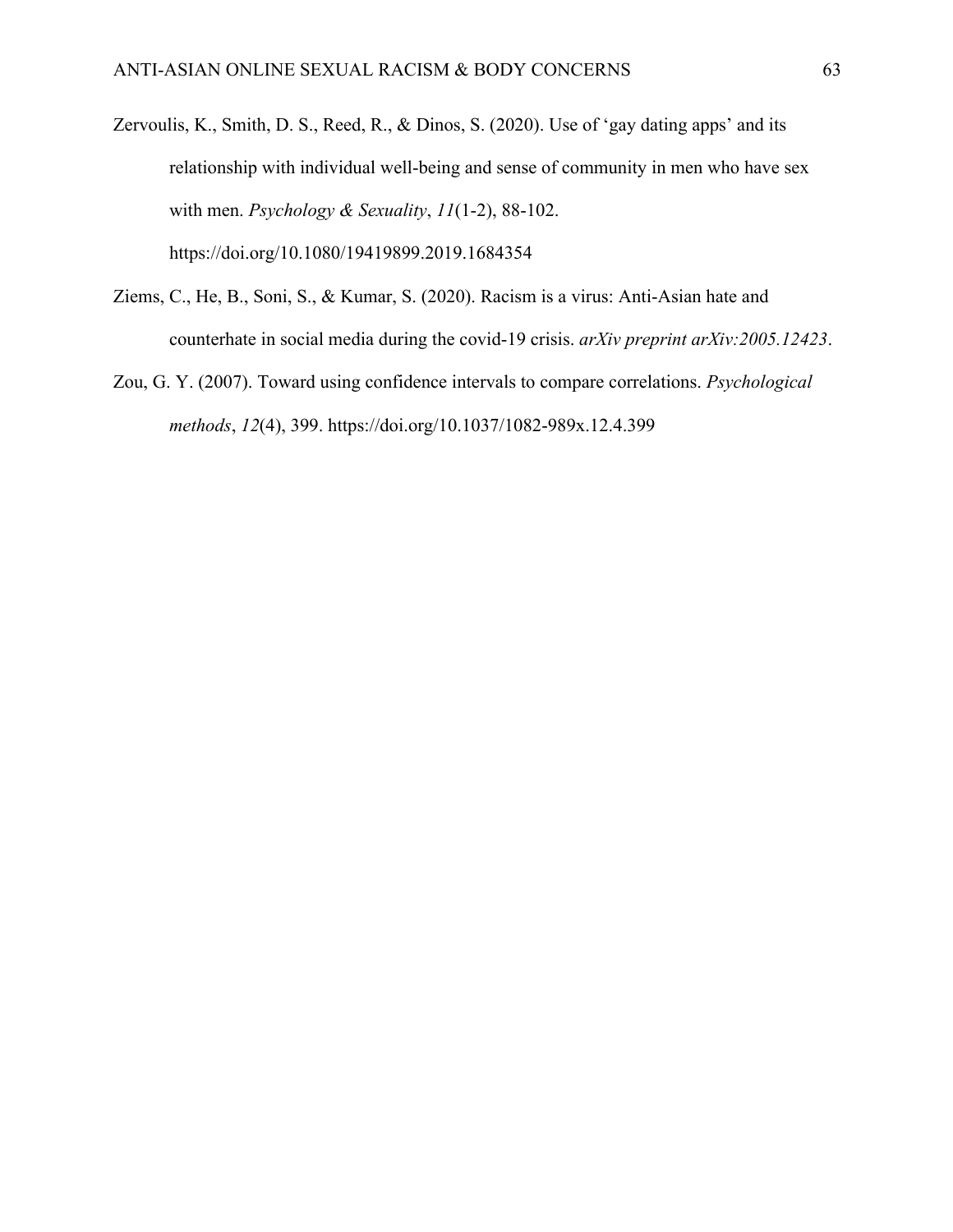Table 1

*Structure Coefficients from Exploratory Factor Analysis* 

| Items                                                       | Factor 1 | Factor 2 |
|-------------------------------------------------------------|----------|----------|
| I've been made to feel unwanted on online dating/hook-      | 0.89     | 0.44     |
| up apps because of my race or ethnicity                     |          |          |
| I've felt ignored or invisible on online dating/hook-up     | 0.89     | 0.38     |
| apps because of my race or ethnicity                        |          |          |
| I've been turned down for sex on online dating/hook-up      | 0.75     | 0.40     |
| apps because of my race or ethnicity                        |          |          |
| I've felt men of other races or ethnicities on online       | 0.73     | 0.45     |
| dating and hook-up apps have acted as if they're better     |          |          |
| than me because of my race or ethnicity                     |          |          |
| While using dating/hook-up apps, How often have you         | 0.68     | 0.51     |
| been turned down for sex because of your race or            |          |          |
| ethnicity?                                                  |          |          |
| While using dating/hook-up apps, I've felt that men of      | 0.67     | 0.39     |
| other races or ethnicities are uncomfortable around me      |          |          |
| because of my race or ethnicity                             |          |          |
| While using dating/hook-up apps, how often have you had     | 0.64     | 0.47     |
| trouble finding lover relationships because of your race or |          |          |
| ethnicity?                                                  |          |          |
| While using dating/hook-up apps, how often have you         | 0.59     | 0.55     |
| been made to feel uncomfortable because of your race or     |          |          |
| ethnicity?                                                  |          |          |
| While using dating/hook-up apps, how often have you         | 0.48     | 0.85     |
| been made to feel sexually objectified (like a piece of     |          |          |
| meat) because of your race or ethnicity?                    |          |          |
| While using dating/hook-up apps, in sexual                  | 0.43     | 0.69     |
| relationships, how often do you find that people pay        |          |          |
| more attention to your race or ethnicity than to who        |          |          |
| you are as a person?                                        |          |          |
| While using dating/hook-up apps, how often did you          | 0.29     | 0.69     |
| hear sexual comments about your race or ethnicity?          |          |          |
| Sexual partners on online dating/hook-up apps have          | 0.37     | 0.53     |
| wanted me only because of my race or ethnicity; they pay    |          |          |
| no attention to other personal characteristics.             |          |          |

*Note.* Bolded items were retained in the final version of the scale.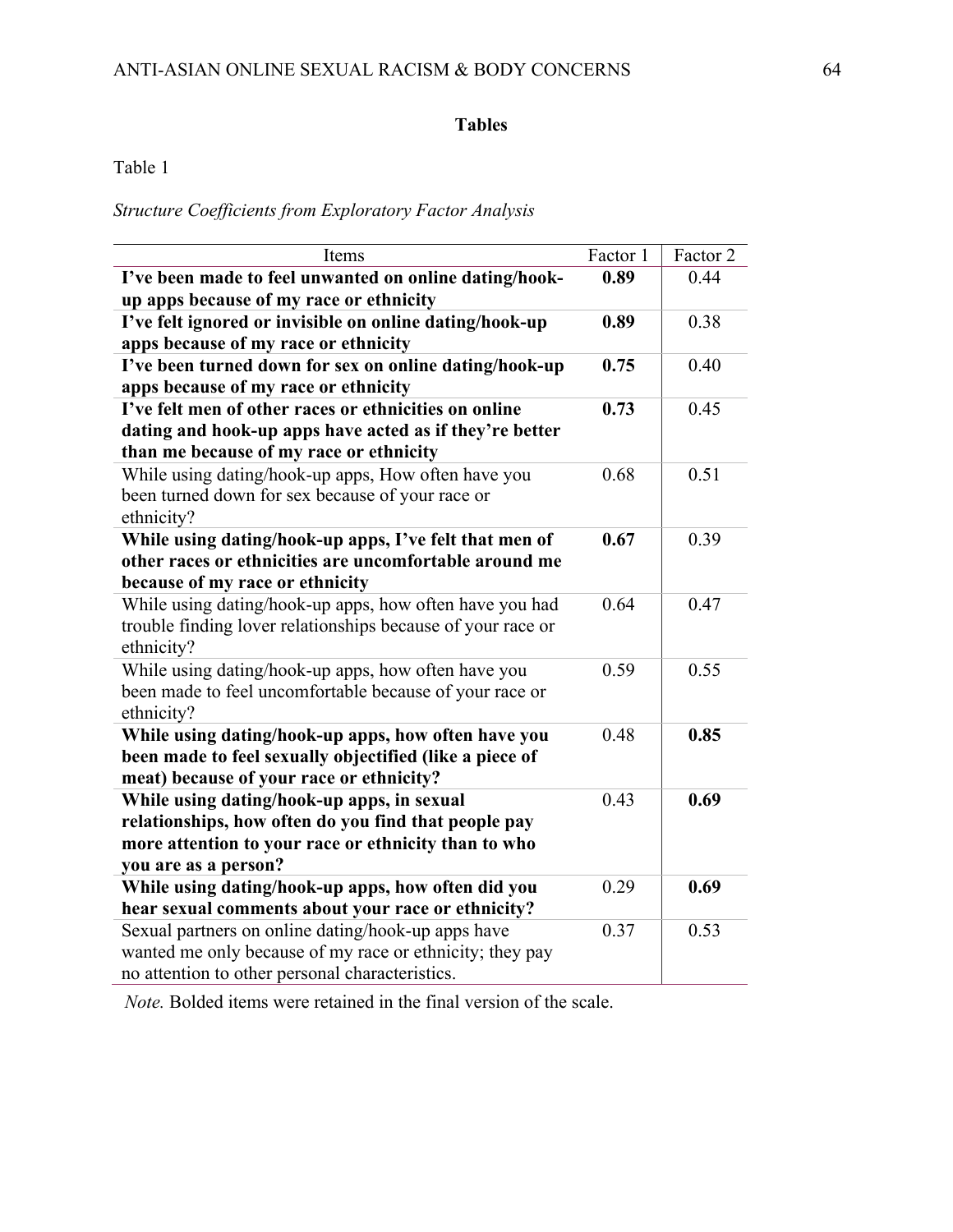# *Descriptive Statistics and Bivariate Correlations*

| Variable                    | $\boldsymbol{M}$ | SD    | Min      | Max   | $\overline{2}$ | 3        | 4        | $\mathcal{F}$ | 6        |                   | 8         | 9                 |
|-----------------------------|------------------|-------|----------|-------|----------------|----------|----------|---------------|----------|-------------------|-----------|-------------------|
| 1. General Dissatisfaction  | 2.89             | 0.90  | 1.00     | 5.00  | $.32***$       | $.76***$ | $.40***$ | $.61***$      | $.22**$  | $.17*$            | $-.28***$ | $.42***$          |
| 2. Muscular Dissatisfaction | 3.21             | 0.78  | 1.00     | 5.00  | $-$            | $.31***$ | $.36***$ | $.35***$      | $.20**$  | $.25***$          | $-.01$    | $.31***$          |
| 3. Body Fat Dissatisfaction | 3.12             | 1.03  | 1.00     | 1.03  |                |          | $.54***$ | $.64***$      | $.25***$ | $.23**$           | $-24***$  | $.39***$          |
| 4. Disordered Eating        | 10.56            | 10.28 | $0.00\,$ | 46.00 |                |          |          | $.45***$      | $.20**$  | $.35***$          | $-.10$    | $.27***$          |
| 5. Body Checking            | 4.67             | 1.23  | 1.00     | 7.00  |                |          |          | $-$           | $.33***$ | $.16***$          | $-.13$    | $.38***$          |
| 6. Racist Rejection         | 3.51             | 1.02  | 1.00     | 5.00  |                |          |          |               |          | $.42***$          | $-.00$    | $.31***$          |
| 7. Racist Exotification     | 2.10             | 0.70  | 1.00     | 4.00  |                |          |          |               |          | $\qquad \qquad -$ | $-.04$    | $.28***$          |
| 8. Identity Salience        | 3.08             | 0.60  | 1.17     | 4.00  |                |          |          |               |          |                   | --        | $-.16*$           |
| 9. Identity Conflicts       | 4.37             | 1.62  | 1.00     | 7.00  |                |          |          |               |          |                   |           | $\qquad \qquad -$ |

\**p* < .05. \*\**p* < .01. \*\*\**p* < .001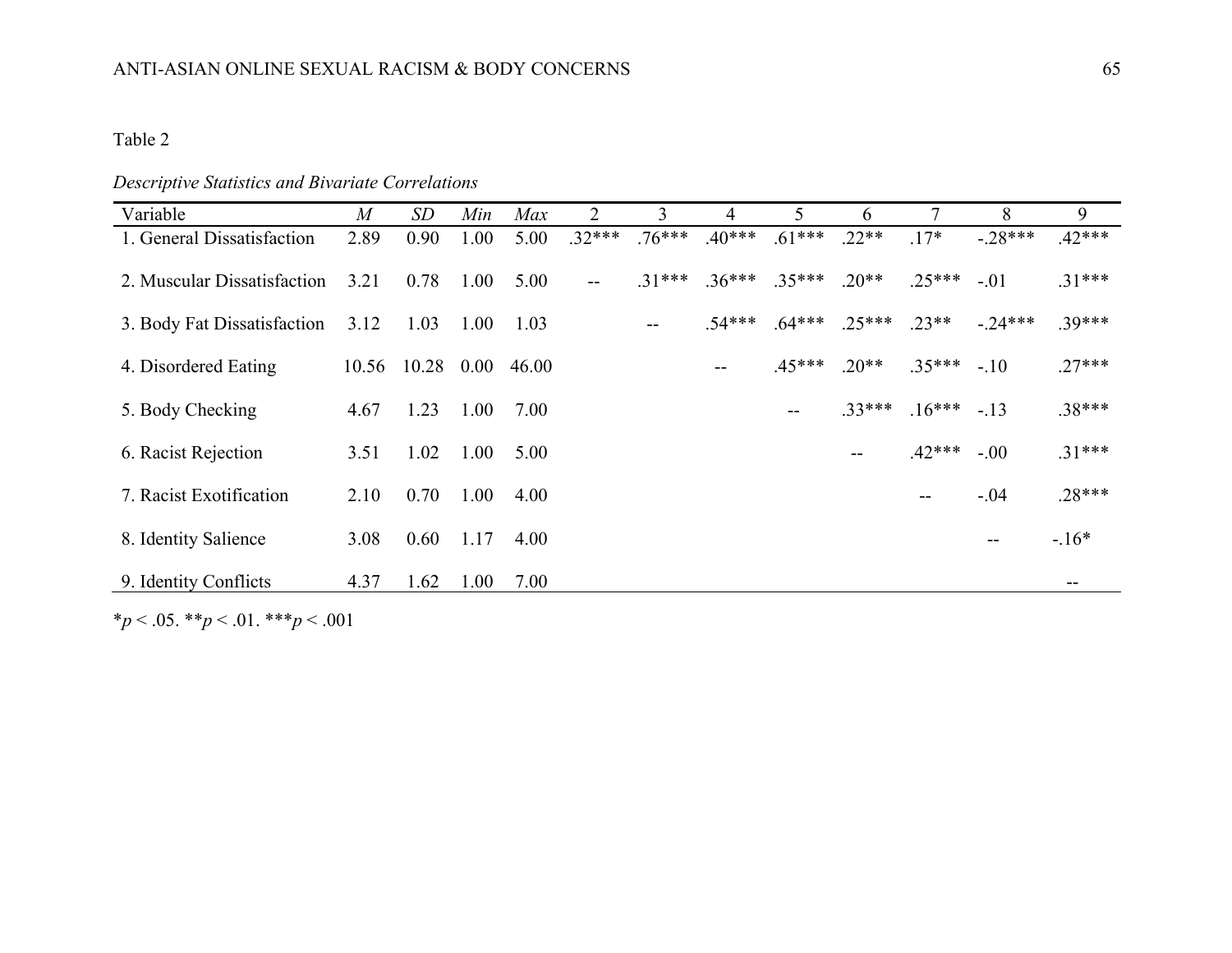|                                 | Rejection  |             | Exotification |             |  |
|---------------------------------|------------|-------------|---------------|-------------|--|
| <b>Outcomes</b>                 | East Asian | South Asian | East Asian    | South Asian |  |
| <b>General Dissatisfaction</b>  | $-.01$     | $.30***$    | $.28***$      | .08         |  |
| <b>Muscular Dissatisfaction</b> | .13        | $29**$      | $.27**$       | $27**$      |  |
| <b>Body Fat Dissatisfaction</b> | $-.07$     | .49***      | $.33***$      | .16         |  |
| Disordered Eating               | .02        | $.36***$    | $.37***$      | $.37***$    |  |
| Body Checking                   | .05        | $.52***$    | $.22*$        | .13         |  |

*Bivariate Correlations among Body-oriented Concerns and Sexual Racism Variables by Race/Ethnicity* 

\**p* < .05. \*\**p* < .01. \*\*\**p* < .001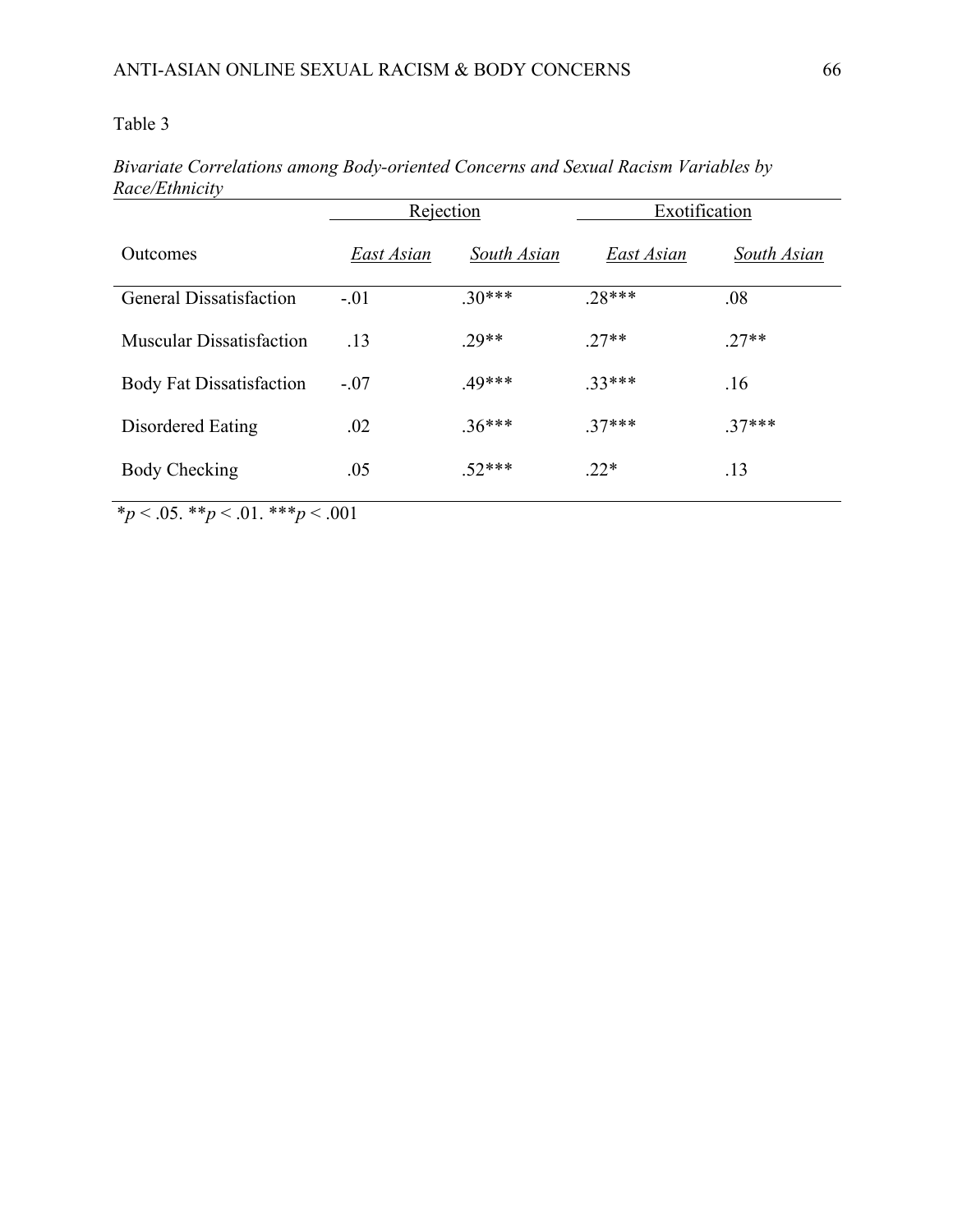|                                 | East Asian |      | South Asian    |       |                  |        |                  |
|---------------------------------|------------|------|----------------|-------|------------------|--------|------------------|
| Variable                        | M          | SD   | $\overline{M}$ | SD    | $\boldsymbol{t}$ | df     | $\boldsymbol{p}$ |
| Rejection                       | 3.53       | 1.00 | 3.48           | 1.05  | 0.30             | 198.00 | 0.77             |
| Exotification                   | 2.18       | 0.67 | 2.02           | 0.72  | 1.63             | 198.00 | 0.10             |
| <b>Body Dissatisfaction</b>     | 2.96       | 0.80 | 2.82           | 0.99  | 1.07             | 198.00 | 0.28             |
| <b>Muscular Dissatisfaction</b> | 3.08       | 0.79 | 3.34           | 0.74  | $-2.32$          | 198.00 | 0.02             |
| <b>Fat Dissatisfaction</b>      | 3.13       | 0.91 | 3.12           | 1.14  | 0.06             | 188.35 | 0.95             |
| Disordered Eating               | 9.30       | 9.53 | 11.83          | 10.87 | $-1.75$          | 198.00 | 0.08             |
| <b>Body Checking</b>            | 4.65       | 0.99 | 4.69           | 1.44  | $-0.25$          | 175.60 | 0.80             |
| Ethnic Identity                 | 3.04       | 0.55 | 3.12           | 0.64  | $-0.98$          | 193.54 | 0.33             |
| <b>Identity Conflicts</b>       | 4.30       | 1.49 | 4.44           | 1.75  | $-0.59$          | 198.00 | 0.56             |

*Means and Standard Deviations of the Main Variables by Racial/ethnic Identity*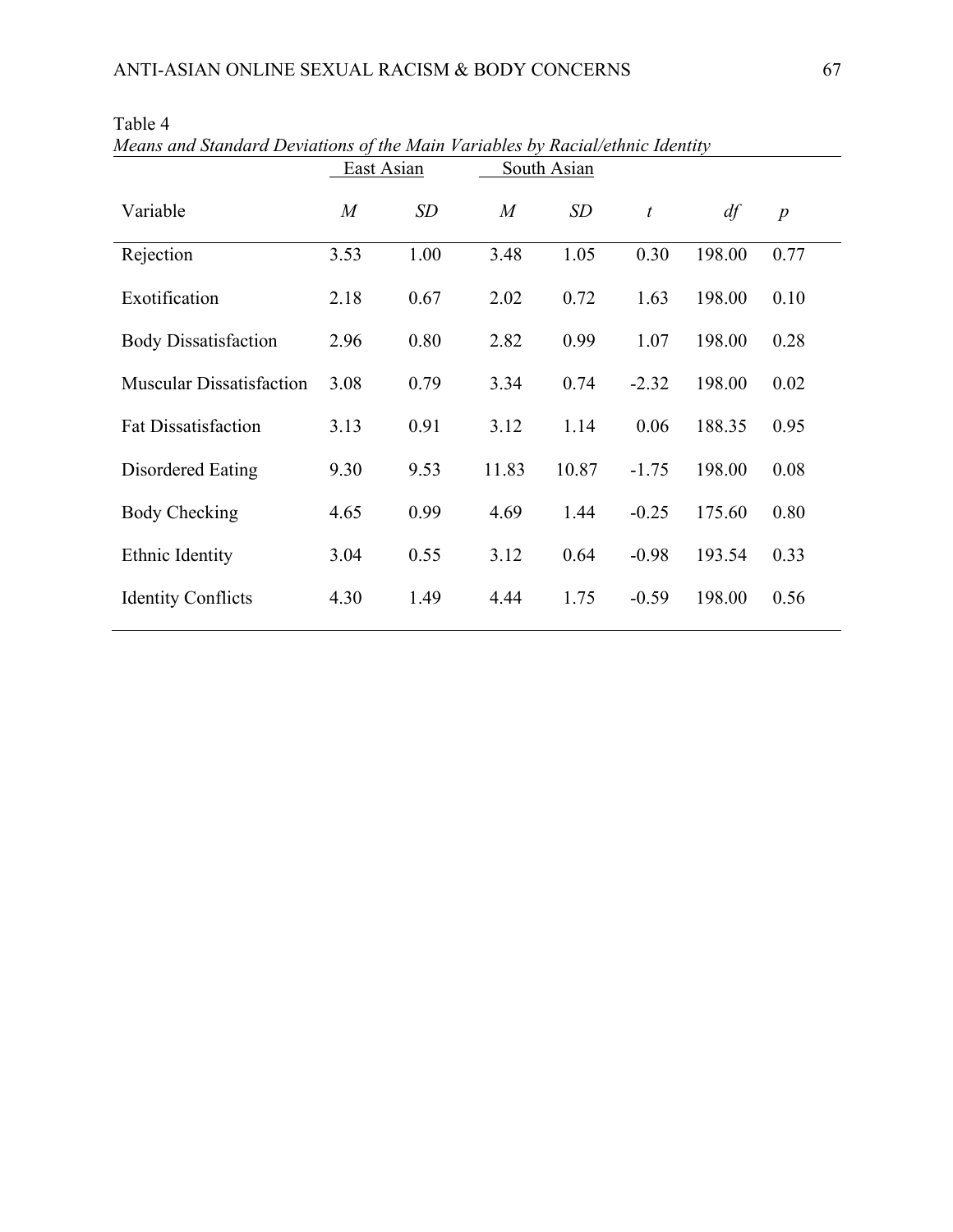|                                 | <b>Identity Salience</b> |             | <b>Identity Conflicts</b> |             |  |  |
|---------------------------------|--------------------------|-------------|---------------------------|-------------|--|--|
| <b>Outcomes</b>                 | East Asian               | South Asian | East Asian                | South Asian |  |  |
| <b>Racist Rejection</b>         | .18                      | $-.14$      | $.21*$                    | $.39***$    |  |  |
| Racist Exotification            | .06                      | $-.10$      | $.32**$                   | $.27**$     |  |  |
| <b>General Dissatisfaction</b>  | $-22*$                   | $-.31**$    | $.46***$                  | $.41***$    |  |  |
| <b>Muscular Dissatisfaction</b> | $-.14$                   | .09         | $.45***$                  | .18         |  |  |
| <b>Body Fat Dissatisfaction</b> | $-.14$                   | $-.31**$    | $.38***$                  | $.40***$    |  |  |
| Disordered Eating               | .05                      | $-.23*$     | $.31**$                   | $.23*$      |  |  |
| <b>Body Checking</b>            | $-.08$                   | $-.16$      | $.47***$                  | $.34***$    |  |  |
|                                 |                          |             |                           |             |  |  |

*Bivariate Correlations between Proposed Moderators and Main Variables by Race/Ethnicity* 

 $\overline{\ast p}$  < .05.  $\overline{\ast p}$  < .01.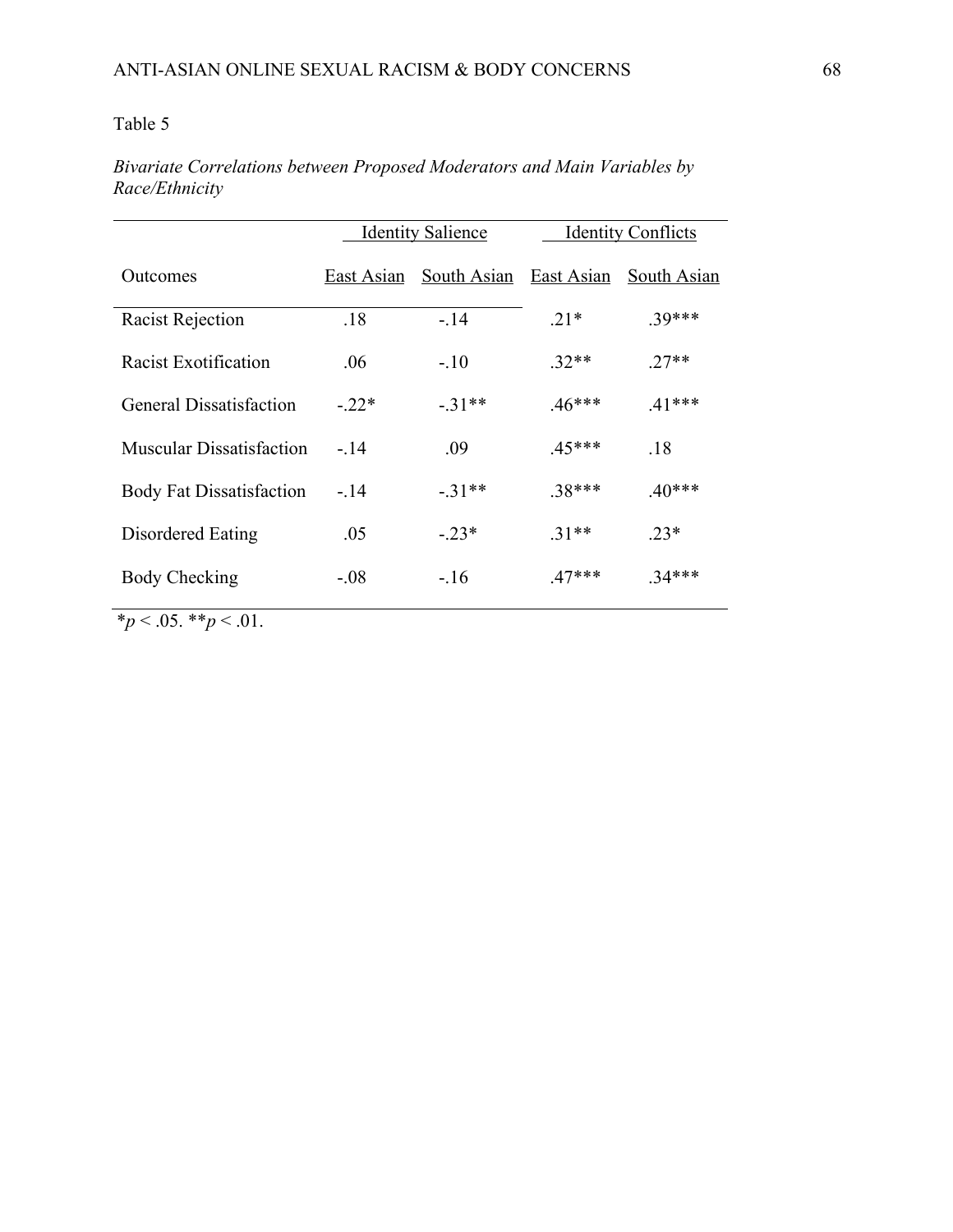| Links between sexuat Kacism and Dody-oriented Concerns. Change in K-squared |                                 |                             |                                                     |            |           |  |  |  |  |
|-----------------------------------------------------------------------------|---------------------------------|-----------------------------|-----------------------------------------------------|------------|-----------|--|--|--|--|
| Regression                                                                  | Body                            | Muscle                      | Fat                                                 | Disordered | Body      |  |  |  |  |
| <b>Step</b>                                                                 |                                 |                             | Dissatisfaction   Dissatisfaction   Dissatisfaction | Eating     | Checking  |  |  |  |  |
|                                                                             |                                 | Models for Racial Rejection |                                                     |            |           |  |  |  |  |
|                                                                             | $.128***$                       | $.042*$                     | $.122***$                                           | $.051**$   | $.128***$ |  |  |  |  |
|                                                                             | .017                            | .005                        | $.017*$                                             | .000       | $.037**$  |  |  |  |  |
| 3                                                                           | .026                            | $.061**$                    | $.064**$                                            | $.057**$   | $.051**$  |  |  |  |  |
| 4                                                                           | .000                            | .000                        | .006                                                | .000       | $.029**$  |  |  |  |  |
|                                                                             | Models for Racial Exotification |                             |                                                     |            |           |  |  |  |  |
|                                                                             | $.103***$                       | $.061**$                    | $.107***$                                           | $.131***$  | $.041*$   |  |  |  |  |
| $\overline{2}$                                                              | .001                            | .009                        | .000                                                | .000       | .002      |  |  |  |  |
| 3                                                                           | .016                            | $.055**$                    | .016                                                | $.041*$    | .006      |  |  |  |  |
| 4                                                                           | .002                            | .000                        | .004                                                | .004       | .000      |  |  |  |  |

*Hierarchical Regression Analyses Testing Racial/Ethnic Identity Salience as a Moderator of Links between Sexual Racism and Body-oriented Concerns: Change in R-squared*

*Note.* Step  $1 =$  Ethnic Identity Strength and the sexual racism variable; Step  $2 =$  interaction between Ethnic Identity Strength and sexual racism variable; Step 3 = ethnicity and its interaction with both Ethnic Identity Strength and the sexual racism variable; Step  $4 =$  three-way interaction between ethnicity, Ethnic Identity Strength, and the sexual racism variable.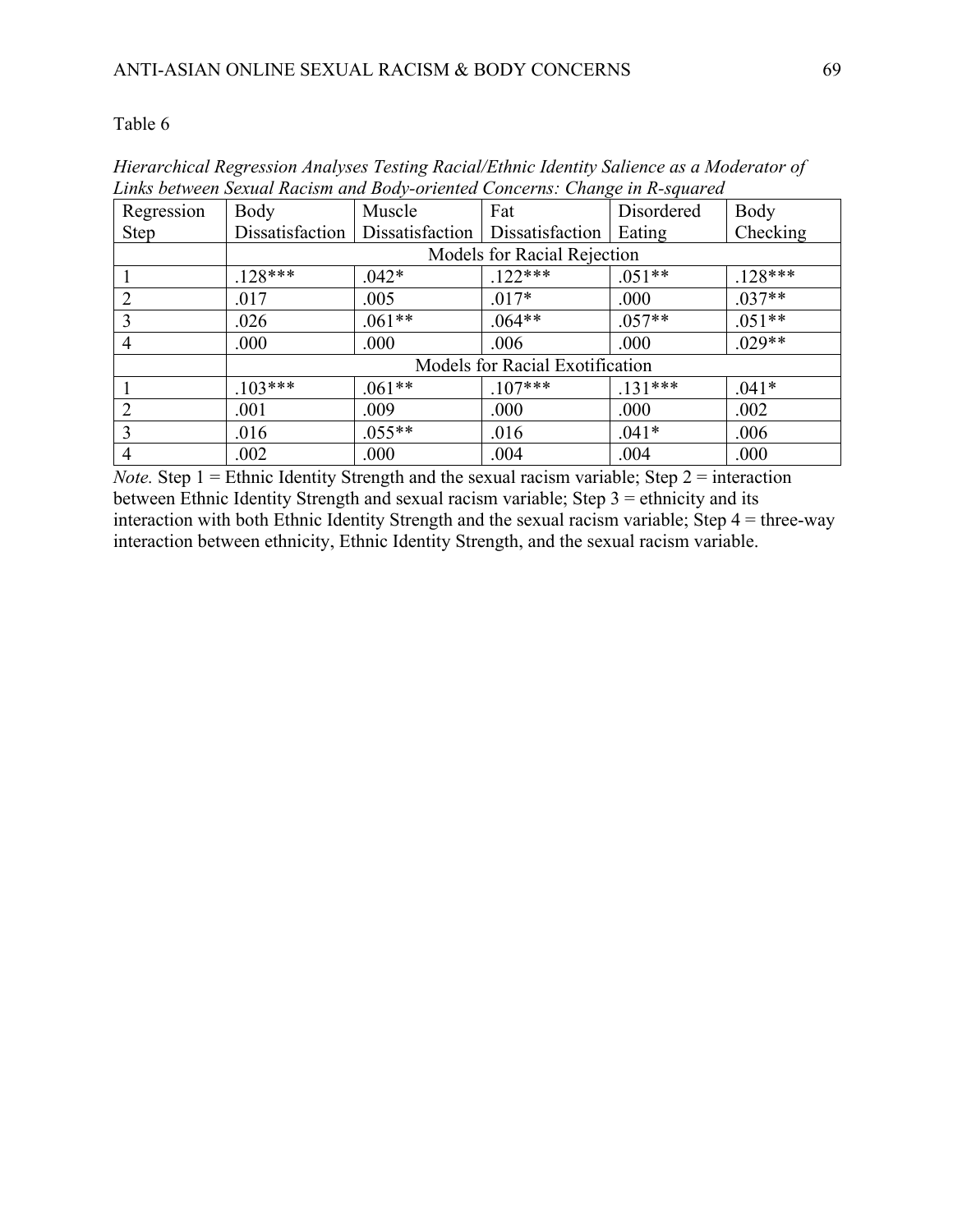| Regression     | Bennar Hacibin and Douy of ichical Concerns. Change in It by an ea<br>Body | Muscle                      | Fat                               | Disordered | Body      |  |  |  |  |
|----------------|----------------------------------------------------------------------------|-----------------------------|-----------------------------------|------------|-----------|--|--|--|--|
| <b>Step</b>    | Dissatisfaction                                                            |                             | Dissatisfaction   Dissatisfaction | Eating     | Checking  |  |  |  |  |
|                |                                                                            | Models for Racial Rejection |                                   |            |           |  |  |  |  |
|                | $.188***$                                                                  | $.107***$                   | $.171***$                         | $.088***$  | $.199***$ |  |  |  |  |
|                | $.037**$                                                                   | .000                        | $.037**$                          | .001       | $.053***$ |  |  |  |  |
|                | $.034*$                                                                    | $.064**$                    | $.062**$                          | $.049*$    | $.060**$  |  |  |  |  |
| 4              | .012                                                                       | $.019*$                     | .006                              | .000       | $.029**$  |  |  |  |  |
|                | Models for Racial Exotification                                            |                             |                                   |            |           |  |  |  |  |
|                | $.181***$                                                                  | $.121***$                   | $.166***$                         | $.155***$  | $.151***$ |  |  |  |  |
| $\overline{2}$ | $.020*$                                                                    | .000                        | .005                              | .002       | $.022*$   |  |  |  |  |
| 3              | .013                                                                       | $.057***$                   | .006                              | .024       | .001      |  |  |  |  |
| 4              | .012                                                                       | .000                        | $.022*$                           | .011       | $.018*$   |  |  |  |  |

*Hierarchical Regression Analyses Testing Identity Conflicts as a Moderator of Links between Sexual Racism and Body-oriented Concerns: Change in R-squared*

*Note.* Step  $1 =$  Identity Conflicts and the sexual racism variable; Step  $2 =$  interaction between Identity Conflicts and sexual racism variable; Step  $3 =$  ethnicity and its interaction with both Identity Conflicts and the sexual racism variable; Step  $4 =$  three-way interaction between ethnicity, Identity Conflicts, and the sexual racism variable.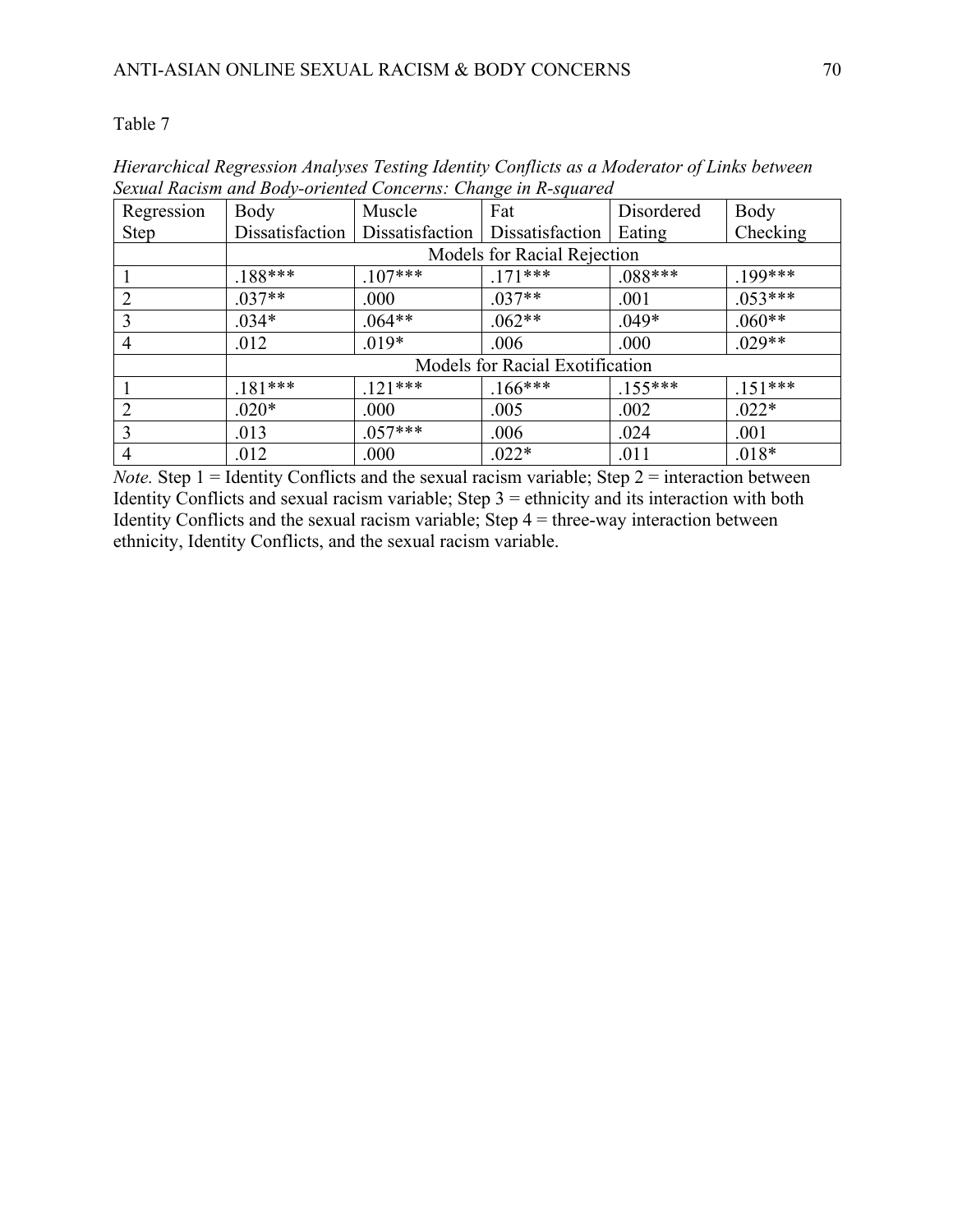## **Appendices**

## *Appendix A: Demographic Questionnaire*

### **1. Which of the following best describes your gender?\*** *Select one answer only.*

- a. Woman
- b. Man
- c. Gender non-binary or genderqueer
- d. Questioning or uncertain
- e. None of the above options accurately describe my gender. I describe my gender as
- 2. Do you identify as transgender?
	- a. Yes
	- b. No

**3. Please write in your age (in years):\* \_\_\_\_\_\_\_\_\_\_\_\_\_\_\_**

### **4. Do you currently live within the United States?\***

- a. Yes
- b. No

### **5. Do you currently live in Canada?\***

- a. Yes
- b. No

### **6. What is your race/ethnicity? Select as many as apply\*:**

- a. African American/Black
- b. Middle Eastern
- c. East Asian/East Asian American
- d. South Asian/South Asian American
- e. Southeast Asian/Southeast Asian American
- f. Native American Indian or Alaskan Native
- g. Native Hawaiian or Pacific Islander
- h. Multiracial and/or Multiethnic
- i. White
- j. Hispanic or Latino/a/x
- k. None of the above options accurately describe my race/ethnicity. I describe my race/ethnicity as

### **7. Which of the following best describes your sexual identity/orientation\*?**

- a. Bisexual
- b. Gay
- c. Lesbian
- d. Heterosexual
- e. Pansexual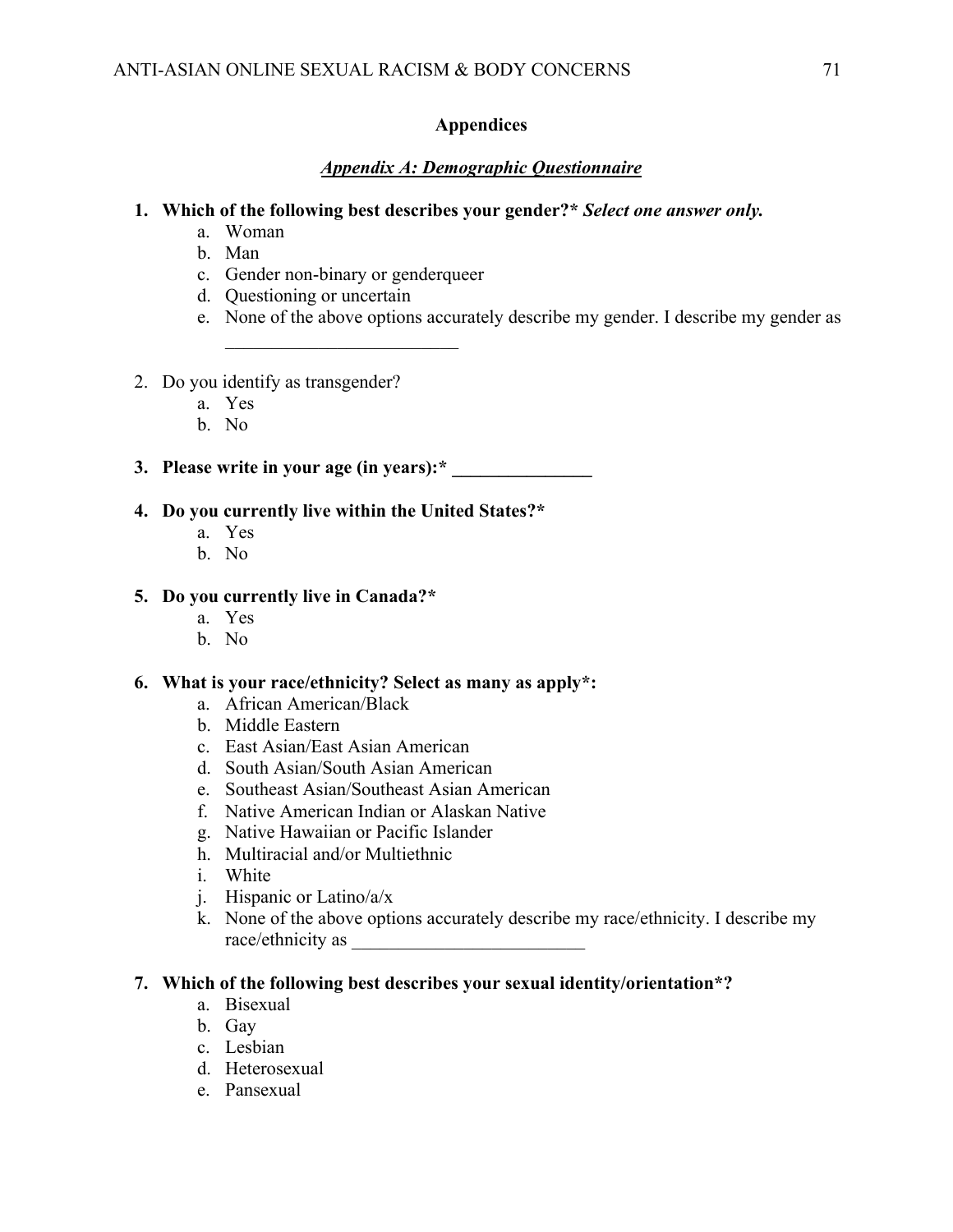- f. Queer
- g. Asexual
- h. Questioning or uncertain
- i. None of the above options accurately describe my sexual identity/orientation. I describe my sexual identity/orientation as  $\blacksquare$

## **8. How would you define your sexual orientation\*:** *Please check all that apply.*

- a. Attracted to men
- b. Attracted to women
- c. Attracted to non-binary people
- d. Other
- *9.* What gender identity have your sexual partners identified as? *Please check all that apply.* 
	- a. Never had sex
	- b. Men
	- c. Women
	- d. Non-binary people
	- e.
- 10. How important is your sexual identity (e.g., gay, queer, pansexual, bisexual, etc.) to you?
	- a. Not at all important
	- b. Slightly important
	- c. Moderately important
	- d. Very important
	- e. Extremely important

### 11. What is your current relationship status?

- a. Single
- b. In a casual relationship with one partner
- c. In a casual relationship with multiple partners
- d. In a committed relationship with one partner
- e. In a committed relationship with multiple partners
- **12. In the past month, did you use any mobile application(s) ("apps") intended to meet romantic or sexual partners (e.g., Tinder, Bumble, Grindr, Scruff, Hinge, HER, etc.)?\*** 
	- a. Yes
	- b. No
- 13. In the past year, did you use any mobile application(s) ("apps") intended to meet romantic or sexual partners (e.g., Tinder, Bumble, Grindr, Scruff, Hinge, HER, etc.)?\*
	- a. Yes
	- b. No
- 14. Which of the following best describes your preferred sexual position?
	- a. Top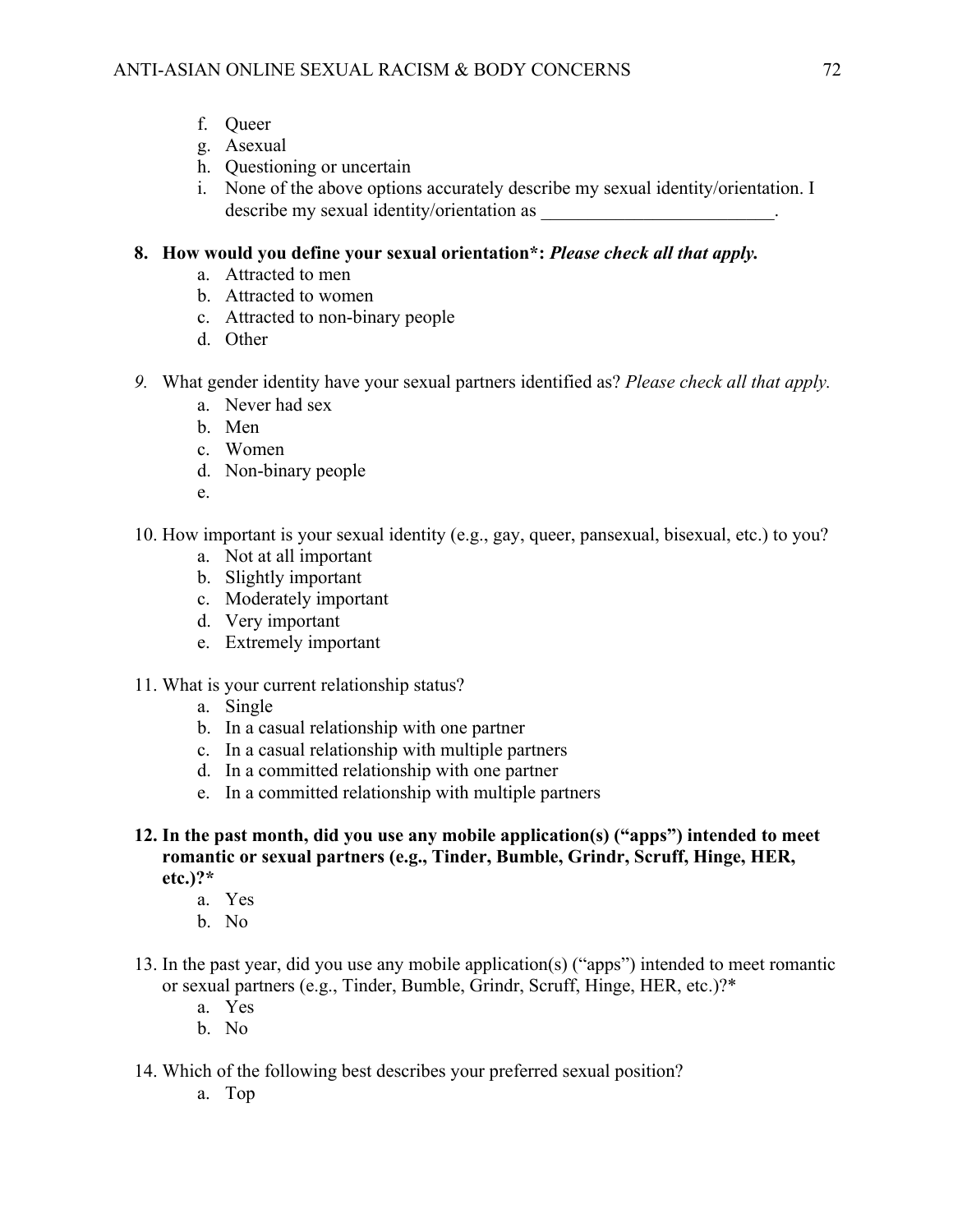- b. Vers Top
- c. Versatile
- d. Vers Bottom
- e. Bottom
- f. Prefer not to say
- 15. What is the highest level of education you have completed?
	- a. Less than high school
	- b. High school graduate or GED
	- c. Some college
	- d. Associate's degree (AA)
	- e. Bachelor's degree (BS or BA)
	- f. Professional degree (MA, MS, JD, MD, MBA, etc.)
	- g. Doctoral degree (PhD)
- 16. What area do you live in?
	- a. Urban
	- b. Suburban
	- c. Rural
- 17. What is your current employment situation? (Please select all that apply):
	- a. Part-Time Student
	- b. Full-Time Student
	- c. Employed Part-Time
	- d. Employed Full-Time
	- e. Self-Employed
	- f. Unemployed
	- g. Furloughed
	- h. Looking for work
	- i. Unable to work
	- j. Caretaker
	- k. Retired
- 18. What socioeconomic class have you spent the majority of your life in?
	- a. Lower class
	- b. Working class
	- c. Middle class
	- d. Upper middle class
	- e. Upper class
- 19. What is your approximate yearly income (in U.S. dollars)?
	- a. I do not have any income
	- b. Less than \$10,000
	- c. \$10,000 -\$19,999
	- d. \$20,000 -\$29,999
	- e. \$30,000 -\$39,999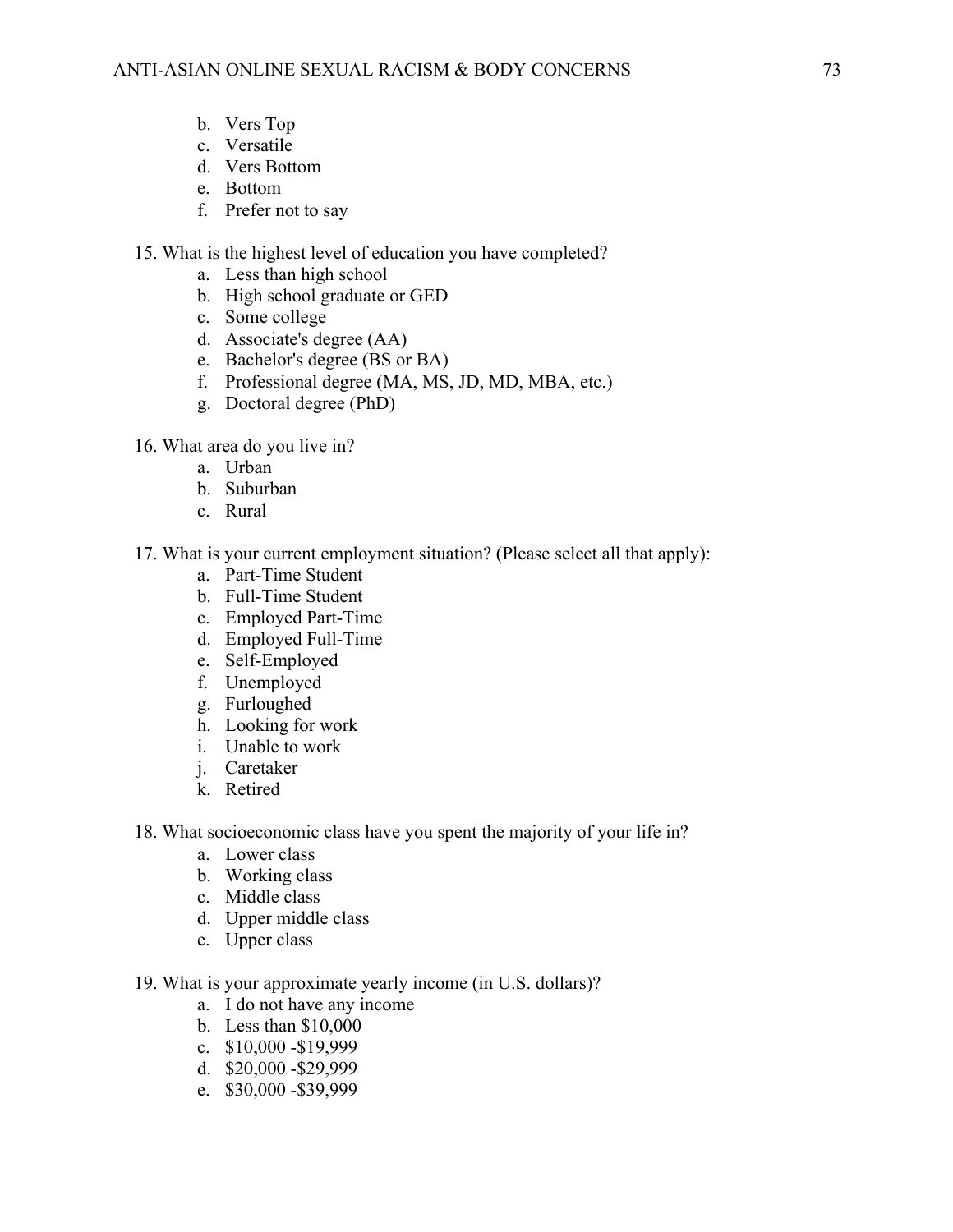- f. \$40,000 -\$49,999 g. \$50,000 -\$59,999 h. \$60,000 -\$69,999
- i. \$70,000 -\$79,999
- j. \$80,000 -\$89,999
- k. \$90,000-\$99,999
- l. \$100,000 -\$149,999
- m. More than \$150,000

Note = Bolded items used to assess participant eligibility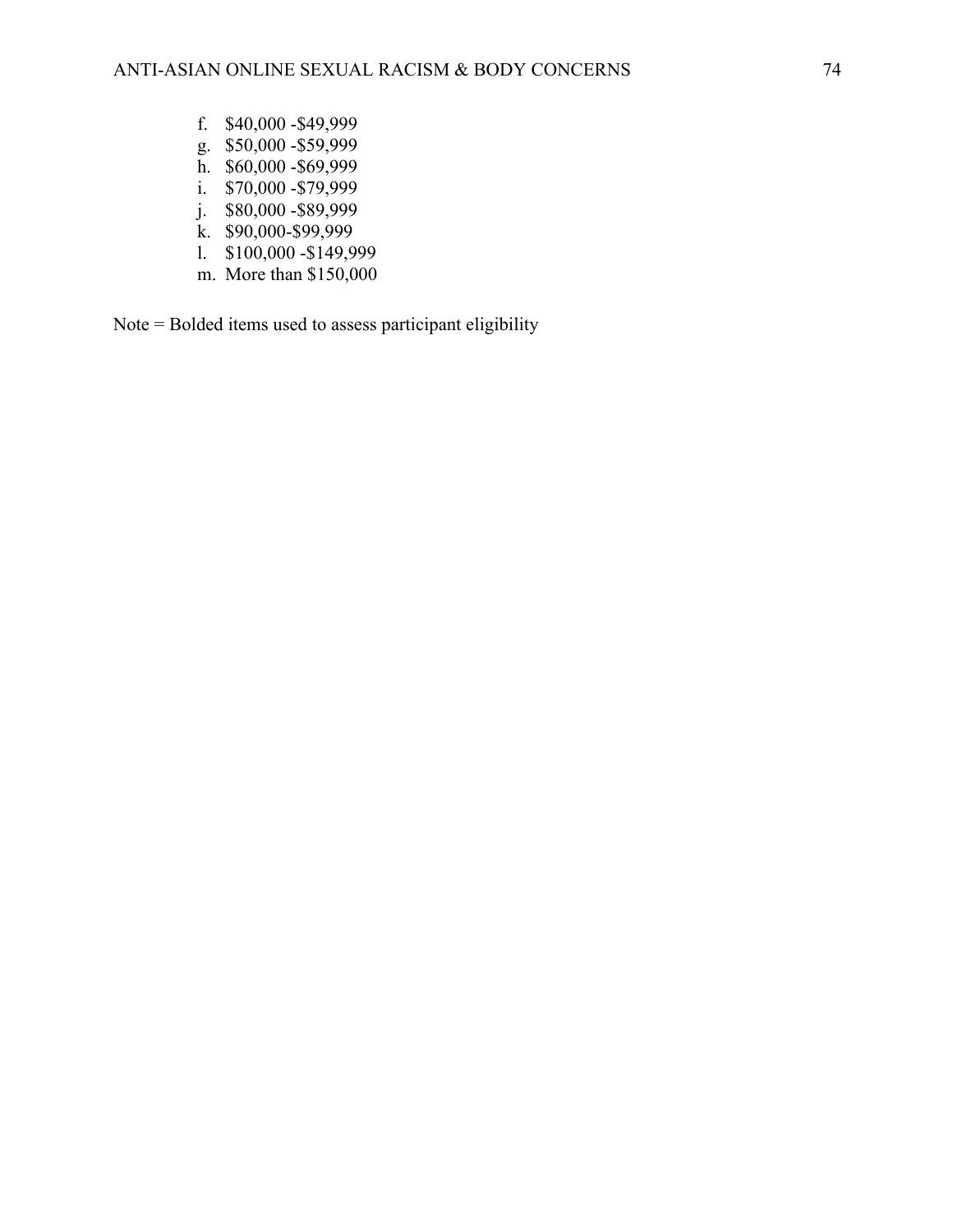## *Appendix B: General Body Dissatisfaction*

Measure: Appearance Evaluation subscale of the Multidimensional Body Self-Relations

Questionnaire-Appearance Evaluation Subscale (MBSRQ; Brown et al., 1990, Cash, 2018)

Scale: 5-point scale; definitely disagree to definitely agree

Items:

- 1. My body is sexually appealing.
- 2. I like my looks just the way they are.
- 3. Most people would consider me good-looking.
- 4. I like the way I look without my clothes on.
- 5. I like the way my clothes fit me.
- 6. I dislike my physique.\*
- 7. I am physically unattractive.\*

Note: \* = item is reverse-scored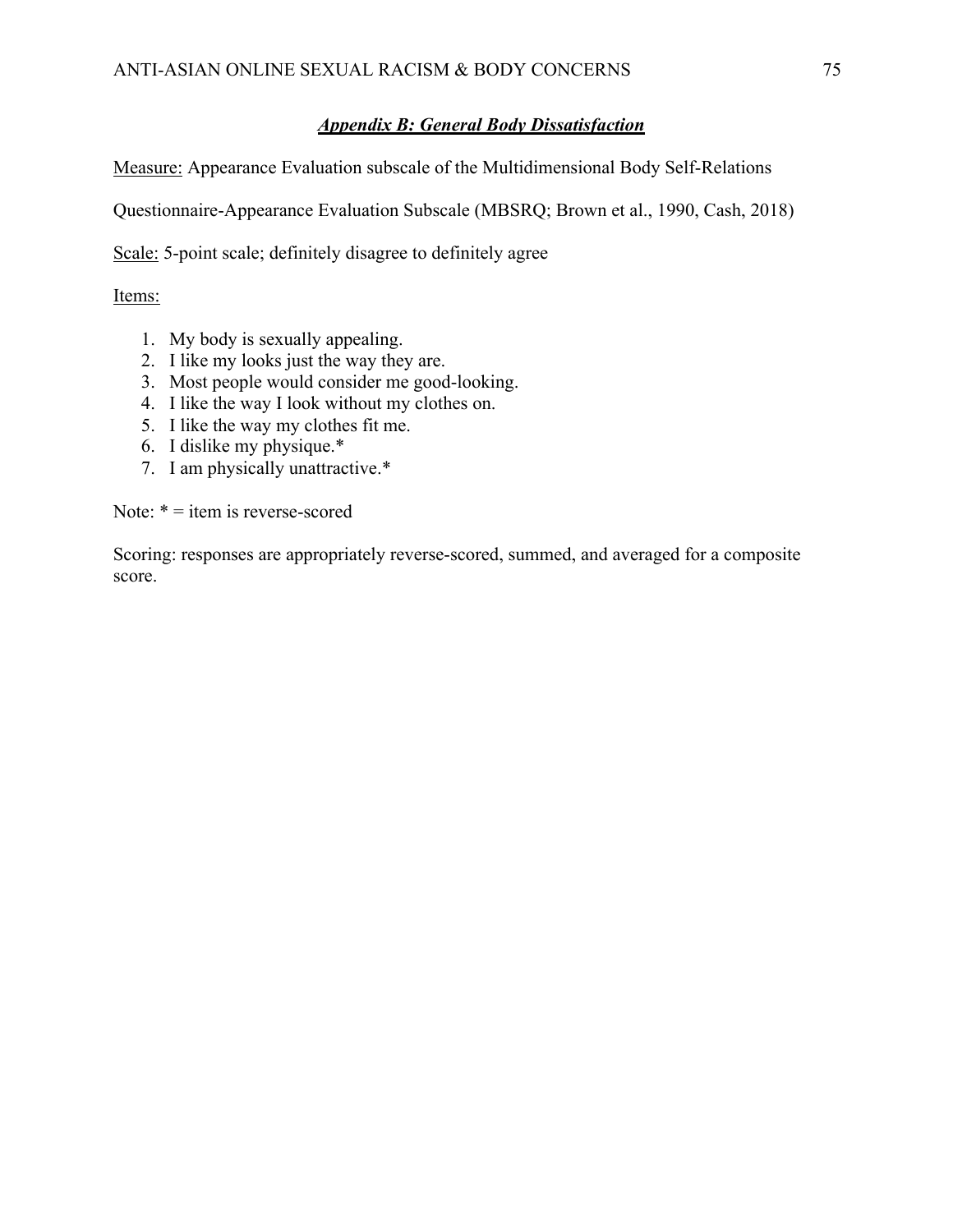## *Appendix C: Muscular Dissatisfaction*

Measure: Muscularity Subscale of the Male Body Attitudes Scale (MBAS; Tylka et al., 2005)

Scale: 6-point scale; never to always

Items:

- 1. I think I have too little muscle on my body
- 2. I wish my arms were longer
- 3. I think my legs are *not* muscular enough
- 4. I think my chest should be broader
- 5. I think my shoulders are too narrow
- 6. I think my arms should be larger (i.e., more muscular)
- 7. I think my calves should be larger (i.e., more muscular)
- 8. I think my back should be larger and more defined
- 9. I think my chest should be larger and more defined
- 10. I feel satisfied with the definition in my arms\*

Note: \* = item is reverse-scored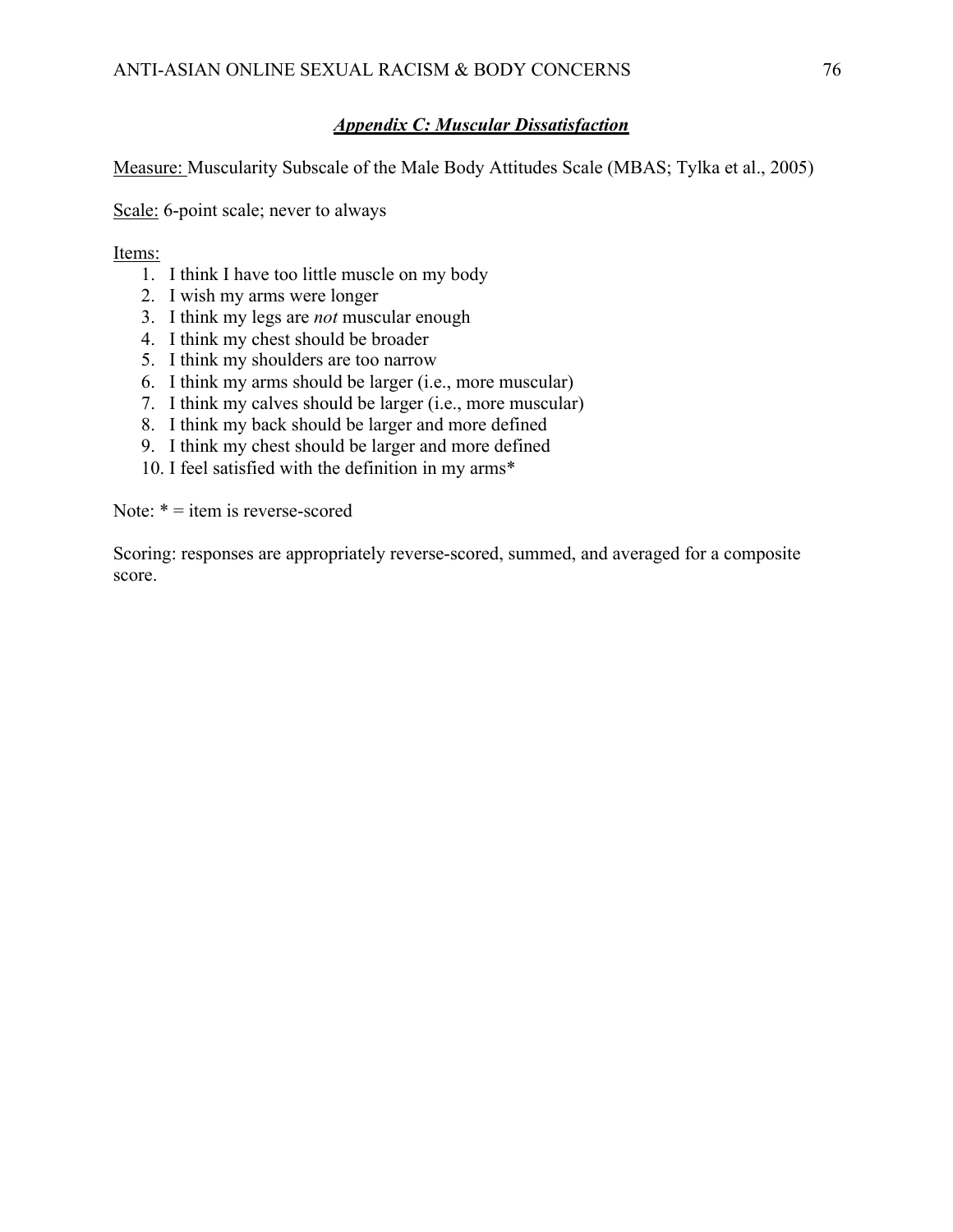## *Appendix D: Body Fat Dissatisfaction*

Measure: Low Body Fat Subscale of the Male Body Attitudes Scale (MBAS; Tylka et al., 2005)

Scale: 6-point scale; never to always

Items:

- 1. I think my body should be leaner
- 2. I feel satisfied with the definition in my abs (i.e., stomach muscles)\*
- 3. I am concerned that my stomach is too flabby
- 4. I feel dissatisfied with my overall body build
- 5. I think I have too much fat on my body
- 6. I think my abs are *not* thin enough
- 7. I feel satisfied with the size and shape of my body\*
- 8. Has eating sweets, cakes, or other high calorie food made you feel fat or weak?
- 9. Have you felt excessively large and rounded (i.e., fat)?
- 10. Have you felt ashamed of your body size or shape?
- 11. Has seeing your reflection (e.g., in the mirror or window) made you feel badly about your size or shape?
- 12. Have you been so worried about your body shape or size that you have been feeling that you ought to diet?

Note:  $* =$  item is reverse-scored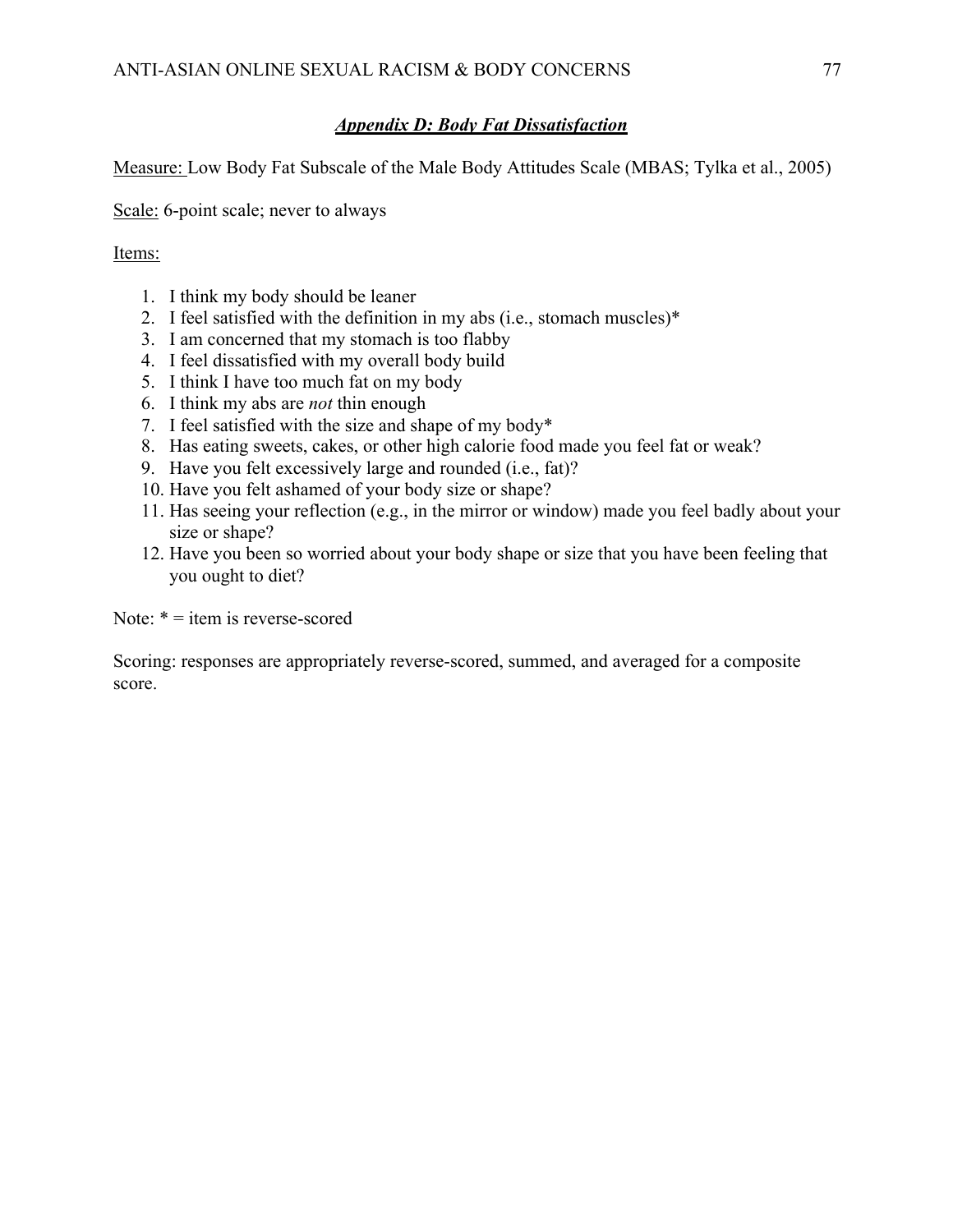#### *Appendix E: Eating Disorder Symptomatology*

Measure: Eating Attitudes Test -26 (EAT-26; Garner et al., 1982).

Scale: 6-point scale, always to never

Items:

- 1. Am terrified about being overweight
- 2. Avoid eating when I am hungry.
- 3. Find myself preoccupied with food.
- 4. Have gone on eating binges where I feel that
- I may not be able to stop.
- 5. Cut my food into small pieces.
- 6. Aware of the calorie content of foods that I eat.
- 7. Particularly avoid food with a high carbohydrate

content (i.e. bread, rice, potatoes, etc.)

- 8. Feel that others would prefer if I ate more.
- 9. Vomit after I have eaten.
- 10. Feel extremely guilty after eating.
- 11. Am preoccupied with a desire to be thinner.
- 12. Think about burning up calories when I exercise.
- 13. Other people think that I am too thin.
- 14. Am preoccupied with the thought of having

fat on my body.

- 15. Take longer than others to eat my meals.
- 16. Avoid foods with sugar in them.
- 17. Eat diet foods.
- 18. Feel that food controls my life.
- 19. Display self-control around food.
- 20. Feel that others pressure me to eat.
- 21. Give too much time and thought to food.
- 22. Feel uncomfortable after eating sweets.
- 23. Engage in dieting behavior.
- 24. Like my stomach to be empty.
- 25. Have the impulse to vomit after meals.
- 26. Enjoy trying new rich foods.\*

Note:  $* =$  item is reverse-scored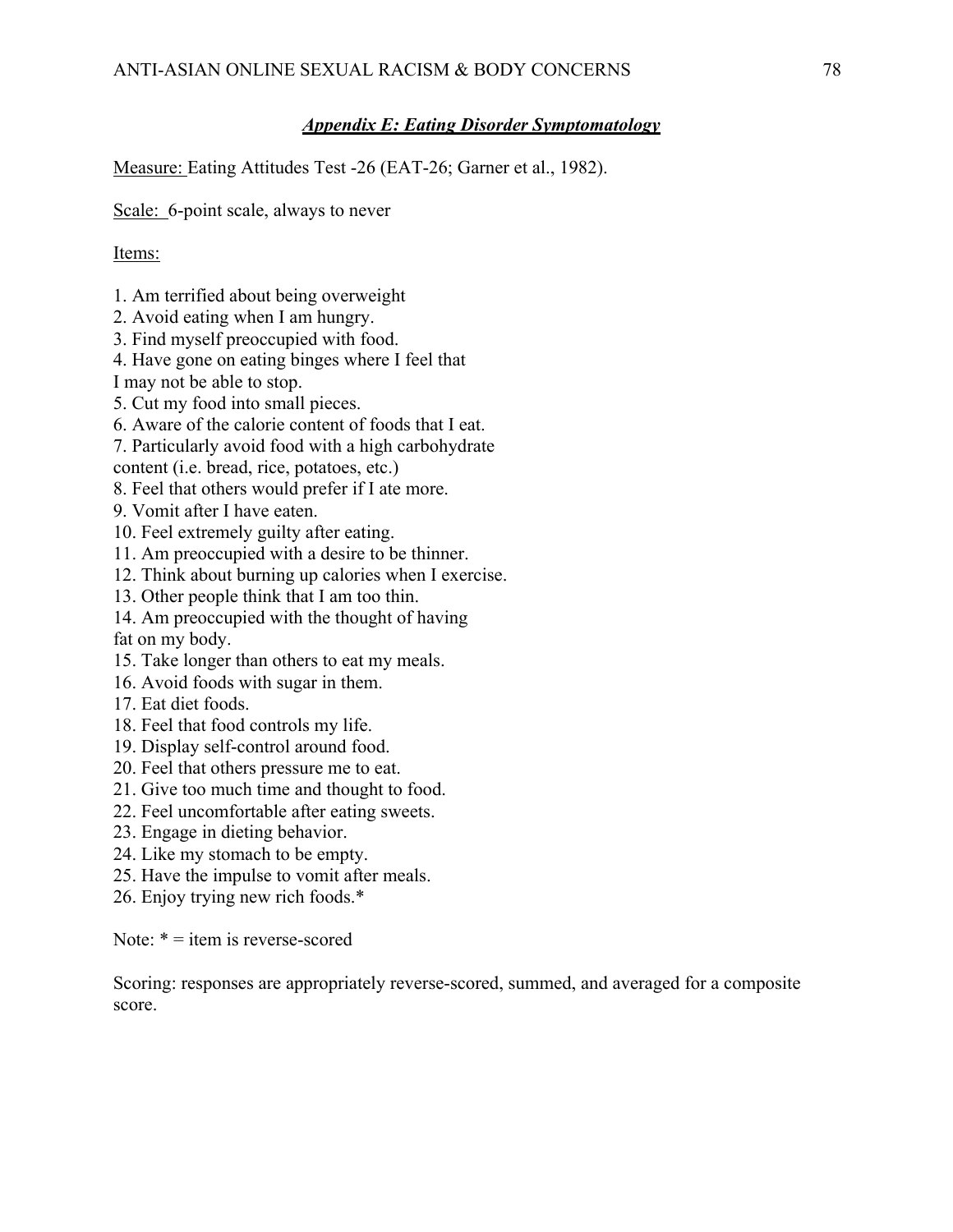## *Appendix F: Body Checking*

Measure: Body Surveillance subscale of the Objectified Body Consciousness Scale (OCS; McKinley & Hyde, 1996)

Scale: 7-point scale; strongly disagree to strongly agree

Items:

- 1. I rarely think about how I look.\*
- 2. I think it is more important that my clothes are comfortable than whether they look good on me.\*
- 3. I think more about how my body feels than how my body looks.\*
- 4. I rarely compare how I look with how other people look.\*
- 5. During the day, I think about how I look many times.
- 6. I often worry about whether the clothes I am wearing make me look good.
- 7. I rarely worry about how I look to other people.\*
- 8. I am more concerned with what my body can do than how it looks.\*

Note:  $* =$  item is reverse-scored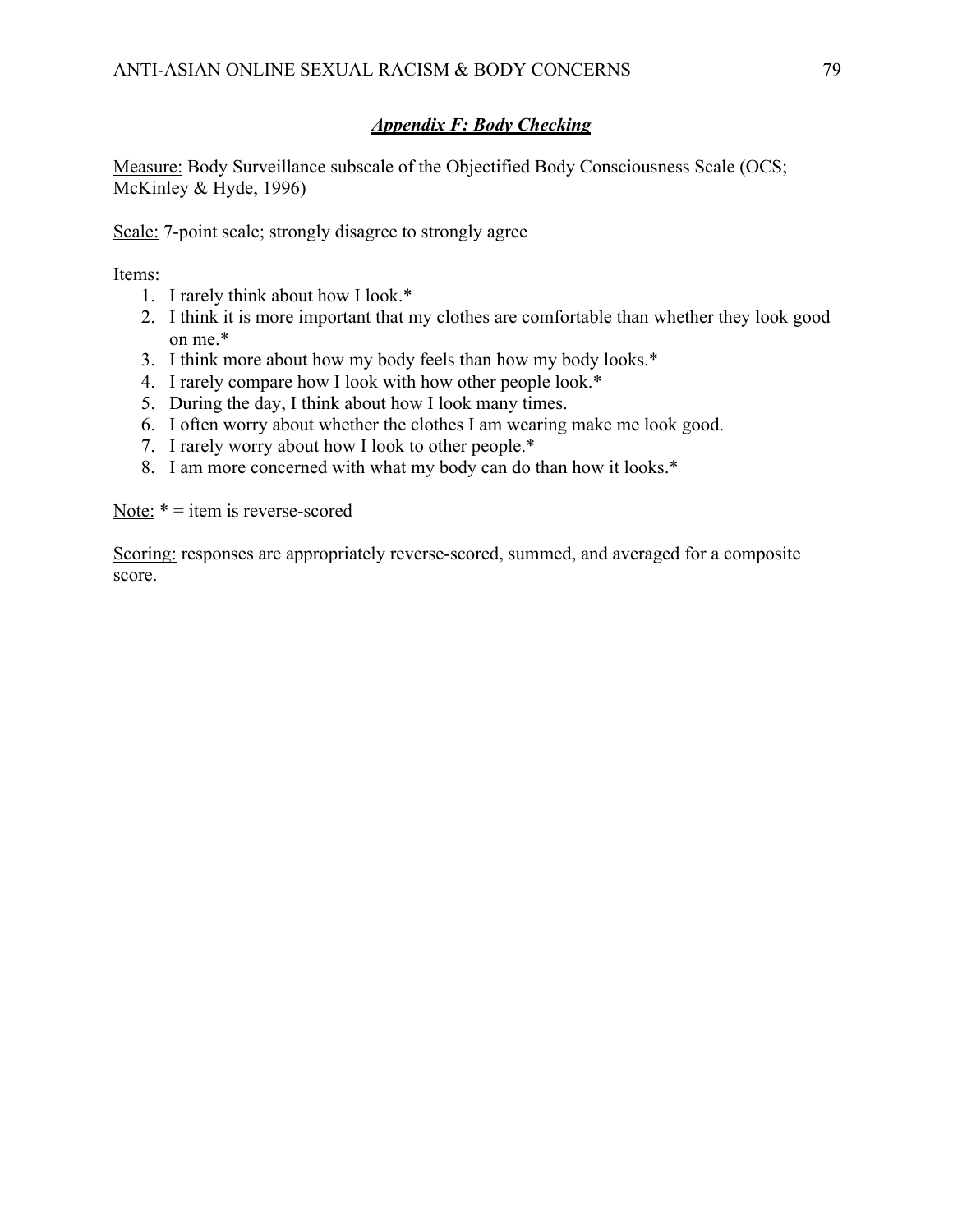# *Appendix G: Sexual Racism*

Measure: Stress-from-Racism in Gay Community Measure (Han et al., 2015)

Scale: 5-point scale; strongly disagree to strongly agree

Items:

- 1. Sexual partners [on online dating/hook-up apps] have wanted me only because of my race or ethnicity; they pay no attention to other personal characteristics.
- 2. I've been turned down for sex [on online dating/hook-up apps] because of my race or ethnicity.
- 3. I've been made to feel unwanted [on online dating/hook-up apps] because of my race or ethnicity.
- 4. I've felt [men of other races or ethnicities] have acted as if they're better than me because of my race or ethnicity.
- 5. I've felt ignored or invisible [on online dating/hook-up apps] because of my race or ethnicity.
- 6. I've felt that [men of other races or ethnicities] are uncomfortable around me because of my race or ethnicity.
- 7. I've felt unwelcome or that I didn't fit into West Hollywood because of my race or ethnicity.
- 8. Overall, when you have been treated differently based on your race/ethnicity, how stressful have these experiences been for you?

Note: items slashed-through were included in the original measure but will not be used in this project.

Scoring: scores are summed and average to produce a total score.

Measure: Social discrimination (racism, police brutality, discrimination due to sexual identity) occurring among adult MSM (Diaz & Ayala, 2001)

Scale: 4-point scale; never to many times

Items:

- 1. How often have you been made to feel uncomfortable in a gay bar or club because of your race or ethnicity?
- 2. How often have you had trouble finding lover relationships because of your race or ethnicity?
- 3. In sexual relationships, how often do you find that people pay more attention to your race or ethnicity than to who you are as a person?
- 4. How often have you been turned down for sex because of your race or ethnicity?
- 5. How often did you hear sexual comments about your race or ethnicity?
- 6. How often have you been made to feel sexually objectified (like a piece of meat) because of your race or ethnicity?

Scoring: Responses to all six items were averaged to create a sexual racism subscale score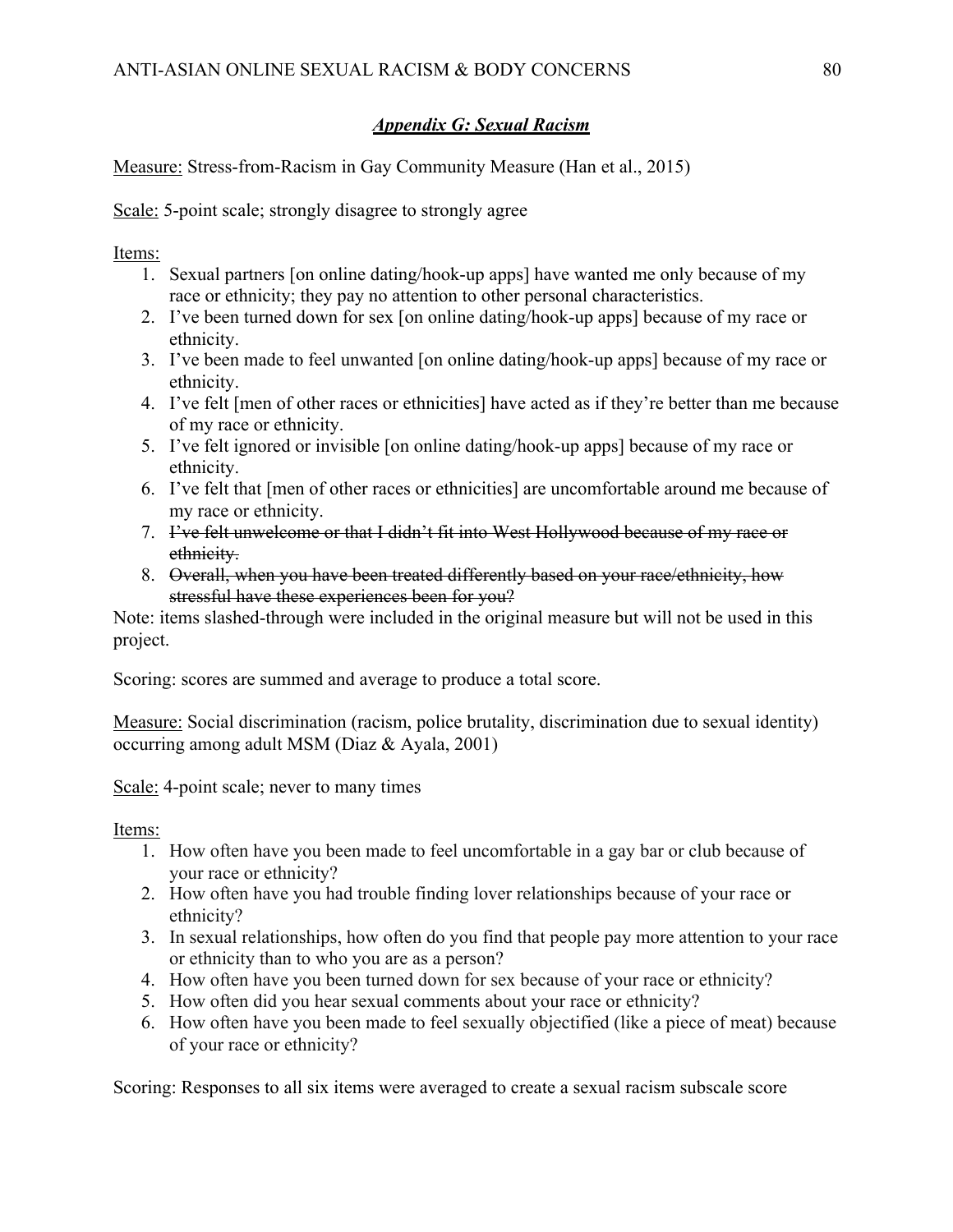## *Appendix H: LGBT People of Color Microaggressions Scale*

Measure: LGBT-POC Microaggressions Scale-Racism in Dating and Close Relationships subscale (Balsam et al., 2011)

Scale: 6-point scale; Did not happen/Not applicable to me to It happened, and it bothered me extremely

Items:

- 1. Being rejected by other LGBT people of your same race/ethnicity
- 2. Being rejected by potential dating or sexual partners because of your race/ethnicity
- 3. Being seen as a sex object by other LGBT people because of your race/ethnicity
- 4. Reading personal ads that say "White people only"
- 5. Feeling like White LGBT people are only interested in you for your appearance
- 6. Being discriminated against by other LGBT people of color because of your race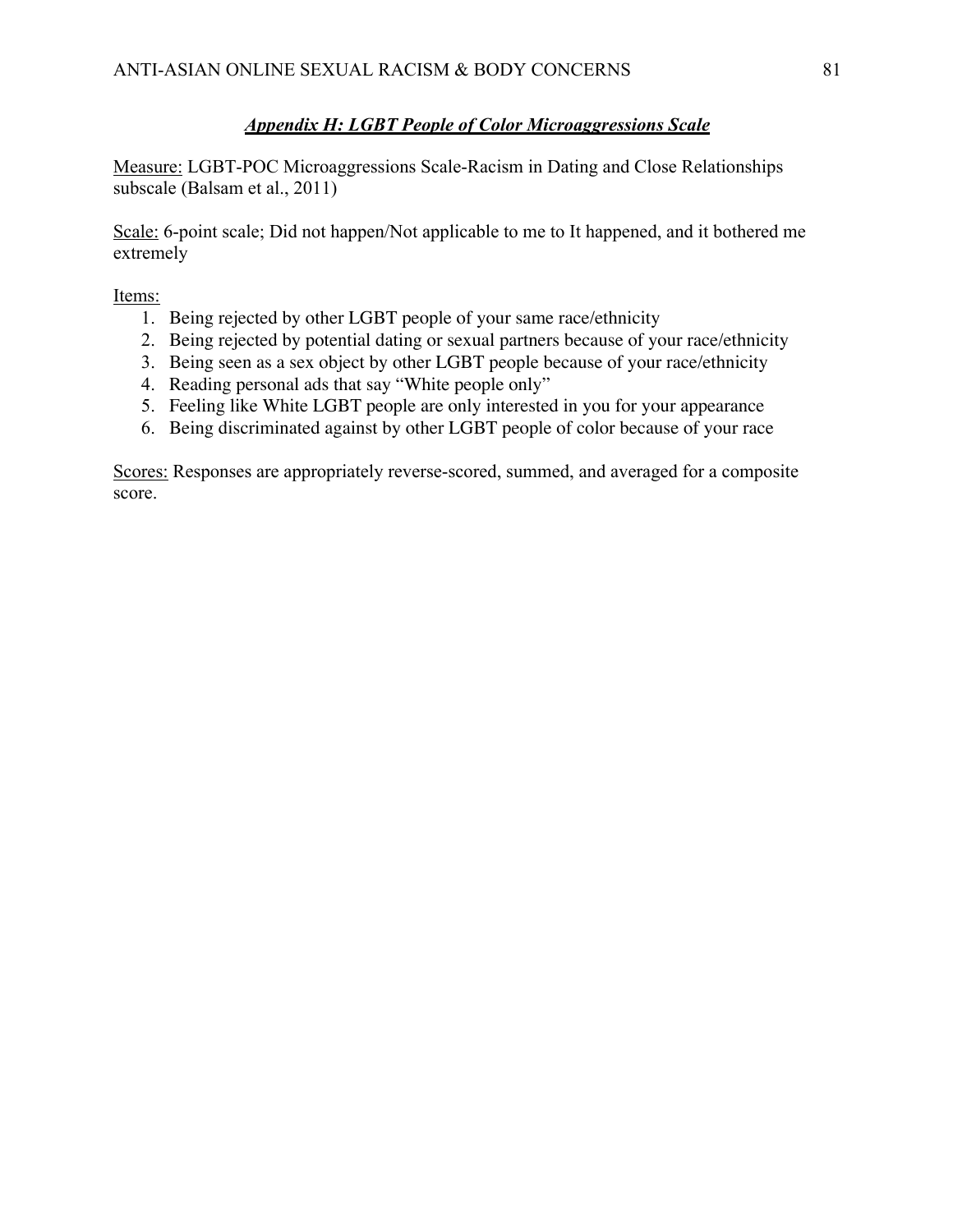## *Appendix I: Gendered Racism Scales for Asian American Men*

Measure: Gendered Racism Scale for Asian American Men-Frequency; Perceived Undesirable Partner Subscale (Liu et al., 2018)

Scale: 4-point scale;  $1 = \text{Very often}, 4 = \text{Never}$ 

Items:

- 1. Others do not perceive me as physically attractive because I am an Asian American man.
- 2. People have hinted that I am not romantically attractive because I am an Asian American man.
- 3. I have noticed that people prefer men from other racial groups as romantic partners compared to Asian American men.
- 4. I have had difficulties finding potential dating partners because I am an Asian American man.
- 5. I know people who stereotype Asian American men as sexually unattractive.
- 6. Others have hinted that Asian American men tend to have trouble finding romantic partners.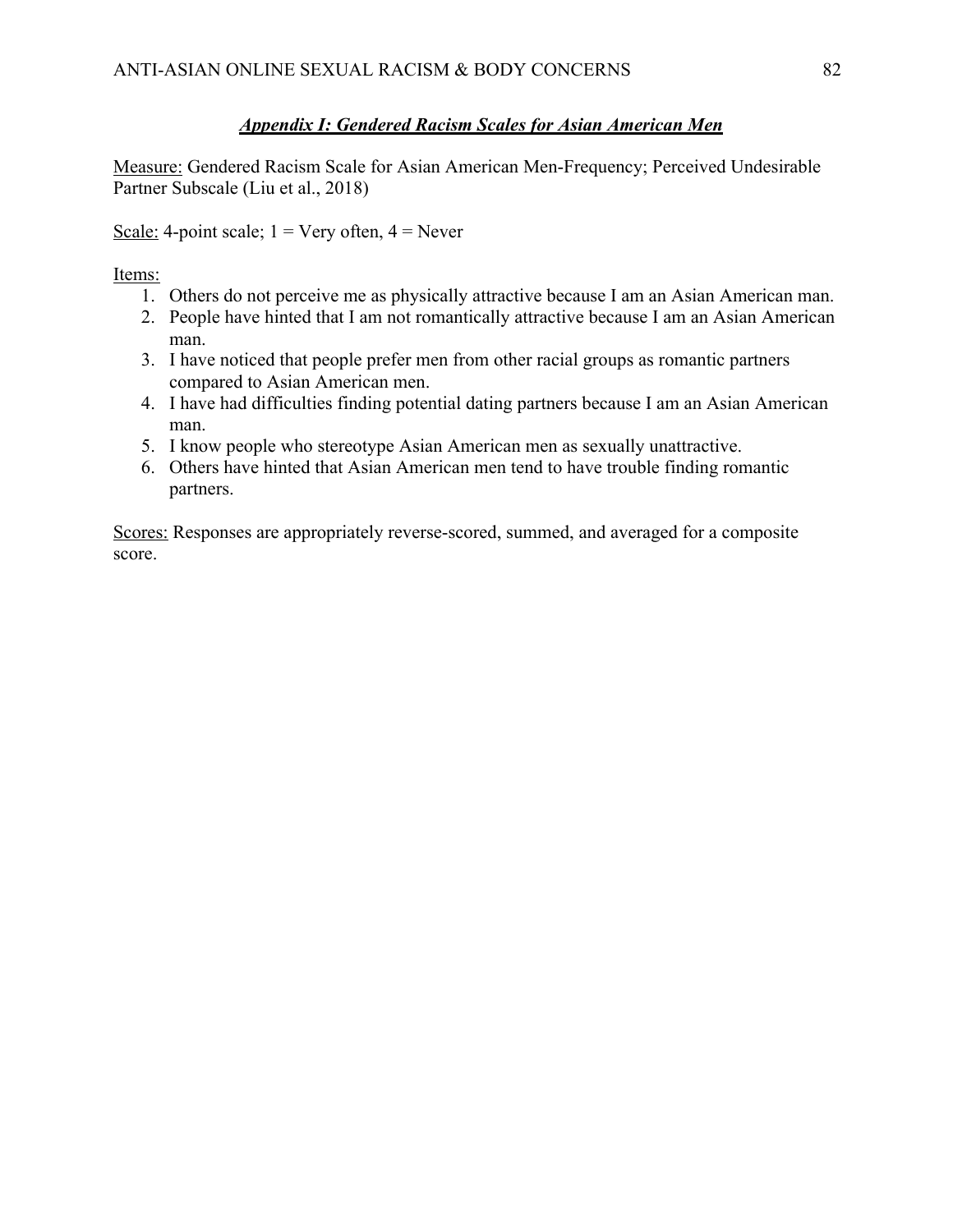#### *Appendix J: Racial/Ethnic Identity Salience*

Measure: Multigroup Ethnic Identity Measure (MEIM; Phinney, 1992)

Scale: 4-point scale;  $1 =$  Strongly Disagree,  $4 =$  Strongly Agree

Items:

- 1. I have spent time trying to find out more about my ethnic group, such as its history, traditions, and customs.
- 2. I am active in organizations or social groups that include mostly members of my own ethnic group.
- 3. I have a clear sense of my ethnic background and what it means for me.
- 4. I think a lot about how my life will be affected by my ethnic group membership.
- 5. I am happy that I am a member of the group I belong to.
- 6. I have a strong sense of belonging to my own ethnic group.
- 7. I understand pretty well what my ethnic group membership means to me.
- 8. In order to learn more about my ethnic background, I have often talked to other people about my ethnic group.
- 9. I have a lot of pride in my ethnic group.
- 10. I participate in cultural practices of my own group, such as special food, music, or customs.
- 11. I feel a strong attachment towards my own ethnic group.
- 12. I feel good about my cultural or ethnic background.

Scores: Responses summed and averaged for a composite score.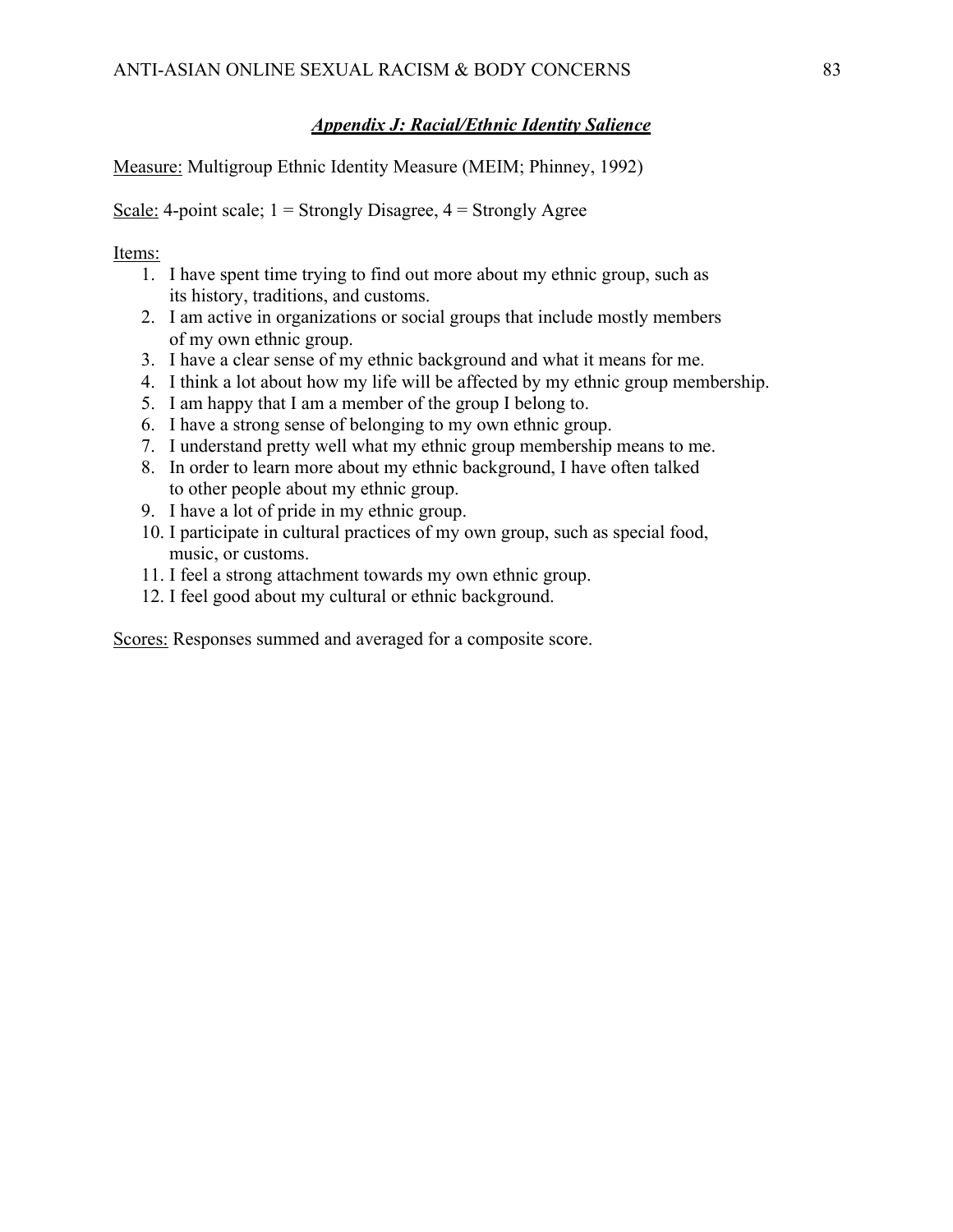## *Appendix K: Identity Conflicts*

Measure: Conflicts in Allegiances (CIA; Sarno et al., 2015)

Scale: 5-point scale;  $1 =$  Strongly Disagree,  $5 =$  Strongly Agree

Items:

- 1. I feel little or no conflict between my [participant's reported racial identity] and [participant's reported sexual identity]\*
- 2. I have not yet found a way to integrate being [participant's reported sexual identity] with being a member of my racial group
- 3. It is easy for me to be both [participant's reported sexual identity] and a member of my racial group\*
- 4. I separate my [participant's reported racial identity] and [participant's reported sexual identity] identities
- 5. I often feel like I'm betraying either Asian people or LGBQ people
- 6. I feel as if my sense of [participant's reported racial identity] is at odds with my [participant's reported sexual identity]

Note: \* = item is reverse-scored

Scores: Responses summed and averaged for a composite score.